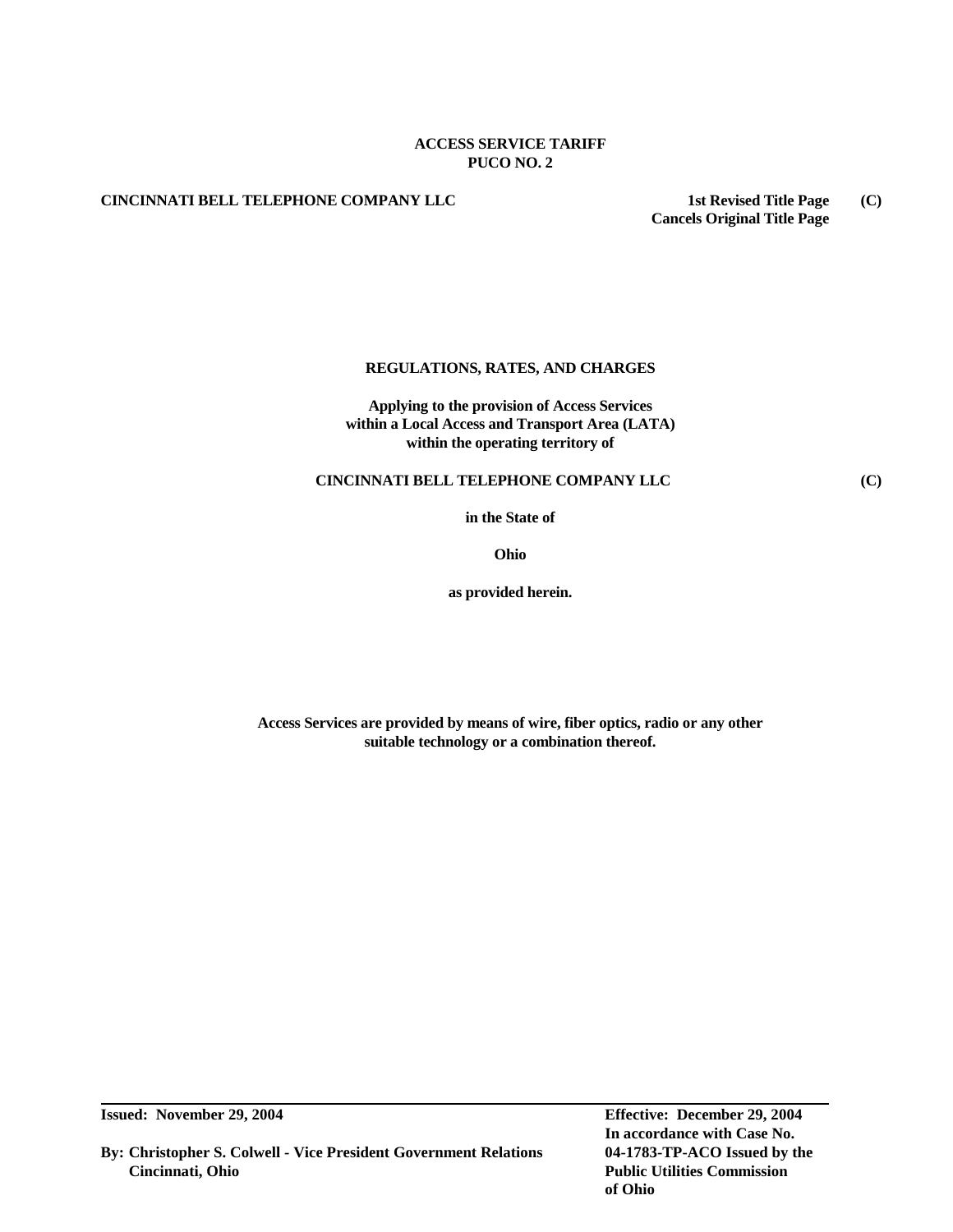## **ACCESS SERVICE TARIFF PUCO No. 2**

CINCINNATI BELL TELEPHONE COMPANY

**\_\_\_\_\_\_\_**

 **Cancels 1st Revised Page 1**

# **TABLE OF CONTENTS**

| <b>INDEX</b>  |                                                                     | $\frac{\text{Page No.}}{2}$ |
|---------------|---------------------------------------------------------------------|-----------------------------|
|               | <b>EXPLANATION OF SYMBOLS</b>                                       | 3                           |
|               | EXPLANATION OF ABBREVIATIONS                                        | 3                           |
|               | REFERENCE TO OTHER TARIFFS                                          | 3                           |
|               | REFERENCE TO PUBLICATIONS                                           | 3                           |
| $\mathbf 1$ . | APPLICATION OF TARIFF                                               | 4                           |
| 2.            | GENERAL REGULATIONS                                                 | 5                           |
| 3.            | CARRIER COMMON LINE ACCESS SERVICE                                  | 6                           |
| 4.            | (RESERVED)                                                          | 7                           |
| 5.            | ORDERING OPTIONS FOR SWITCHED AND SPECIAL ACCESS SERVICE            | 8                           |
| 6.            | SWITCHED ACCESS SERVICE                                             | 9                           |
| 7.            | SPECIAL ACCESS SERVICE                                              | 10                          |
| 8.            | BILLING NAME AND ADDRESS SERVICE                                    | 11                          |
| 9.            | DIRECTORY ASSISTANCE SERVICE                                        | 13                          |
| 10.           | SPECIAL FEDERAL GOVERNMENT ACCESS SERVICES                          | 14                          |
| 11.           | SPECIAL FACILITIES ROUTING OF ACCESS SERVICES                       | 15                          |
| 12.           | SPECIALIZED SERVICE OR ARRANGEMENTS                                 | 16                          |
| 13.           | ADDITIONAL ENGINEERING, ADDITIONAL LABOR AND MISCELLANEOUS SERVICES | 20                          |
| 14.           | EXCEPTIONS TO ACCESS SERVICE OFFERINGS                              | 21                          |
| 15.           | RATE CENTERS                                                        | 22                          |
| 16.           | <b>ALARM SERVICES</b>                                               | 23                          |

| Issued: April 14, 1998 |                                                                                             | Effective: April 14, 1998                                                            |
|------------------------|---------------------------------------------------------------------------------------------|--------------------------------------------------------------------------------------|
|                        | By B. J. Stonebraker, Senior Vice President 96-899-TP-ALT Issued by the<br>Cincinnati, Ohio | In accordance with Case No.<br>Public Utilities Commission<br>of Ohio, April 9, 1998 |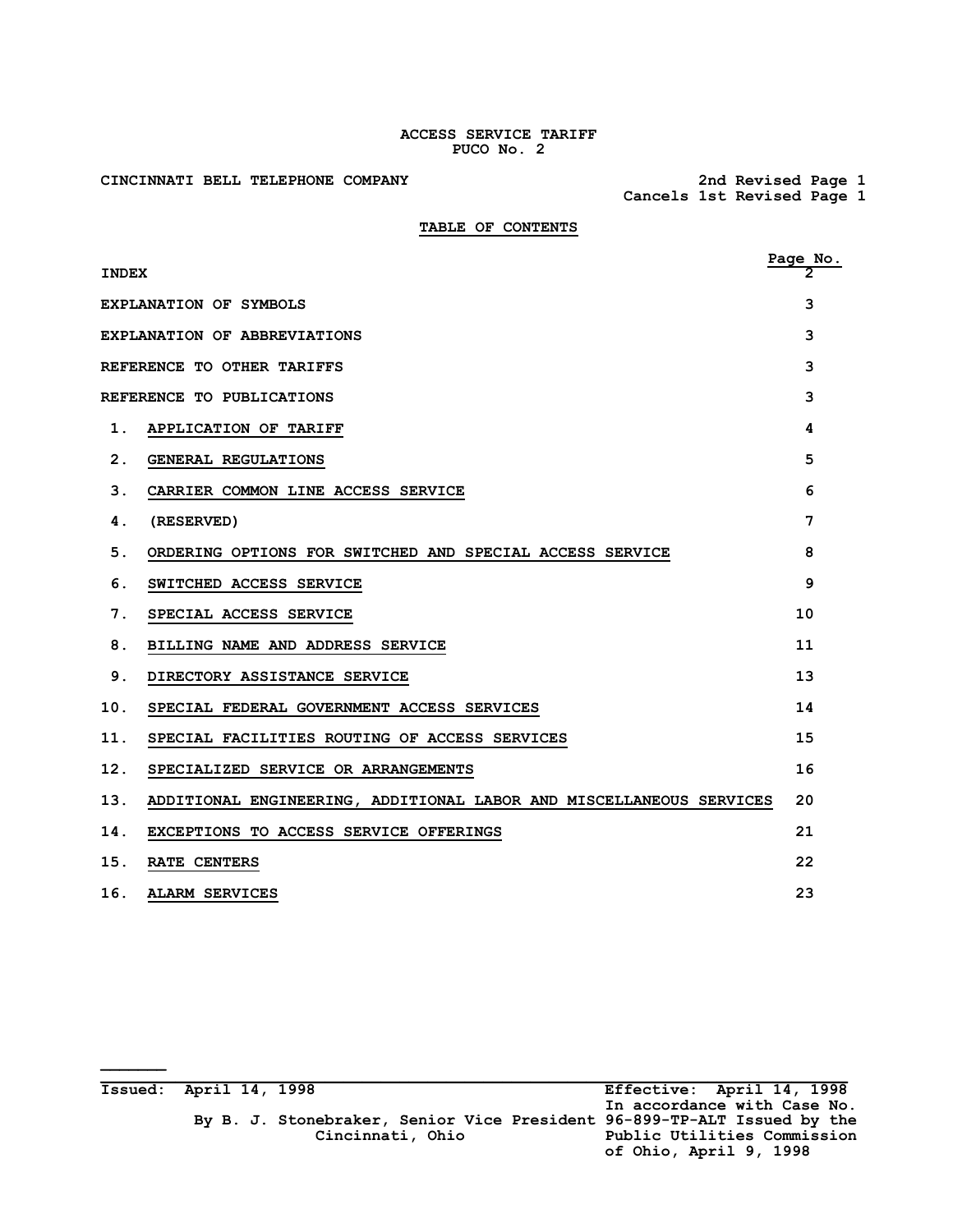## **ACCESS SERVICE TARIFF PUCO No. 2**

CINCINNATI BELL TELEPHONE COMPANY

 **Cancels 1st Revised Page 2**

# **TABLE OF CONTENTS**

|                                                          | Section         | Page              |     |
|----------------------------------------------------------|-----------------|-------------------|-----|
| Additional Engineering Additional Labor and              |                 |                   |     |
| Miscellaneous Services                                   | 13              | 20                |     |
| Alarm Services                                           | 16              | 23                |     |
| Application of Tariff                                    | 1               | 4                 |     |
| Billing Name and Address (BNA) Service                   | 8               | 11                |     |
| Customer Account Record Exchange (CARE)                  |                 | 11                |     |
| General Description                                      |                 | 11                |     |
| Liability of the Telephone Company                       |                 | $12 \overline{ }$ |     |
| Obligations of the Customer                              |                 | 12                |     |
| Rate Regulations                                         |                 | $12 \overline{ }$ |     |
| Rates and Charges                                        |                 | $12 \overline{ }$ |     |
| Undertaking of the Telephone Company                     |                 | 11                |     |
| Carrier Common Line Access Service                       | 3               | 6                 |     |
| Rates and Charges                                        |                 | 6                 |     |
| Directory Assistance Service                             | 9               | 13                |     |
| Exceptions to Access Service Offerings                   | 14              | 21                |     |
| Explanation of Abbreviations                             |                 | 3                 |     |
| Explanation of Symbols                                   |                 | 3                 |     |
| Ordering Options for Switched and Special Access Service | 5               | 8                 |     |
| Rate Centers                                             | 15              | 22                |     |
| Reference to Other Tariffs                               |                 | 3                 |     |
| Reference to Publications                                |                 | 3                 |     |
| Regulations, General                                     | $\overline{2}$  | 5                 |     |
| Cincinnati LATA                                          |                 | 5                 |     |
| Regulations, Rates and Charges                           |                 | 5                 |     |
| Special Access Service                                   | 7               | 10                |     |
| Special Facilities Routing of Access Services            | 11              | 15                |     |
| Special Federal Government Access Services               | 10              | 14                |     |
| Specialized Service or Arrangements                      | 12 <sup>2</sup> | 16                |     |
| General                                                  |                 | 16                |     |
| Simplified Message Desk Interface (SMDI)                 |                 | 16                | (T) |
| AreaWide SMDI                                            | 12              | 19.1              | (N) |
| <b>Switched Access Service</b>                           | 6               | 9                 |     |
|                                                          |                 |                   |     |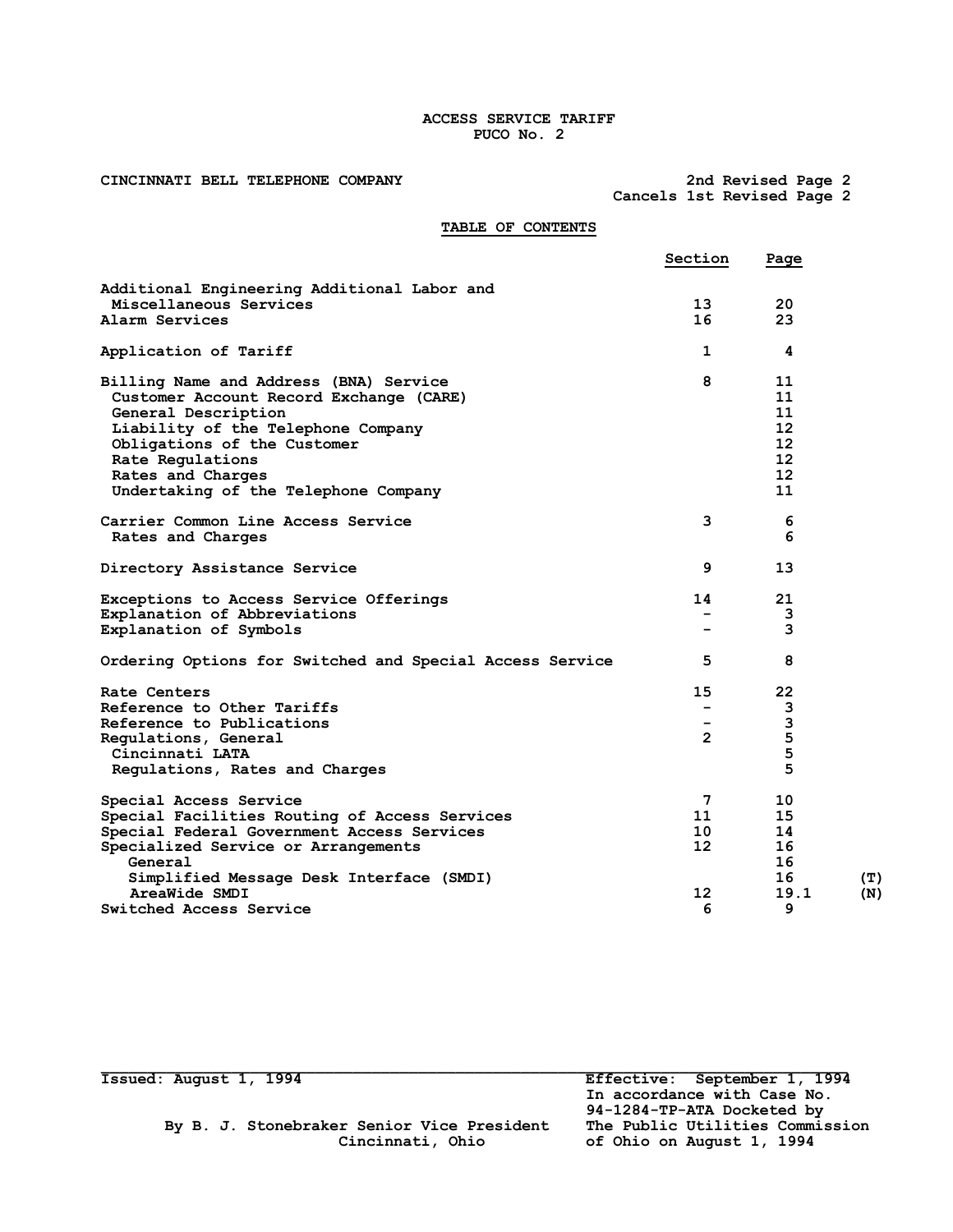## **ACCESS SERVICE TARIFF PUCO No. 2**

CINCINNATI BELL TELEPHONE COMPANY

 **Cancels 2nd Revised Page 2.1**

**CELL CLASSIFICATIONS**

 **Cell Service**

**Material formerly appearing on this page now appears in the Preface section of the General Exchange Tariff.**

**Issued: April 14, 1998 Effective: April 14, 1998 In accordance with Case No. By B. J. Stonebraker, Senior Vice President 96-899-TP-ALT Issued by the Cincinnati, Ohio Public Utilities Commission of Ohio, April 9, 1998**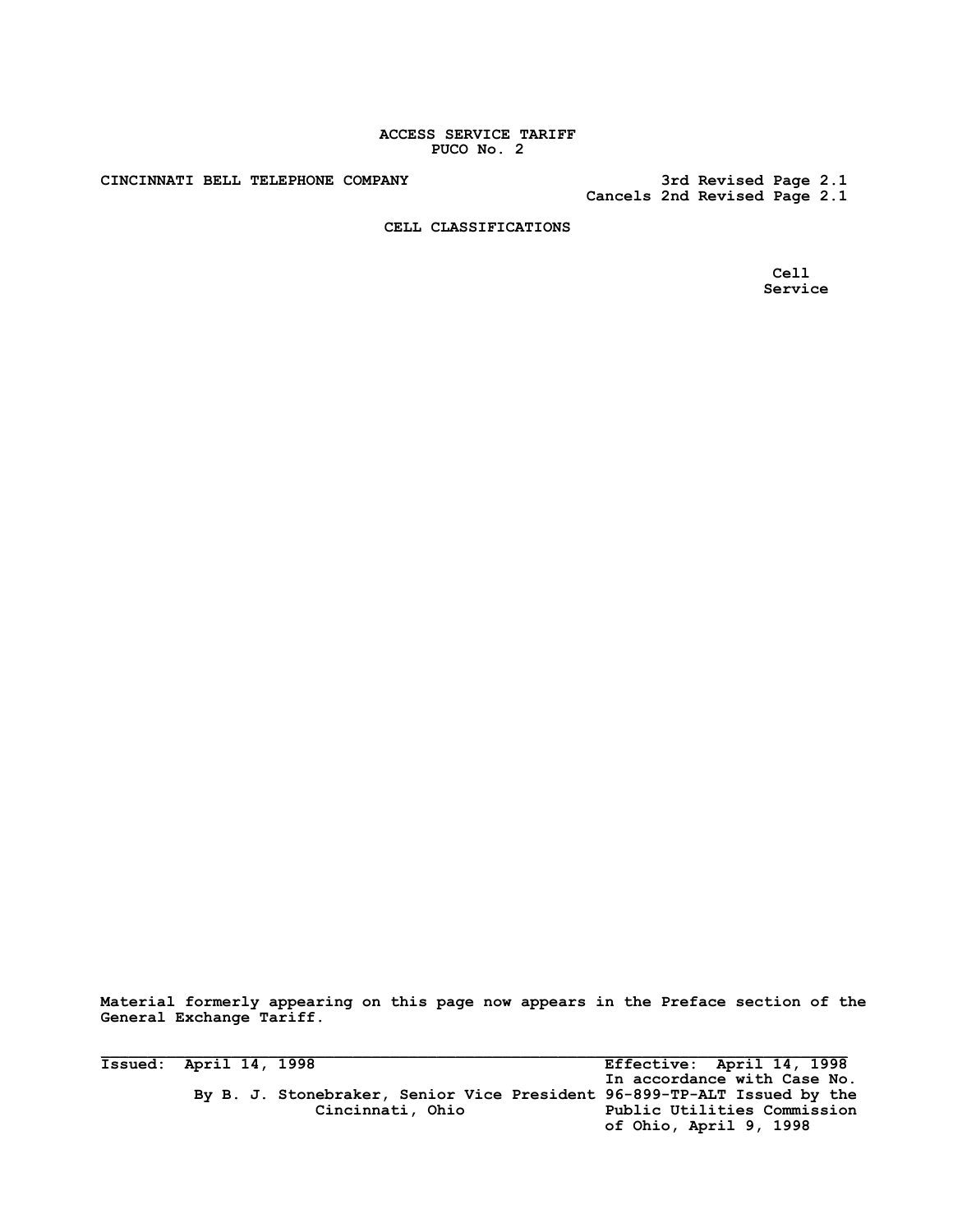## **ACCESS SERVICE TARIFF PUCO NO. 2**

## **CINCINNATI BELL TELEPHONE COMPANY Original Page 3**

#### **EXPLANATION OF SYMBOLS**

| (C) |  | - To signify changed regulation                                   |
|-----|--|-------------------------------------------------------------------|
| (D) |  | - To signify discontinued rate or regulation                      |
| (I) |  | - To signify increase                                             |
| (N) |  | - To signify new rate or regulation                               |
| (R) |  | - To signify reduction                                            |
| (S) |  | - To signify reissued matter                                      |
| (T) |  | - To signify a change in text but no change in rate or regulation |

# **EXPLANATION OF ABBREVIATIONS**

| CO.         | - Central Office                       |
|-------------|----------------------------------------|
| <b>FCC</b>  | - Federal Communications Commission    |
|             | LATA - Local Access and Transport Area |
| <b>WATS</b> | - Wide Area Telecommunications Service |

#### **REFERENCE TO OTHER TARIFFS**

**Whenever reference is made in this tariff to other tariffs of the Telephone Company, the reference is to the tariffs in force as of the effective date of this tariff, and to amendments thereto and successive issues thereof.**

## **REFERENCE TO PUBLICATIONS**

**The following publications are referenced in this tariff and may be obtained from Bell Communications Research, Inc., Distribution Storage Center, 60 New England Ave., Piscataway, N.J. 08854.**

**Technical Reference: TR-TSY-000283**

**Issued: June 3, 1992 Effective: June 8, 1992**

By B. J. Stonebraker, Senior Vice President  **Cincinnati, Ohio Public Utilities Commission**

 **In accordance with Case No. of Ohio May 28, 1992**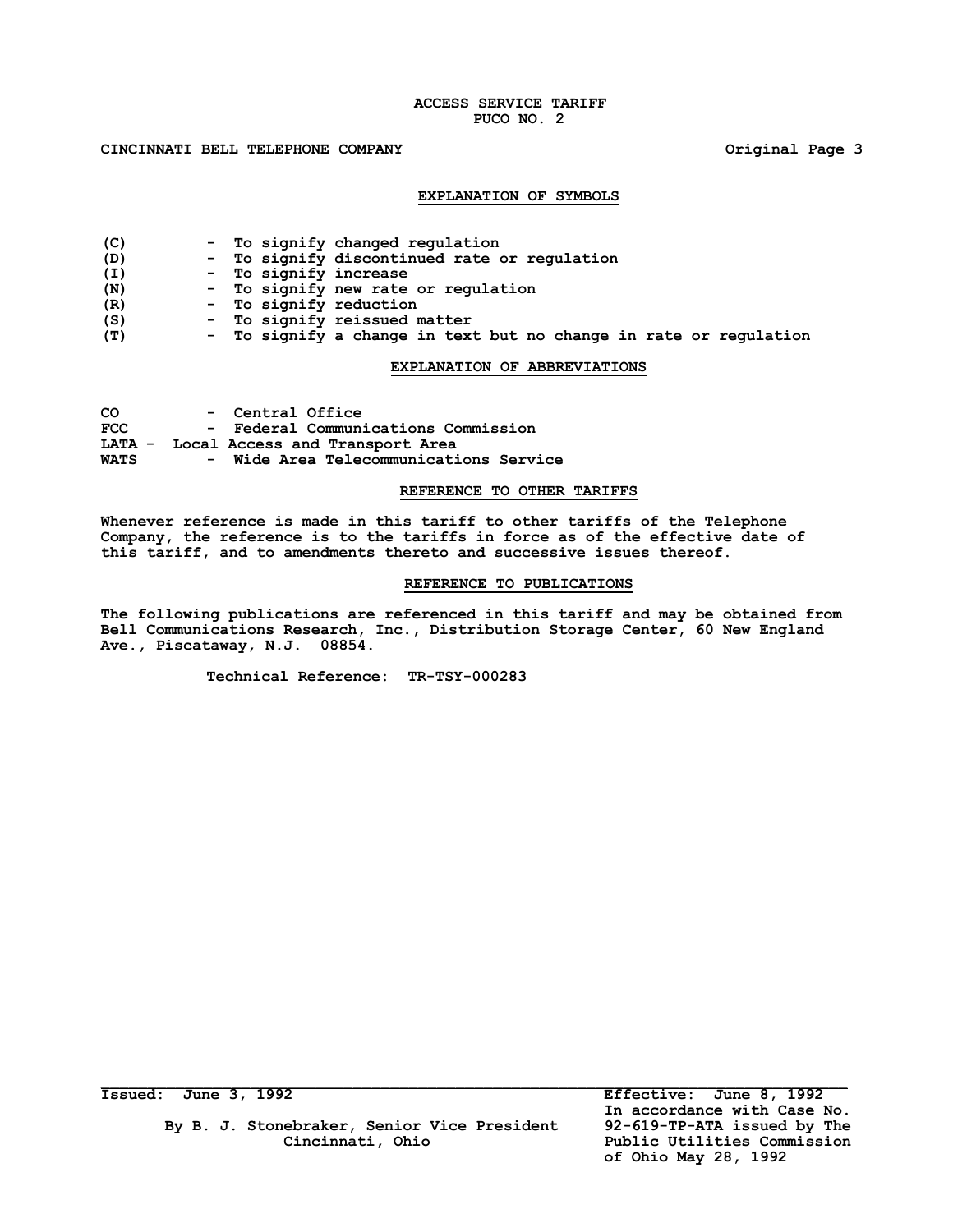**CINCINNATI BELL TELEPHONE COMPANY Original Page 4**

## **1. Application of Tariff**

- **1.1 This Tariff contains regulations, rates and charges applicable to the provision of Carrier Common Line, Switched Access and Special Access Services, and other miscellaneous services, hereinafter referred to collectively as service(s), provided by the Cincinnati Bell Telephone Company, hereinafter referred to as the Telephone Company, to customers.**
- **1.2 The provision of such services by the Telephone Company as set forth in this tariff does not constitute a joint undertaking with the customer for the furnishing of any service.**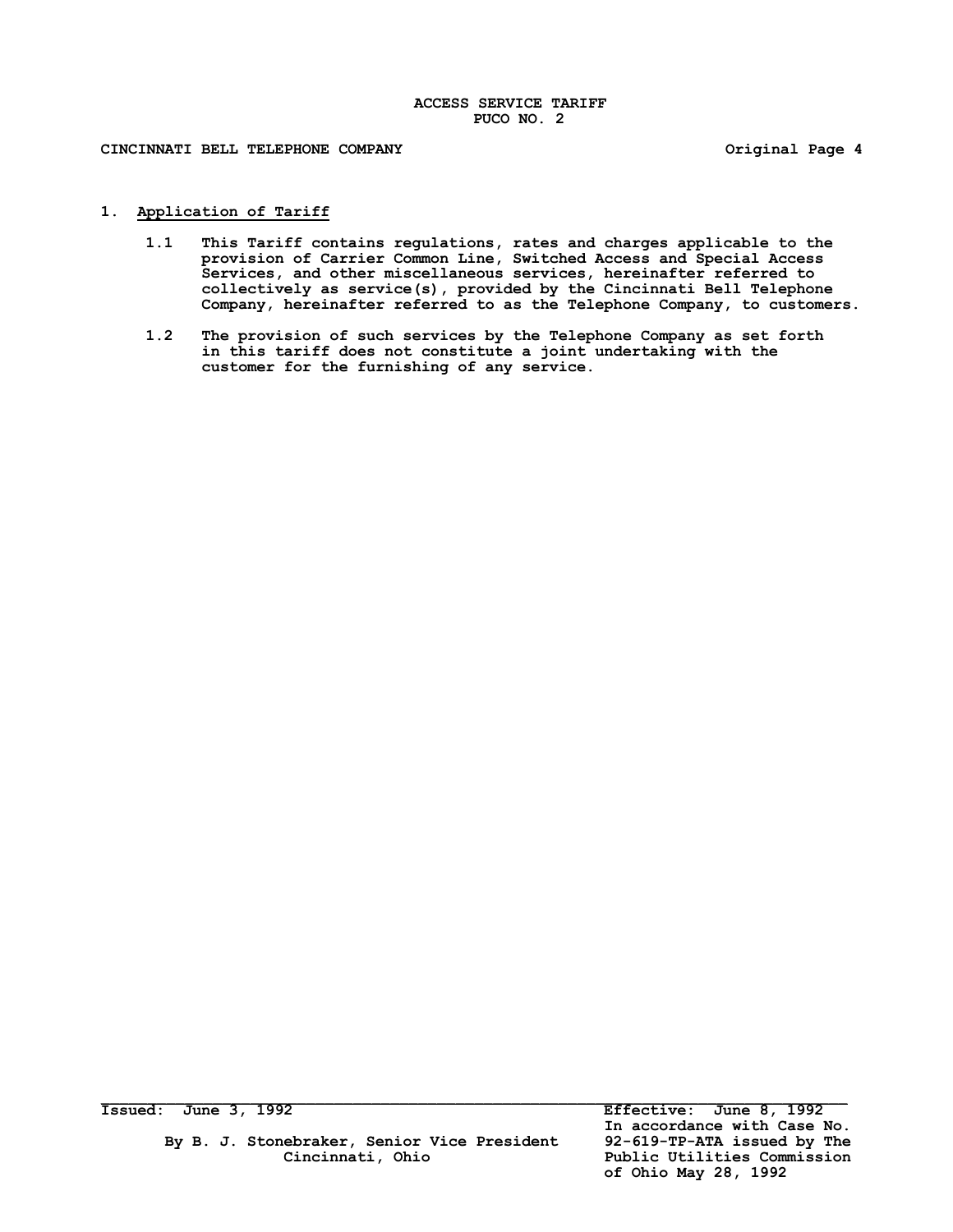**Cancels Original Page 5**

#### **2. General Regulations**

**2.1 General**

**This section sets forth the scope, limitations, liabilities and obligations of the Telephone Company and its customers.**

**2.2 Regulations, Rates and Charges**

**Regulations, Rates and Charges are the same as those set forth in Section 2 of this Company's Tariff FCC No. 35 (except for items listed in 2.3 following).**

## **2.3 Exceptions**

# **A. Cincinnati LATA**

**For purposes of this tariff, the term LATA denotes the area as outlined on the map included as Appendix A to these General Regulations.**

**B. Liability**

**Approval of language by the PUCO does not constitute a determination by the Commission that the limitation of liability imposed by the Company should be upheld in a court of law. Approval by the Commission merely recognizes that since it is a court's responsibility to adjudicate negligence and consequent damage claims, it is also the court's responsibility to determine the validity of any exculpatory clauses.**

# **C. Alarm Services (N)**

**Regulations, Rates and Charges are the same as those set forth in Section 2 of this Company's Tariff FCC No. 35 (except as superceded in Section 16 following). (N)**

**Issued: May 5, 1994 Effective: May 6, 1994**

By B. J. Stonebraker Senior Vice President

 **In accordance with Order No. Cincinnati, Ohio Public Utilities Commission of Ohio, May 5, 1994.**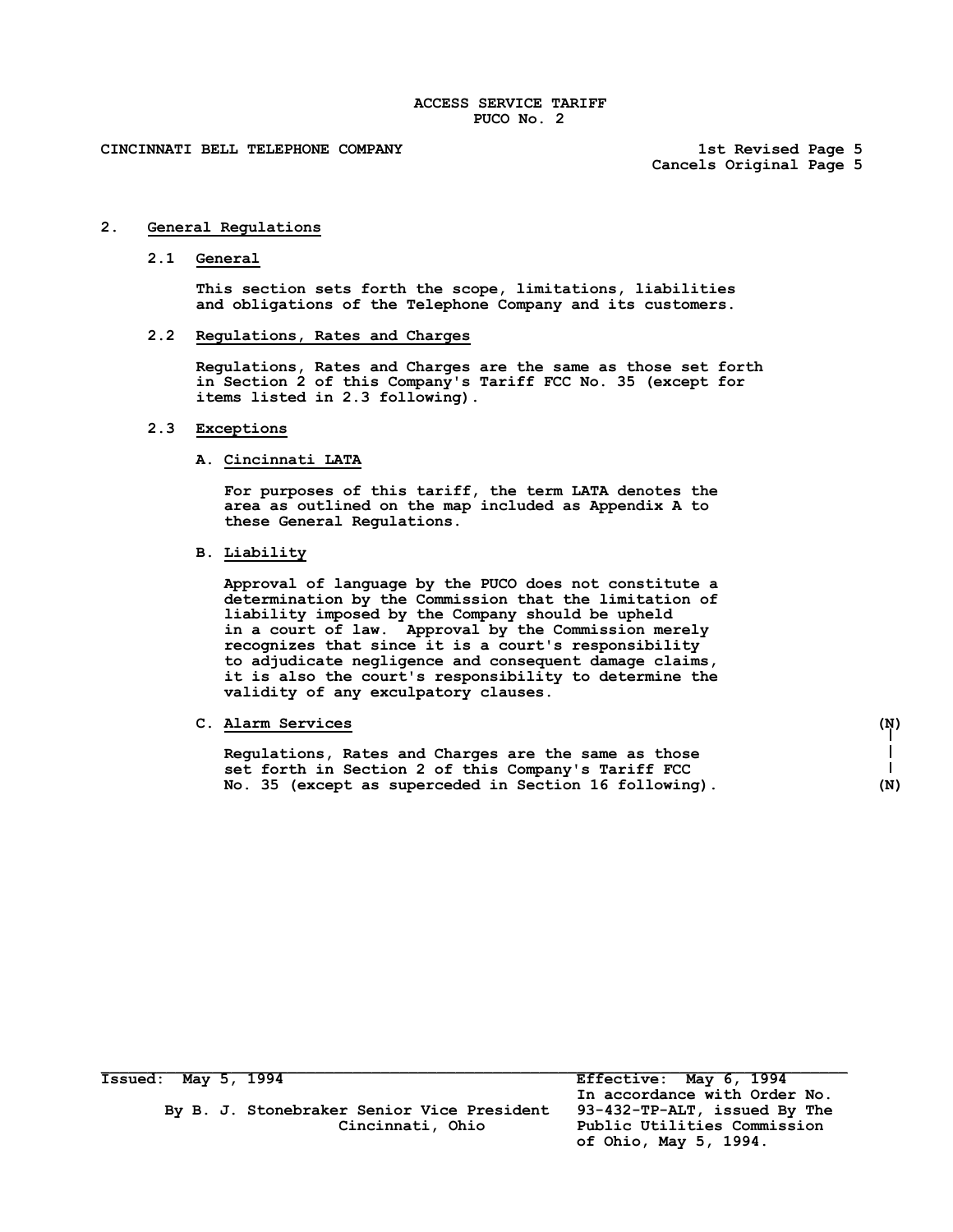**Cancels 6th Revised Page 6**

# **3. Carrier Common Line Access Service**

**Regulations and descriptions for Carrier Common Line Access Service are the same as those set forth in Section 3. of this Company's Tariff FCC No. 35. Rates and Charges for Carrier Common Line Access Service and Presubscribed Interexchange Carrier Charge are set forth below.**

| ۰. |  |
|----|--|

**(D)**

 **By D. Scott Ringo, Assistant Secretary 06-947-TP-ATA Issued by the & Director - Regulatory Affairs<br>Cincinnati, Ohio** 

 $\mathcal{L} = \{ \mathcal{L} \mathcal{L} \mathcal{L} \mathcal{L} \mathcal{L} \mathcal{L} \mathcal{L} \mathcal{L} \mathcal{L} \mathcal{L} \mathcal{L} \mathcal{L} \mathcal{L} \mathcal{L} \mathcal{L} \mathcal{L} \mathcal{L} \mathcal{L} \mathcal{L} \mathcal{L} \mathcal{L} \mathcal{L} \mathcal{L} \mathcal{L} \mathcal{L} \mathcal{L} \mathcal{L} \mathcal{L} \mathcal{L} \mathcal{L} \mathcal{L} \mathcal{L} \mathcal{L} \mathcal{L} \mathcal{L} \$ **Issued: July 28 2006 Effective: August 28, 2006 In accordance with Case No. Cincinnati, Ohio of Ohio, July 26, 2006**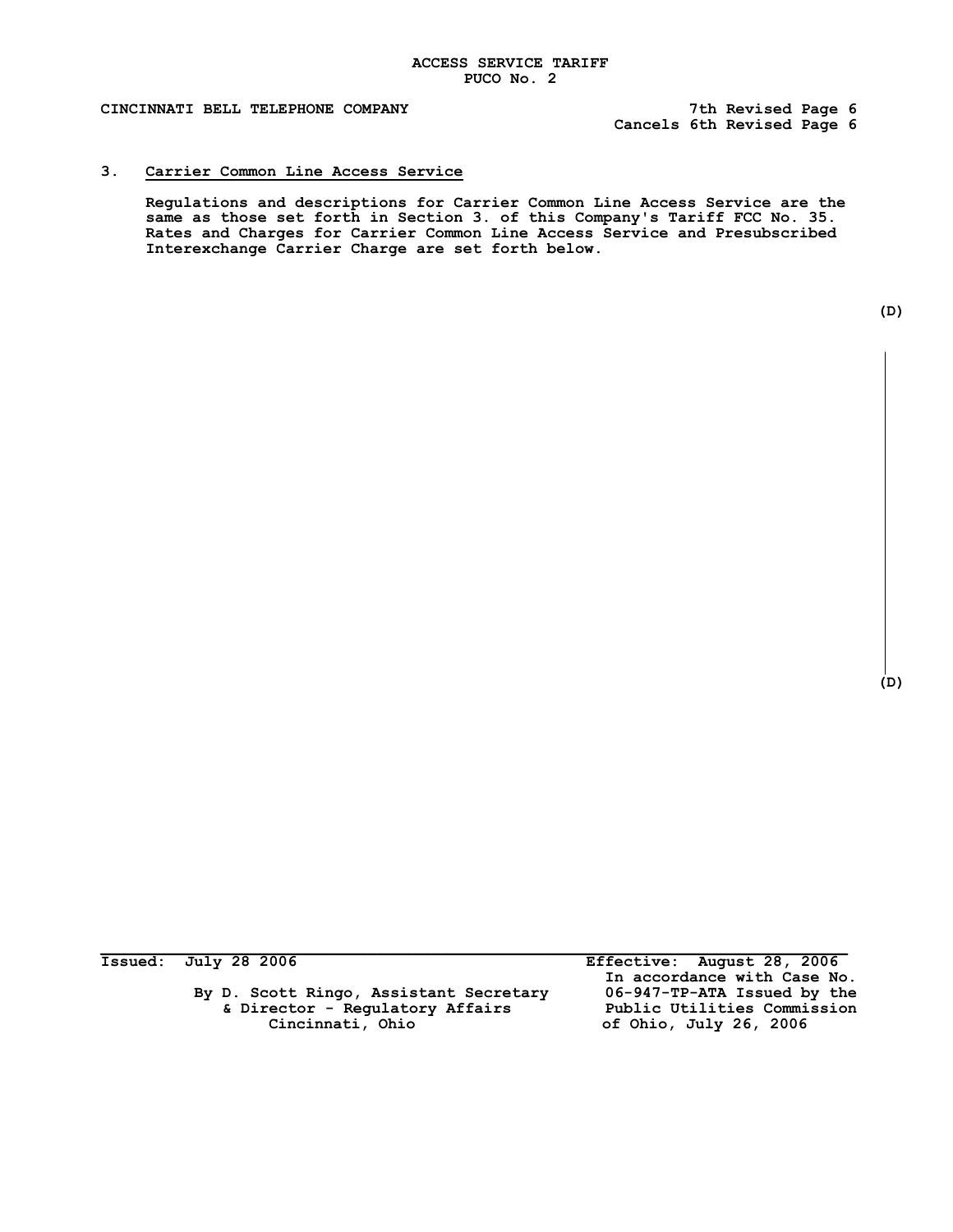CINCINNATI BELL TELEPHONE COMPANY *COMPANY* **Original Page 7** 

**4. (Reserved)**

 **By B. J. Stonebraker, Senior Vice President 92-619-TP-ATA issued by The Cincinnati, Ohio Public Utilities Commission**

**Issued: June 3, 1992 Effective: June 8, 1992 In accordance with Case No.** Public Utilities Commission<br>of Ohio May 28, 1992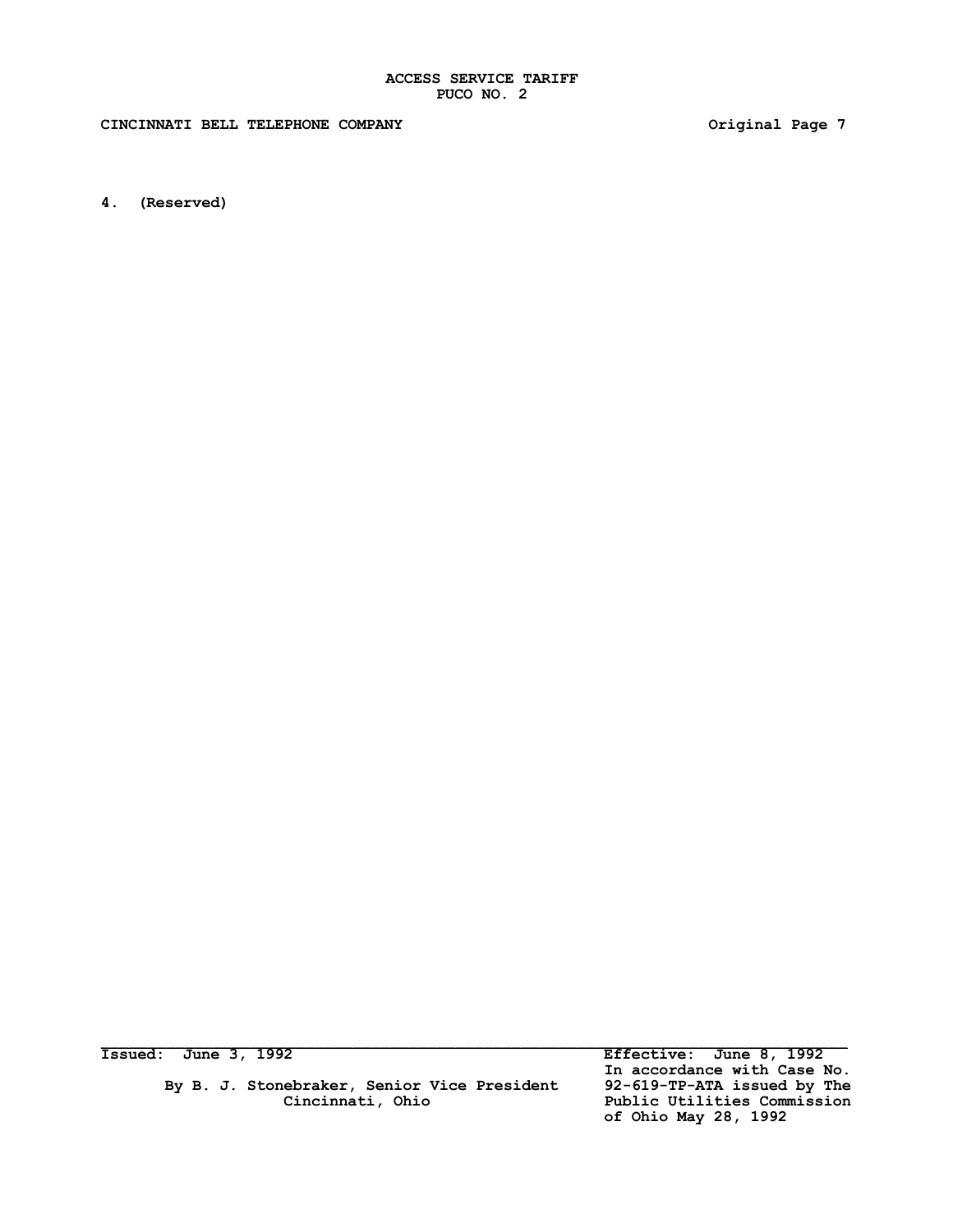**Cancels Original Page 8**

# **5. Ordering Options for Switched and Special Access Service**

#### **5.1 General**

**This section sets forth the regulations and order related charges for Access Orders for Switched and Special Access Services.**

## **5.2 Regulations, Rates and Charges**

**Regulations and order related charges for Access Orders for Switched and Special Access Services (except for the items listed in Sections (T)** 14 and 16. following) are the same as those set forth in Section 5. **of this Company's Tariff FCC No. 35. Note, however, references to FCC No. 39 for Special Construction are not applicable for intrastate service.**

By B. J. Stonebraker, Senior Vice President 93-432-TP-ALT issued by The<br>Cincinnati, Ohio **1986** Public Utilities Commission

**Issued: May 5, 1994 Effective: May 6, 1994 In accordance with Case No.** Public Utilities Commission  **of Ohio, May 5, 1994.**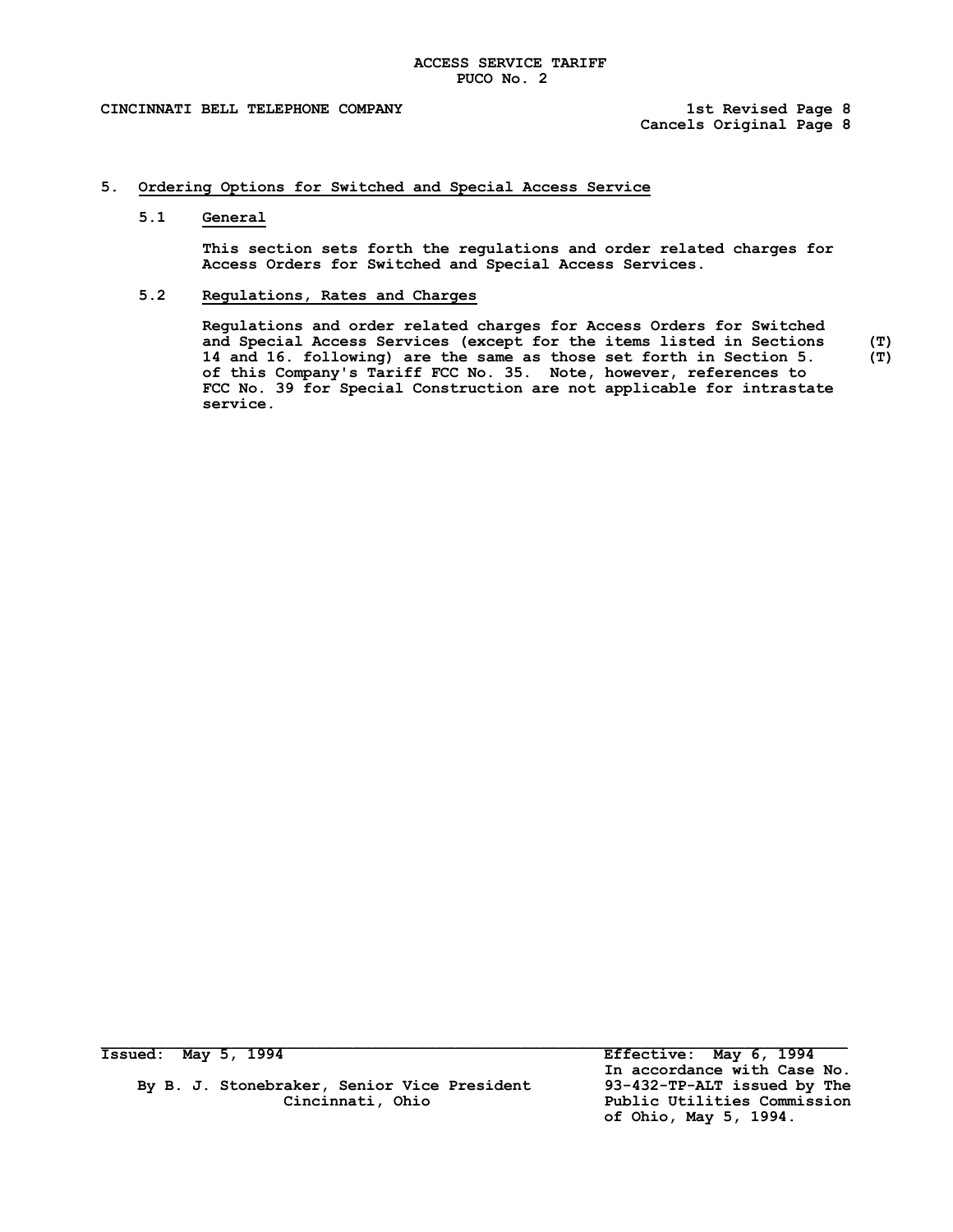**Cancels Original Page 9**

# **6. Switched Access Service**

#### **6.1 General**

**Switched Access Service for both originating and terminating calls is available to customers for their own use or for furnishing their services to end users. It provides a two-point communications path switched through the telephone network within the LATA. When used for the customer's own purposes, it provides for a connection between the customer and any end user in the LATA plus the ability to access services outside the LATA. When used by the customer in furnishing its service to end users, it provides for a connection between the end user and the customer's premises in the LATA.**

# **6.2 Regulations, Rates and Charges**

**Regulations, Rates and Charges for Switched Access Service (except for the items listed in this Section and listed in Section 14. following) (T) are the same as those set forth in Section 6. of this Company's Tariff FCC No. 35.**

By B. J. Stonebraker, Senior Vice President<br>**Cincinnati, Ohio** 

**Issued: July 19, 2000 Effective: July 1, 2000 In accordance with Case No.** Public Utilities Commission **of Ohio January 20, 2000**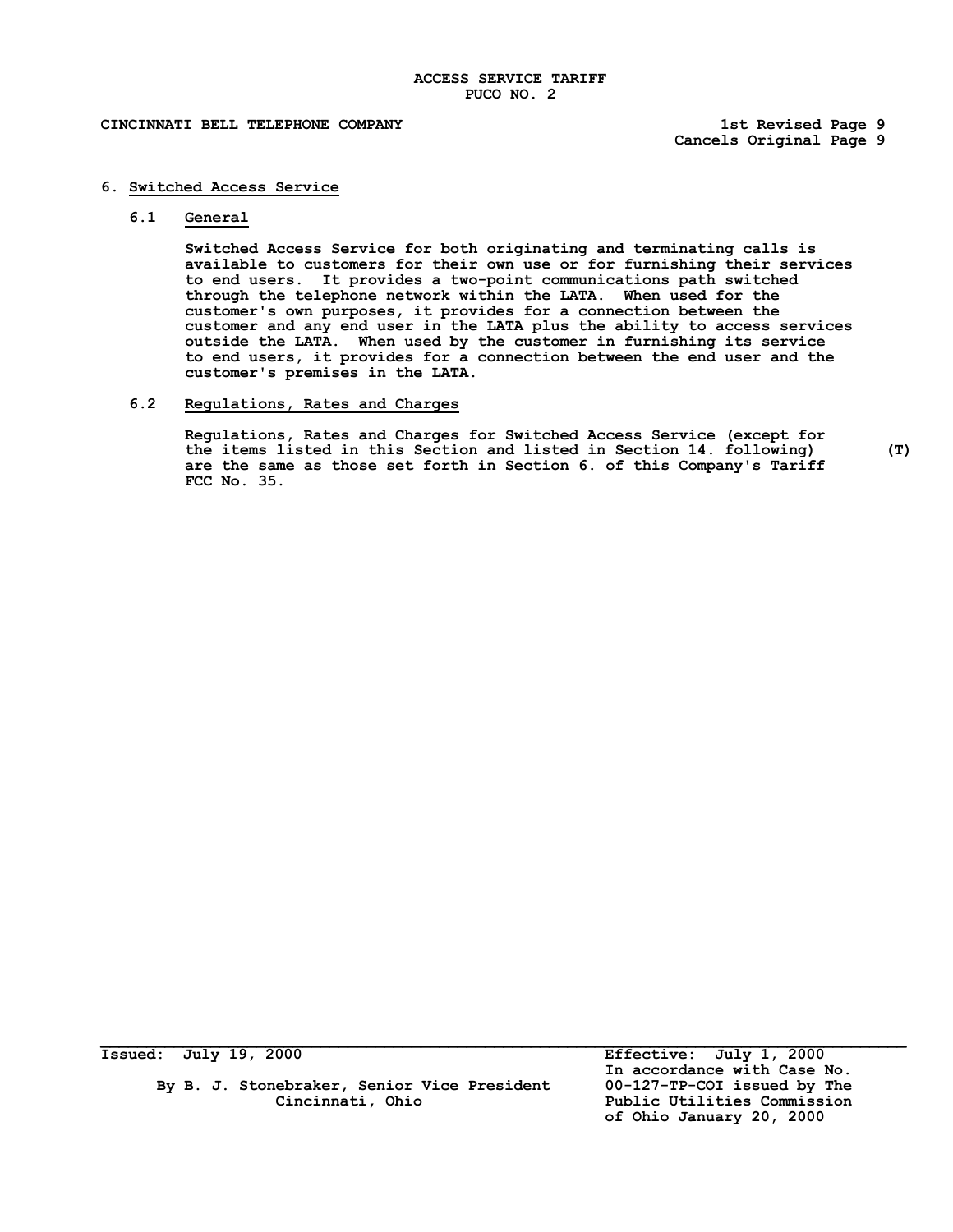**Cancels Original Page 9.1**

**6. Switched Access Service (Cont'd)**

# **6.8 Rates and Charges**

**(D)**

**(D)**

**Regulations, Rates and Charges for Intrastate Switched Access Service are the same as those set forth in Section 6 of this Company's Tariff FCC No. 35.**

By D. Scott Ringo, Assistant Secretary **06-947-TP-ATA issued by The**<br>& Director - Regulatory Affairs Public Utilities Commission **& Director - Regulatory Affairs Cincinnati**, Ohio

 $\mathcal{L}_\mathcal{L} = \mathcal{L}_\mathcal{L}$ **Issued: July 28, 2006 Effective: August 28, 2006 In accordance with Case No. Cincinnati, Ohio of Ohio, July 26, 2006**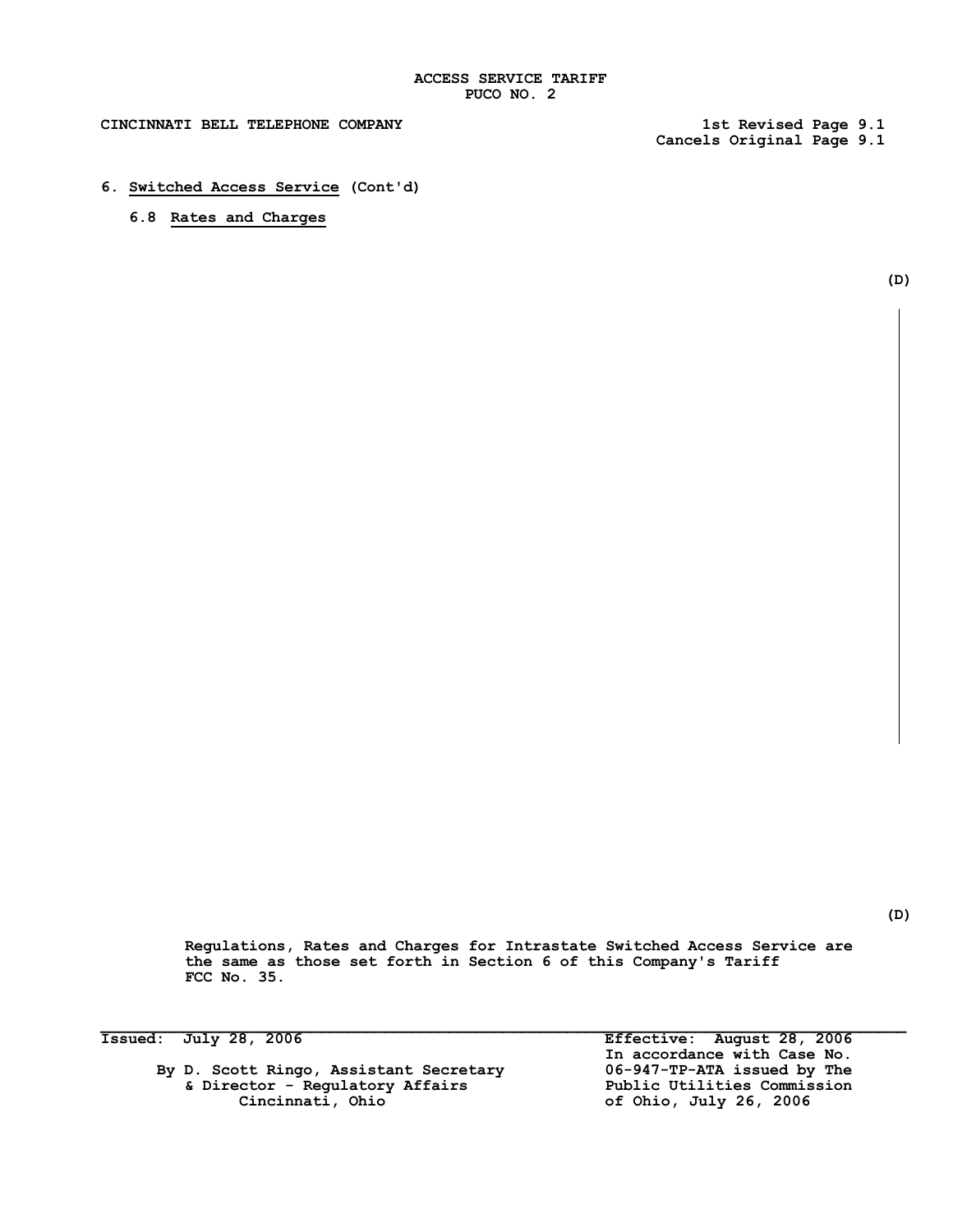**Cancels Original Page 9.2**

**6. Switched Access Service (Cont'd)**

**(D)**

**(D)**

By D. Scott Ringo, Assistant Secretary **06-947-TP-ATA issued by The**<br>& Director - Regulatory Affairs **Dublic Utilities Commission & Director - Regulatory Affairs Public Utilities Commission**

 $\mathcal{L}_\mathcal{L} = \mathcal{L}_\mathcal{L}$ **Issued: July 28, 2006 Effective: August 28, 2006 In accordance with Case No. Cincinnati, Ohio of Ohio July 26, 2006**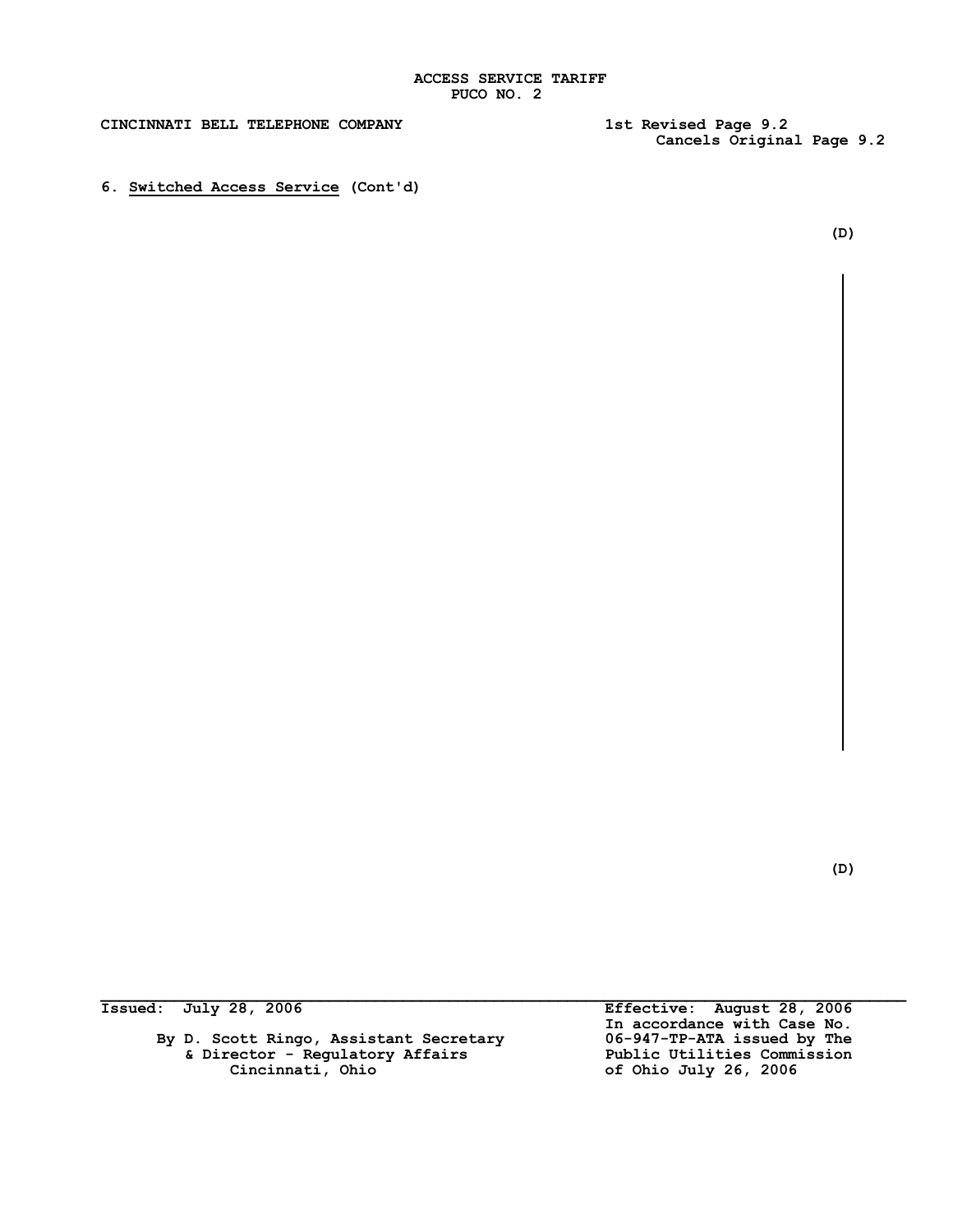$\mathcal{L}_\mathcal{L} = \mathcal{L}_\mathcal{L}$ 

## **CINCINNATI BELL TELEPHONE COMPANY 1st Revised Page 9.3**

**Cancels Original Page 9.3**

**6. Switched Access Service (Cont'd)**

**(D)**

| <b>Issued:</b> |  | July 28, 2006 |  |
|----------------|--|---------------|--|
|                |  |               |  |

By D. Scott Ringo, Assistant Secretary **06-947-TP-ATA issued by The**<br>& Director - Regulatory Affairs **Dublic Utilities Commission & Director - Regulatory Affairs Cincinnati, Ohio of Ohio July 26, 2006**

**Issued: July 28, 2006 Effective: August 28, 2006 In accordance with Case No.**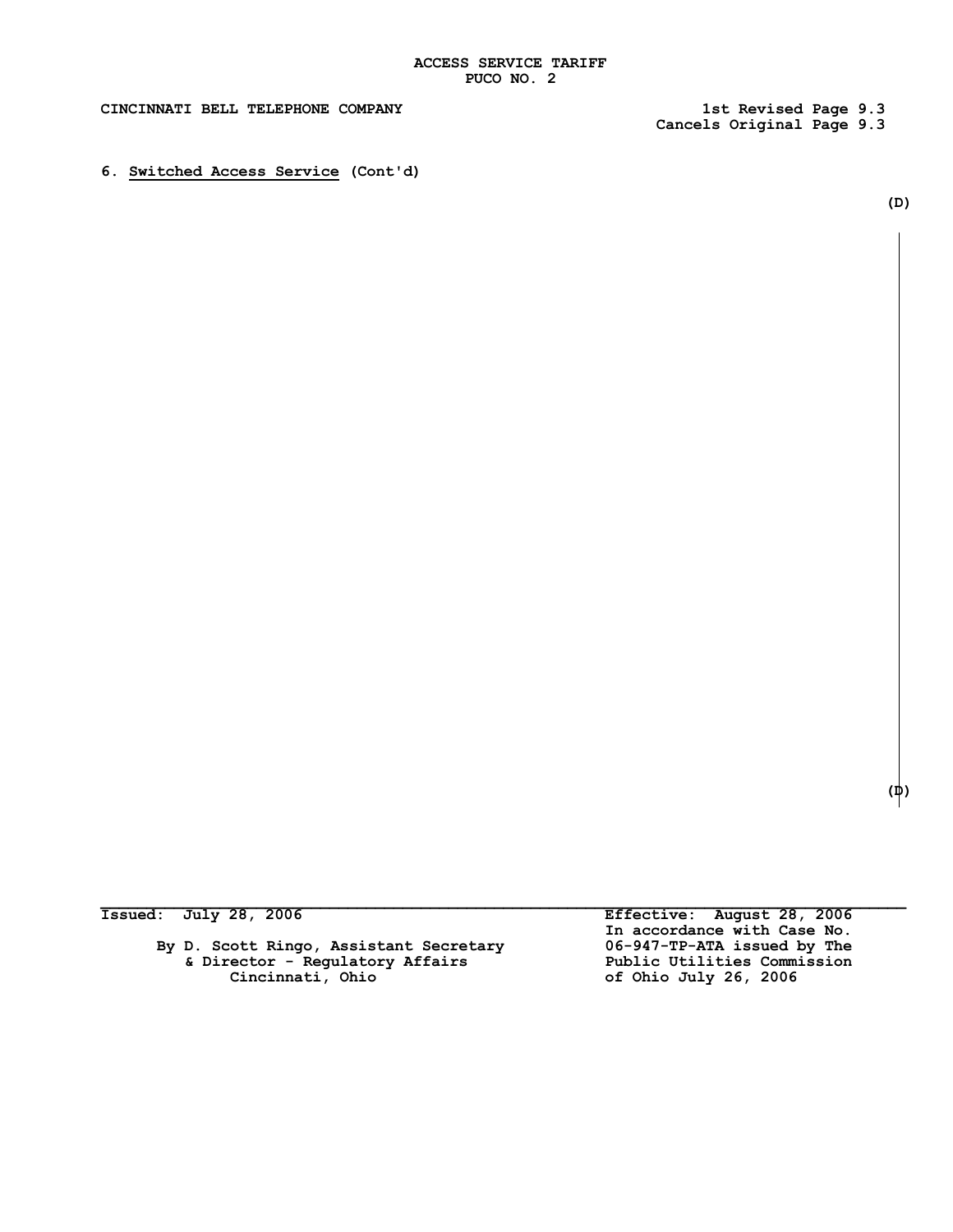**Cancels Original Page 10**

## **7. Special Access Service**

## **7.1 General**

**Special Access Service with the exception of the WATS Access Line and Customer Network Reconfiguration Service, provides a transmission path to connect customer designated premises\*, either directly or through a Telephone Company Hub where bridging, multiplexing or Customer Network Reconfiguration Service functions are performed. The WATS Access Line, offered under Voice Grade Service, provides a transmission path connecting a customer designated premises with a WATS serving office. Customer Network Reconfiguration Service, provides customers with the ability to reconfigure their Special Access circuits. Special Access Service includes all exchange access not utilizing Telephone Company end office switches.**

# **7.2 Regulations, Rates and Charges**

**Regulations, Rates and Charges for Special Access Service (except for the items listed in this Section and Sections 14 and 16. following) (T) are the same as those set forth in Section 7. of this Company's Tariff FCC No. 35.**

**\*Telephone Company Centrex CO-like switches, Telephone Company Answering Service Concentrators and Packet Switches included in Public Packet Switched Network (PPSN) Service are considered to be customer premises for purposes of administering regulations and rates contained in this tariff.**

 $\mathcal{L}_\mathcal{L} = \mathcal{L}_\mathcal{L}$ 

**By B. J. Stonebraker, Senior Vice President 00-127-TP-COI issued by The Cincinnati, Ohio Public Utilities Commission**

**Issued: July 19, 2000 Effective: July 1, 2000 In accordance with Case No. of Ohio January 20, 2000**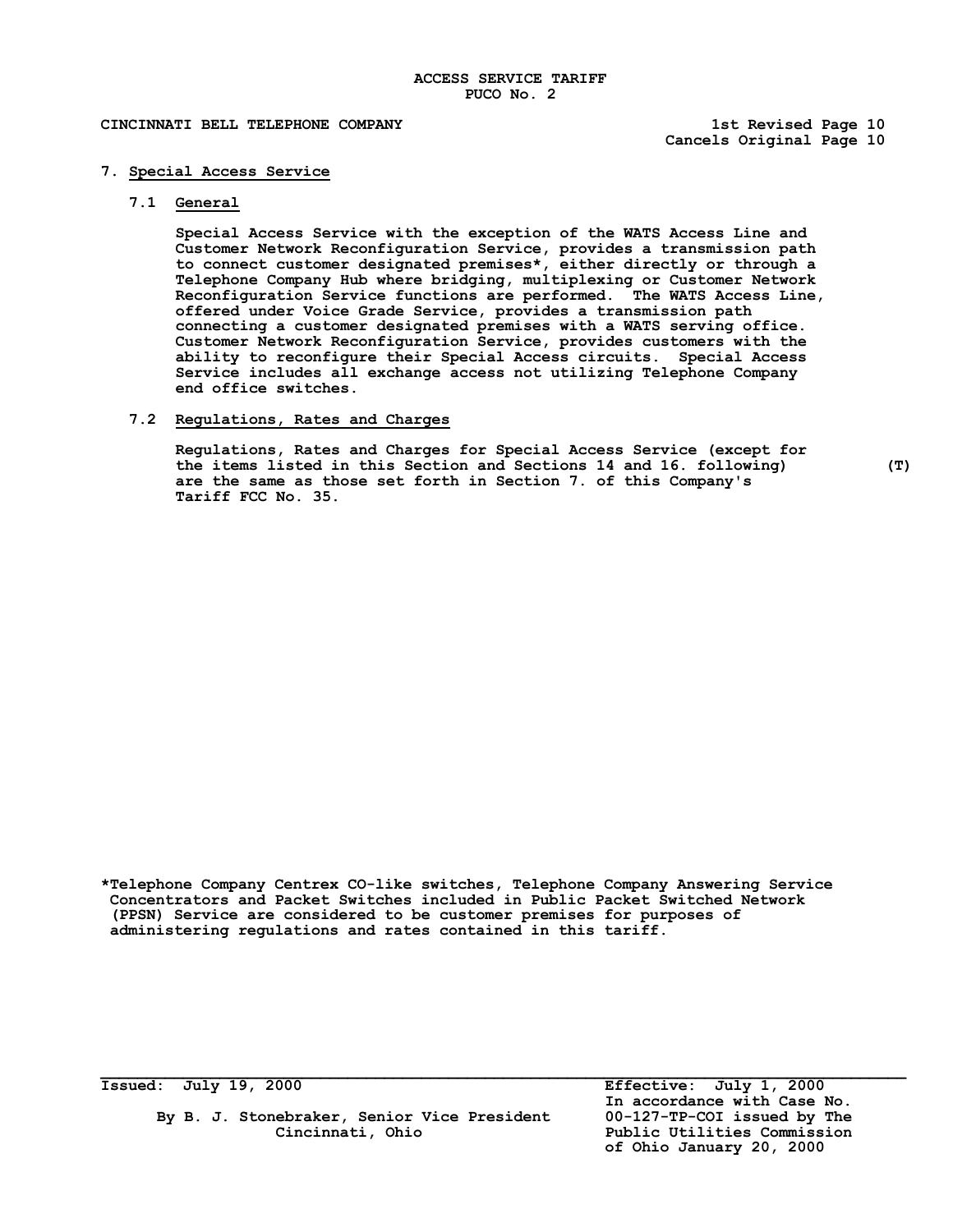**Cancels Original Page 10.1**

**7. Special Access Service (Cont'd)**

**(D)**

**(D)**

**Regulations, Rates and Charges for Intrastate Special Access Service are the same as those set forth in Section 7 of this Company's Tariff FCC No. 35**

 $\mathcal{L}_\mathcal{L} = \mathcal{L}_\mathcal{L}$ 

By D. Scott Ringo, Assistant Secretary **06-947-TP-ATA issued by The**<br>& Director - Regulatory Affairs **Public Utilities Commission & Director - Regulatory Affairs**<br>Cincinnati, Ohio

**Issued: July 28, 2006 Effective: August 28, 2006 In accordance with Case No. Cincinnati, Ohio of Ohio July 26, 2006**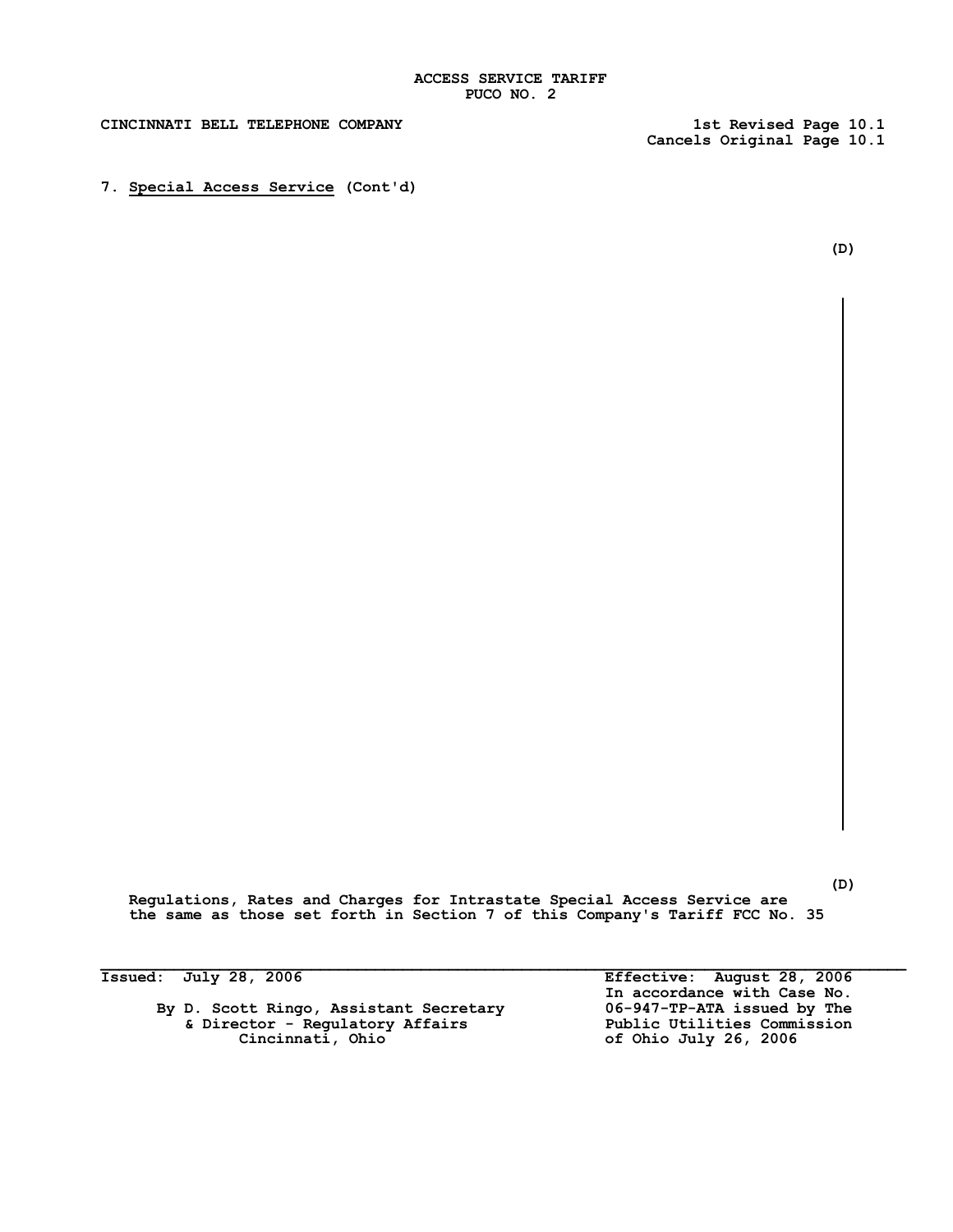**Cancels Original Page 10.2**

**7. Special Access Service (Cont'd)**

By D. Scott Ringo, Assistant Secretary **06-947-TP-ATA issued by The**<br>& Director - Regulatory Affairs Public Utilities Commission<br>Cincinnati, Ohio Atfairs of Ohio July 26, 2006  **& Director - Regulatory Affairs Public Utilities Commission Cincinnati, Ohio of Ohio July 26, 2006**

 $\mathcal{L}_\mathcal{L} = \mathcal{L}_\mathcal{L}$ **Issued: July 28, 2006 Effective: August 28, 2006 In accordance with Case No.**

**(D)**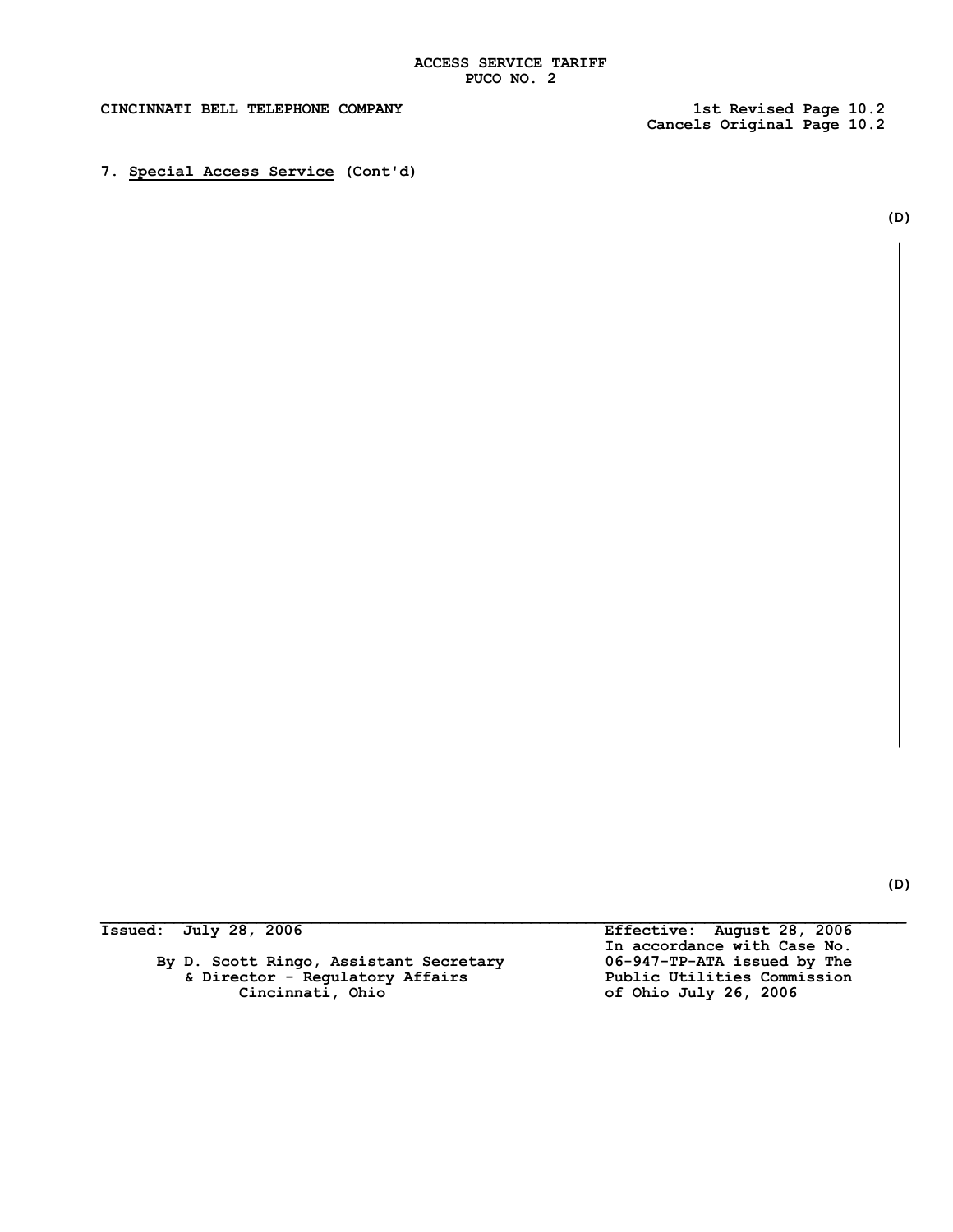$\mathcal{L}_\mathcal{L} = \mathcal{L}_\mathcal{L}$ 

**Cancels Original Page 10.3**

- **7. Special Access Service (Cont'd)**
	- **7.5 Rates and Charges (Cont'd)**

By D. Scott Ringo, Assistant Secretary **06-947-TP-ATA issued by The**<br>& Director - Regulatory Affairs Public Utilities Commission **& Director - Regulatory Affairs**<br>Cincinnati, Ohio

**Issued: July 28, 2006 Effective: August 28, 2006 In accordance with Case No. Cincinnati, Ohio of Ohio July 26, 2006**

**(D)**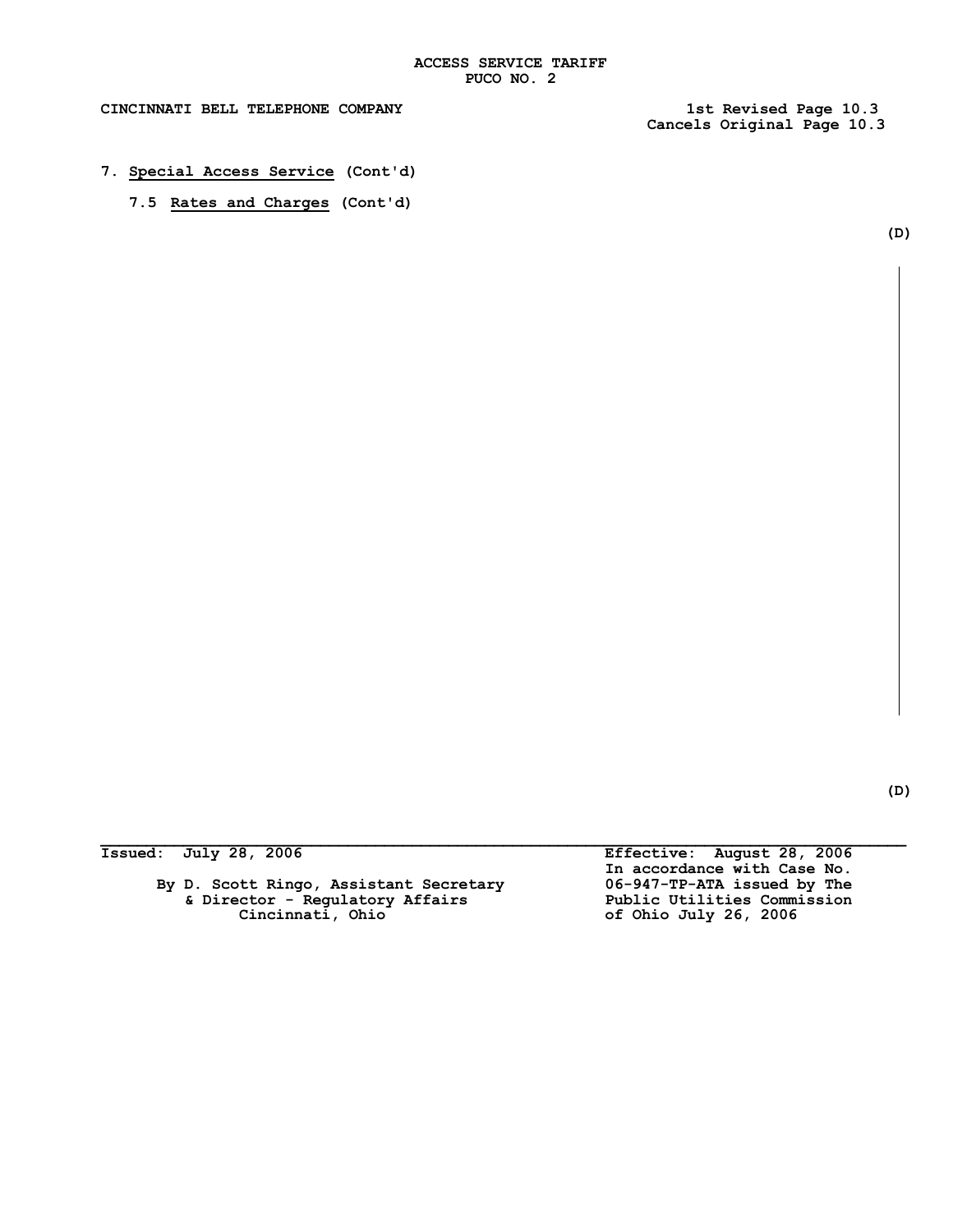$\mathcal{L}_\mathcal{L} = \mathcal{L}_\mathcal{L}$ 

## **CINCINNATI BELL TELEPHONE COMPANY 1st Revised Page 10.4**

**Cancels Original Page 10.4**

**7. Special Access Service (Cont'd)**

**(D)**

By D. Scott Ringo, Assistant Secretary 06-947-TP-ATA issued by The<br>
6 Director - Regulatory Affairs Public Utilities Commission<br>
Cincinnati, Ohio Atfairs of Ohio July 26, 2006  **& Director - Regulatory Affairs Public Utilities Commission Cincinnati, Ohio of Ohio July 26, 2006**

**Issued: July 28, 2006 Effective: August 28, 2006 In accordance with Case No.**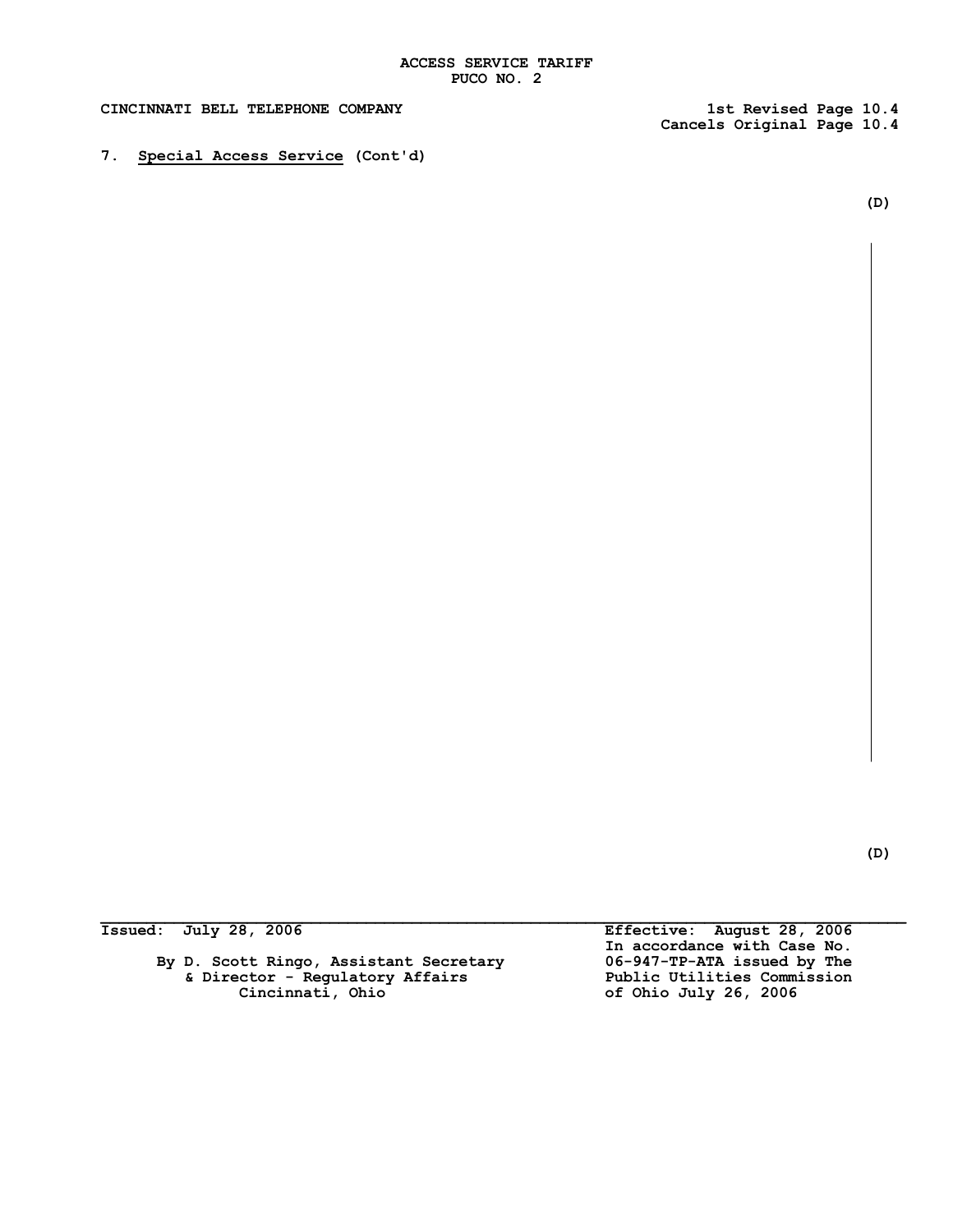**7. Special Access Service (Cont'd)**

**Cancels Original Page 10.5**

**(D)**

**By D. Scott Ringo, Assistant Secretary 06-947-TP-ATA issued by The & Director - Regulatory Affairs Public Utilities Commission Cincinnati, Ohio of Ohio July 26, 2006**

 $\mathcal{L}_\mathcal{L} = \mathcal{L}_\mathcal{L}$ **Issued: July 28, 2006 Effective: August 28, 2006** In accordance with Case No.<br>06-947-TP-ATA issued by The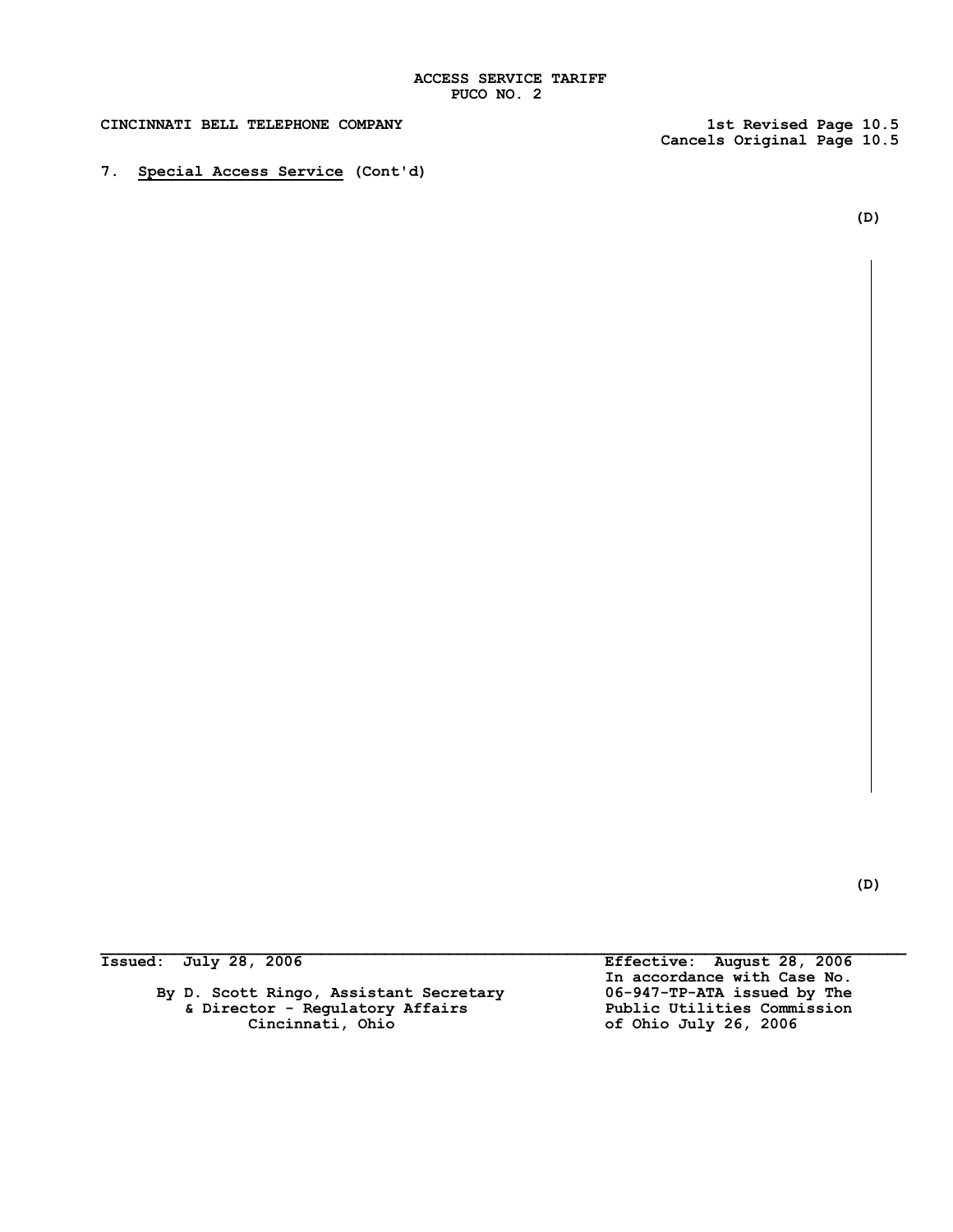# **ACCESS SERVICE TARIFF PUCO NO. 2**

**CINCINNATI BELL TELEPHONE COMPANY 1st Revised Page 10.6**

**Cancels Original Page 10.6**

**(D)**

# **7. Special Access Service (Cont'd)**

**(D)**

By D. Scott Ringo, Assistant Secretary **06-947-TP-ATA issued by The**<br>& Director - Regulatory Affairs **Dublic Utilities Commission & Director - Regulatory Affairs Cincinnati**, Ohio

 $\mathcal{L}_\mathcal{L} = \mathcal{L}_\mathcal{L}$ **Issued: July 28, 2006 Effective: August 28, 2006 In accordance with Case No. Cincinnati, Ohio of Ohio July 26, 2006**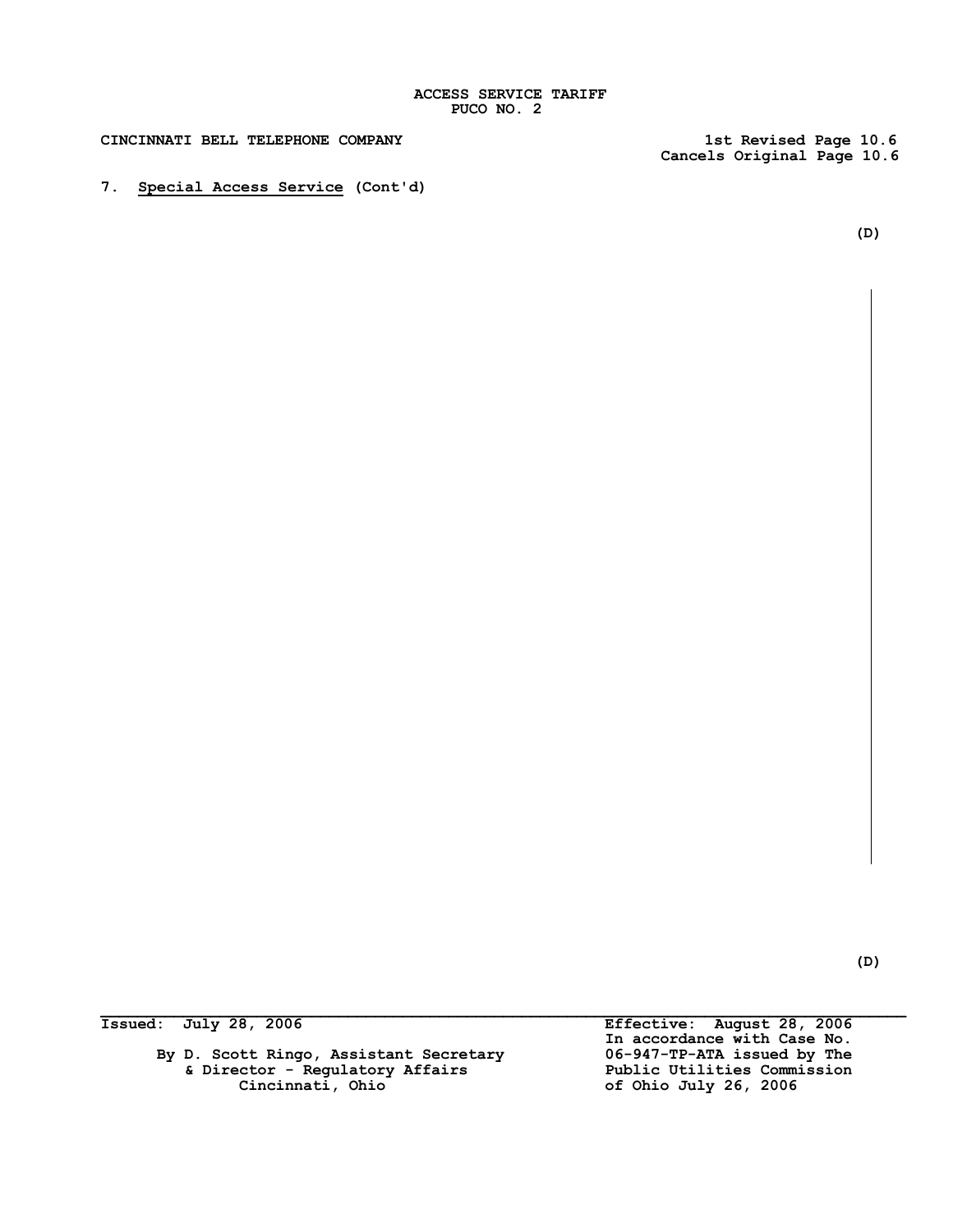**Cancels Original Page 10.7**

**7. Special Access Service (Cont'd)**

**(D)**

**By D. Scott Ringo, Assistant Secretary 06-947-TP-ATA issued by The & Director - Regulatory Affairs Public Utilities Commission Cincinnati, Ohio of Ohio July 26, 2006**

**Issued: July 28, 2006 Effective: August 28, 2006 In accordance with Case No.**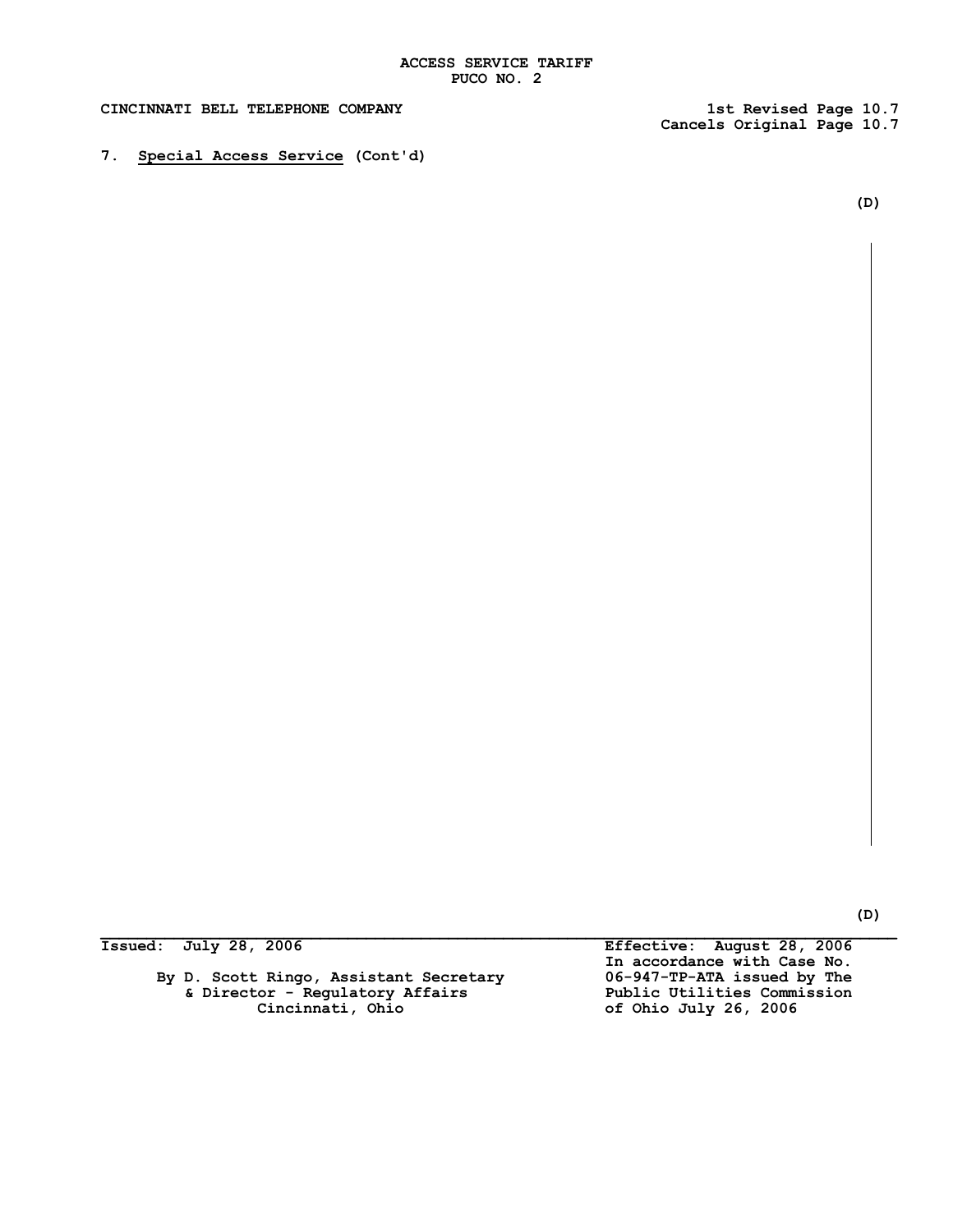**Cancels Original Page 10.8**

**7. Special Access Service (Cont'd)**

**(D)**

**(D)**

By D. Scott Ringo, Assistant Secretary **06-947-TP-ATA issued by The**<br>& Director - Regulatory Affairs Public Utilities Commission  **& Director - Regulatory Affairs Public Utilities Commission**

**Issued: July 28, 2006 Effective: August 28, 2006 In accordance with Case No. Cincinnati, Ohio of Ohio July 26, 2006**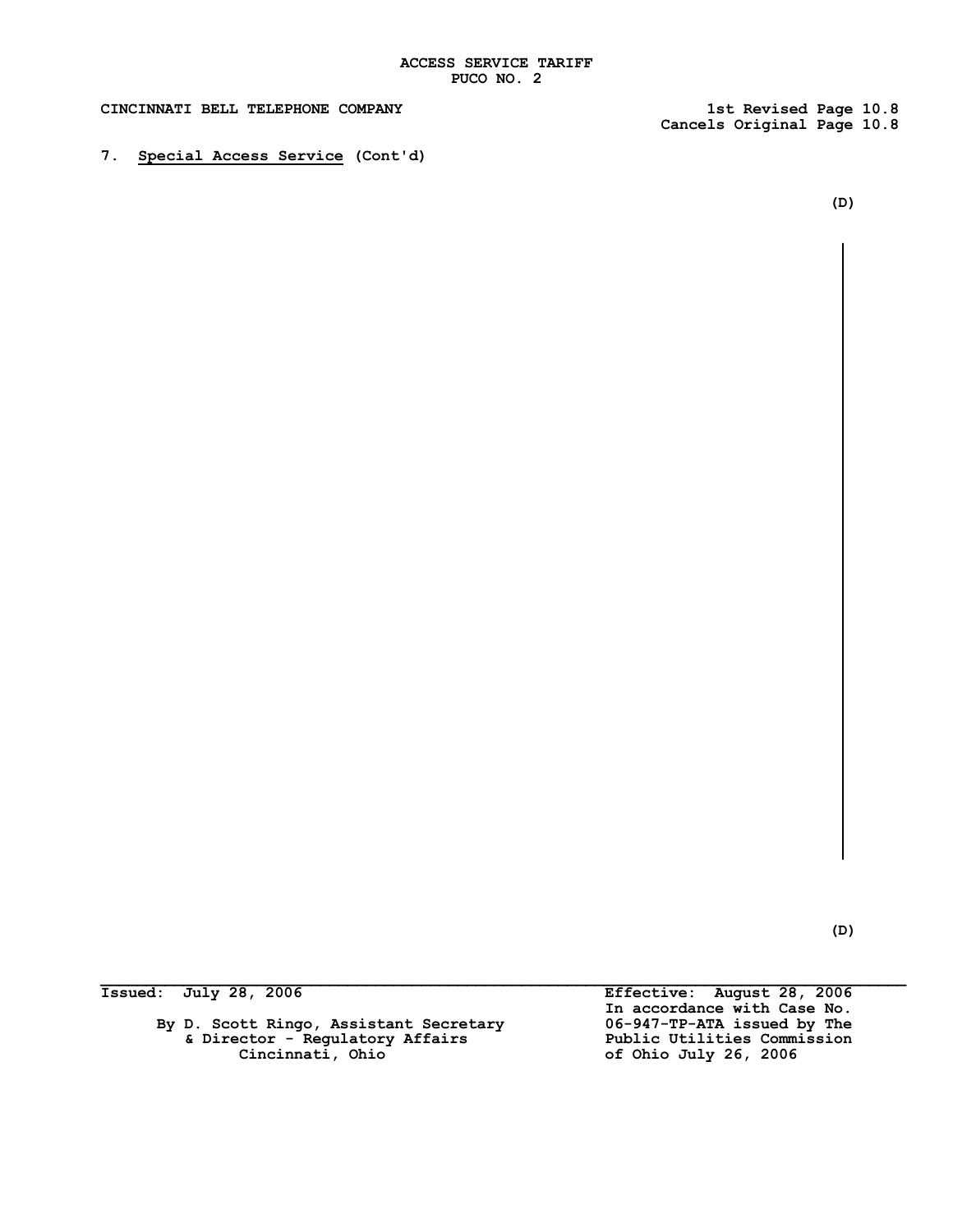**Cancels Original Page 10.9**

**7. Special Access Service (Cont'd)**

**(D)**

**(D)**

By D. Scott Ringo, Assistant Secretary **06-947-TP-ATA issued by The**<br>& Director - Regulatory Affairs Public Utilities Commission **& Director - Regulatory Affairs**<br>Cincinnati, Ohio

**Issued: July 28, 2006 Effective: August 28, 2006 In accordance with Case No. Cincinnati, Ohio of Ohio July 26, 2006**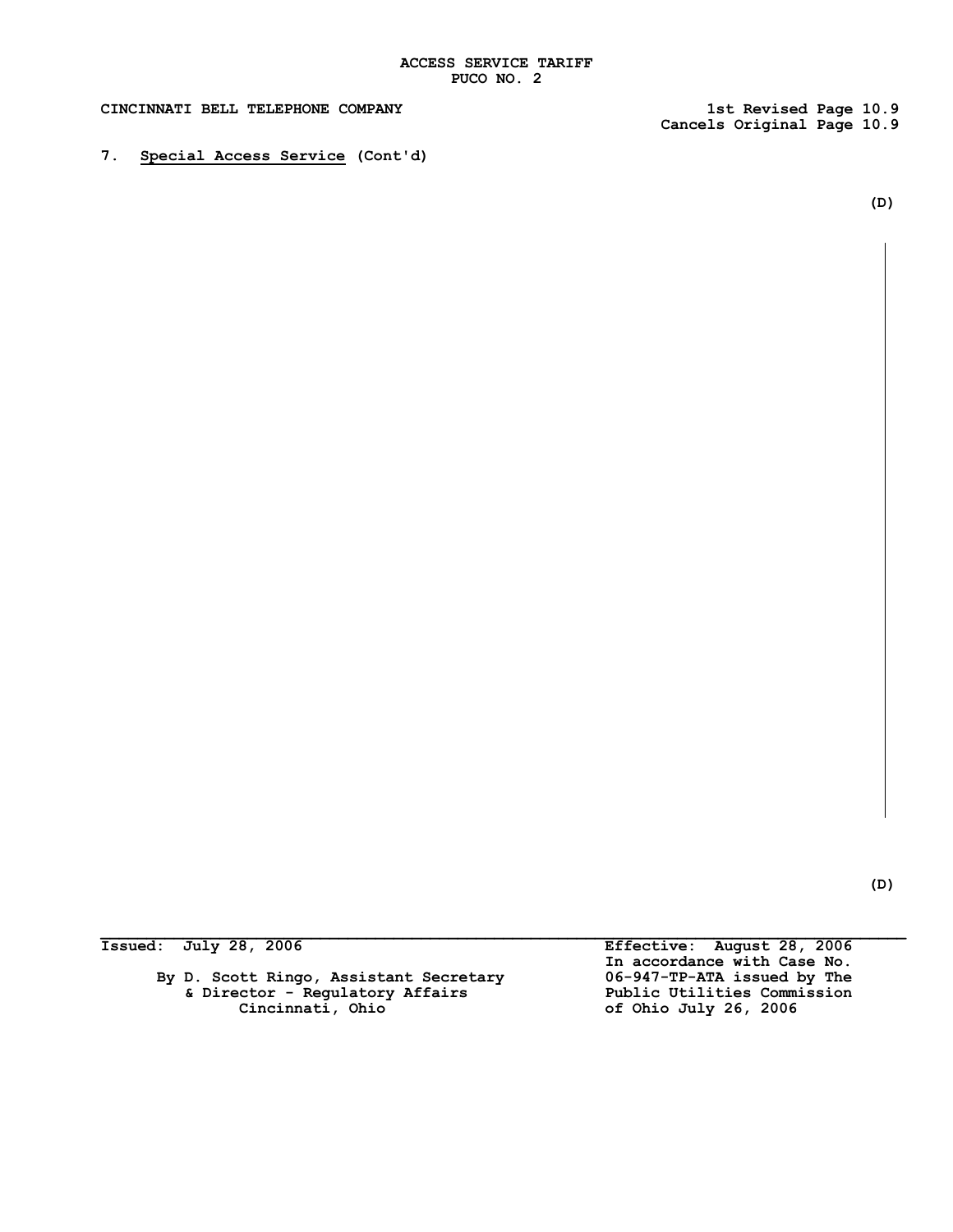**Cancels Original Page 10.10**

**7. Special Access Service (Cont'd)**

 **(D)**

 **(D)**

| Issued: July 28, 2006 |  |
|-----------------------|--|
|-----------------------|--|

**By D. Scott Ringo, Assistant Secretary 06-947-TP-ATA issued by The & Director - Regulatory Affairs Public Utilities Commission Cincinnati, Ohio of Ohio July 26, 2006**

**Issued: July 28, 2006 Effective: August 28, 2006 In accordance with Case No.**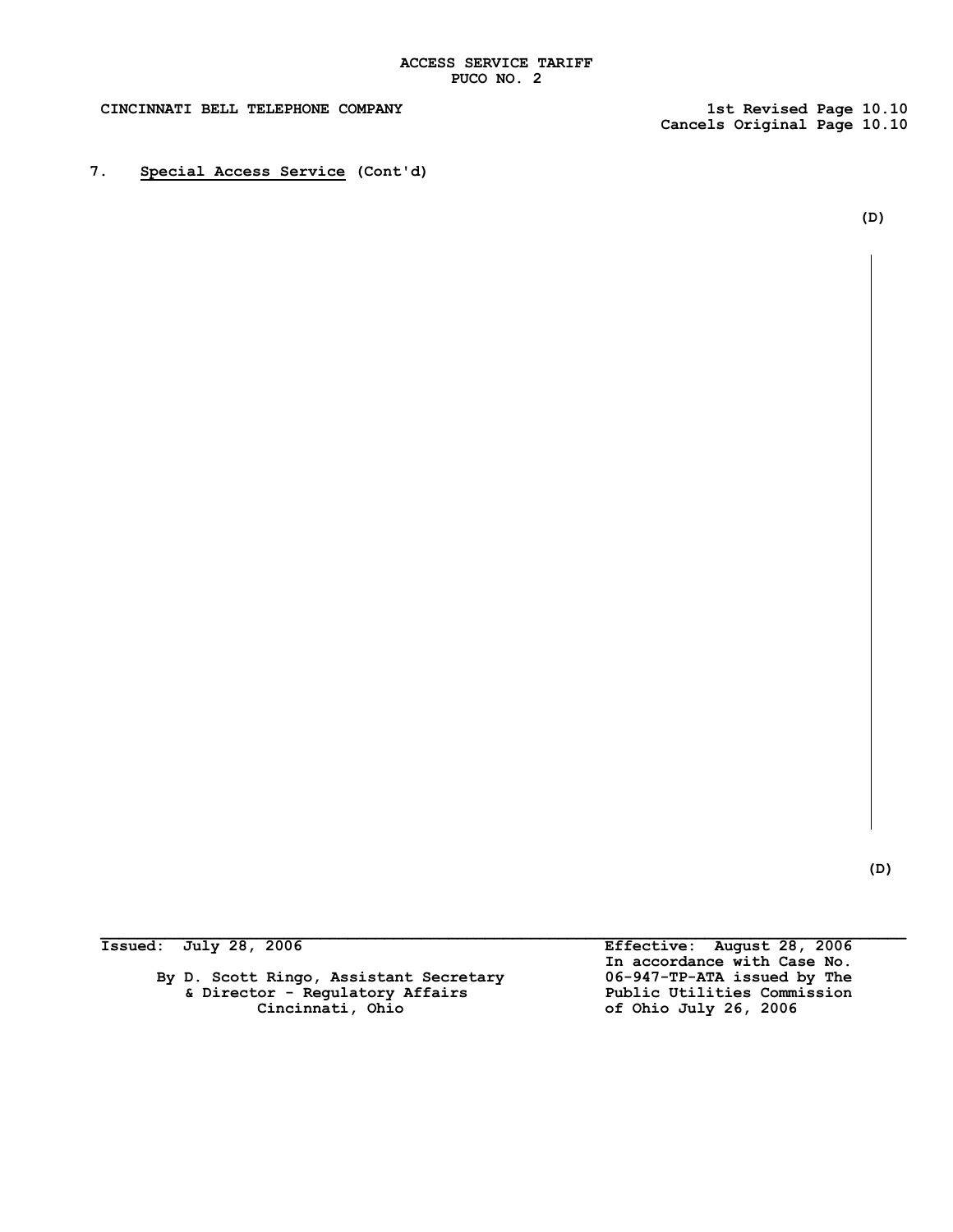**Cancels Original Page 10.11**

**7. Special Access Service (Cont'd)**

**(D)**

By D. Scott Ringo, Assistant Secretary **06-947-TP-ATA issued by The**<br>& Director - Regulatory Affairs Public Utilities Commission  **& Director - Regulatory Affairs Public Utilities Commission**

**Issued: July 28, 2006 Effective: August 28, 2006 In accordance with Case No. Cincinnati, Ohio of Ohio July 26, 2006**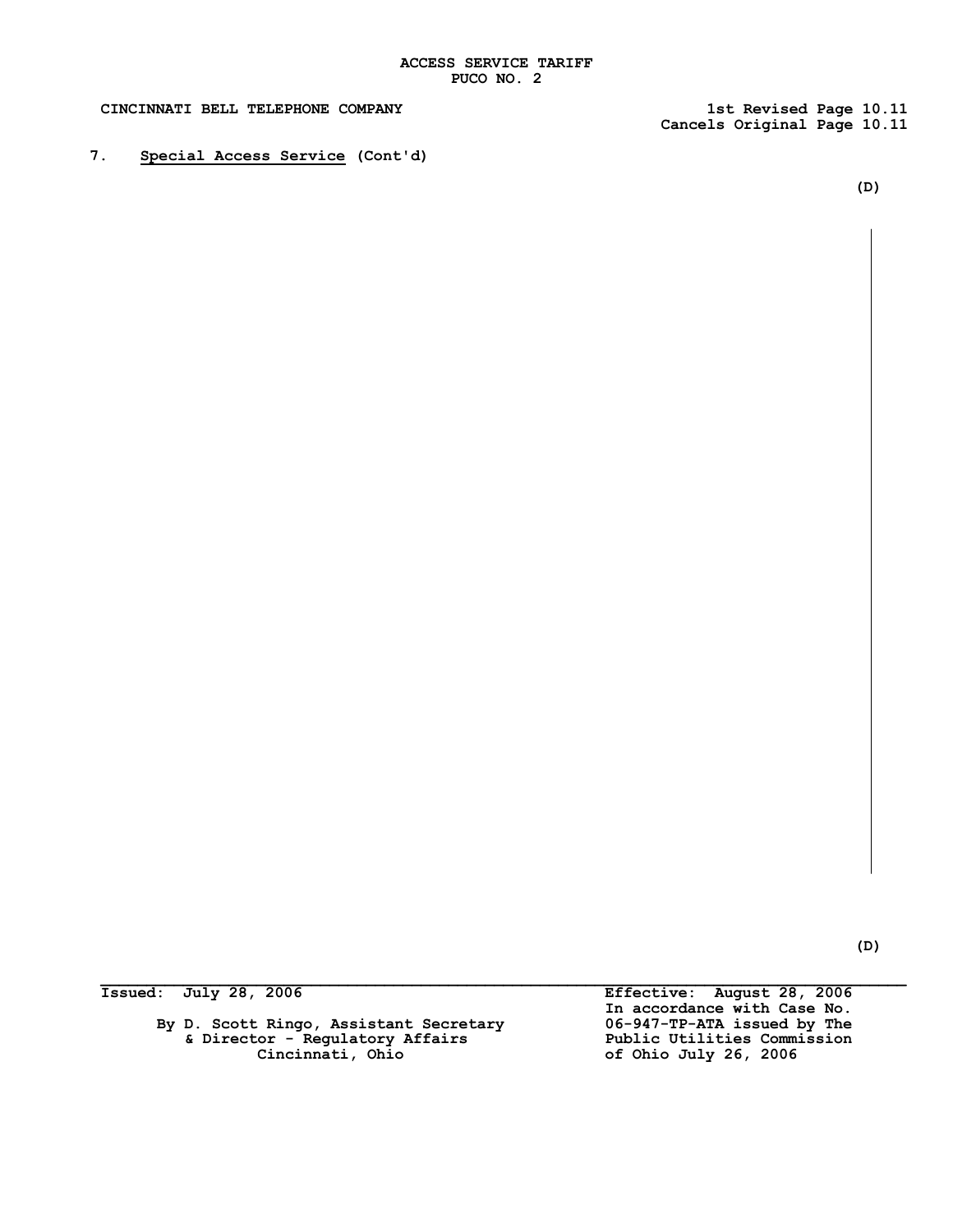**Cancels Original Page 10.12**

**7. Special Access Service (Cont'd)**

**(D)**

**(D)**

By D. Scott Ringo, Assistant Secretary **06-947-TP-ATA issued by The**<br>& Director - Regulatory Affairs **Dublic Utilities Commission & Director - Regulatory Affairs Cincinnati**, Ohio

 $\mathcal{L}_\mathcal{L} = \mathcal{L}_\mathcal{L}$ **Issued: July 28, 2006 Effective: August 28, 2006 In accordance with Case No. Cincinnati, Ohio of Ohio July 26, 2006**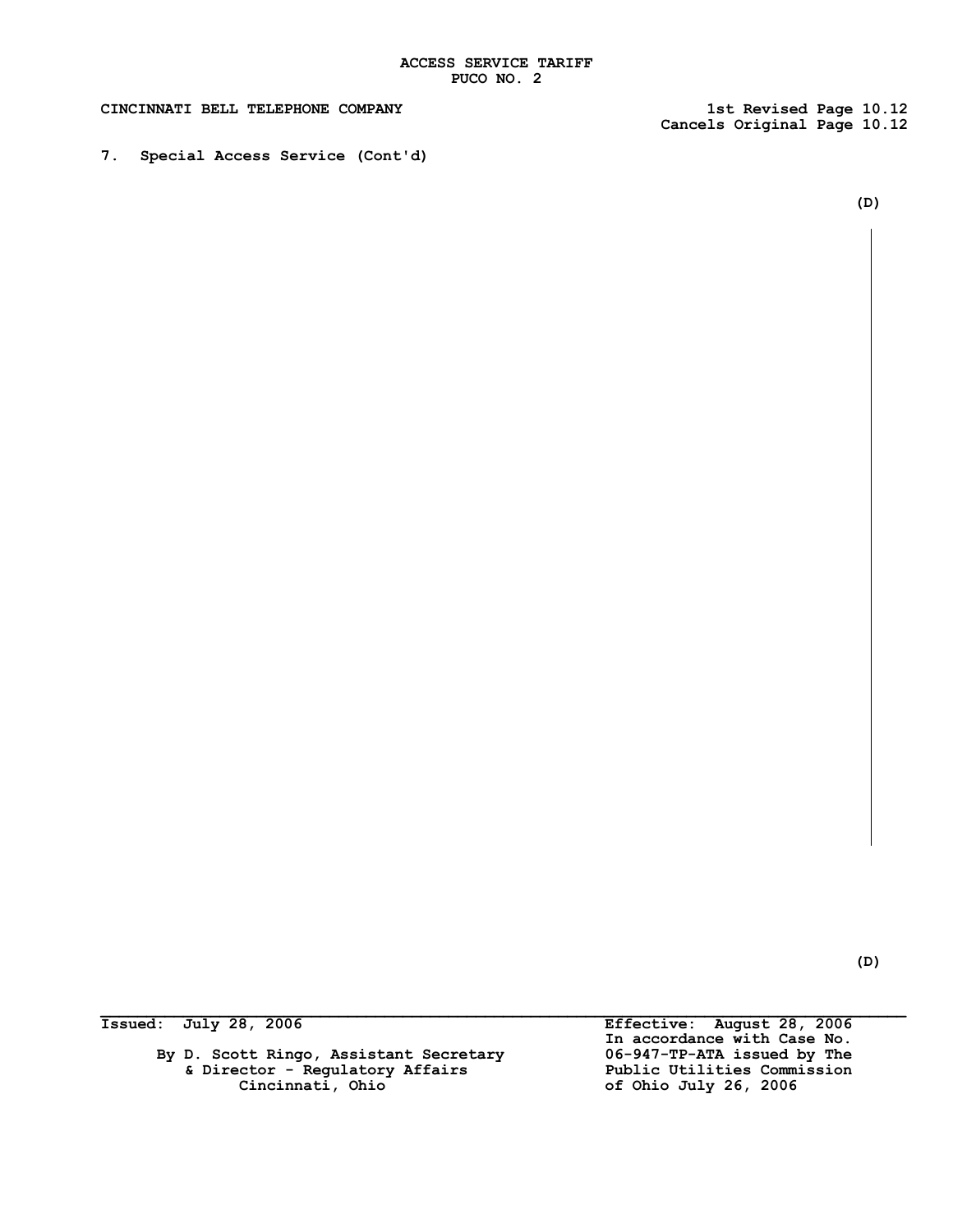**Cancels Original Page 10.13**

**7. Special Access Service (Cont'd)**

**(D)**

**By D. Scott Ringo, Assistant Secretary 06-947-TP-ATA issued by The** & Director Regulatory Affairs<br>Cincinnati, Ohio

**Issued: July 28, 2006 Effective: August 28, 2006 In accordance with Case No. Cincinnati, Ohio of Ohio July 26, 2006**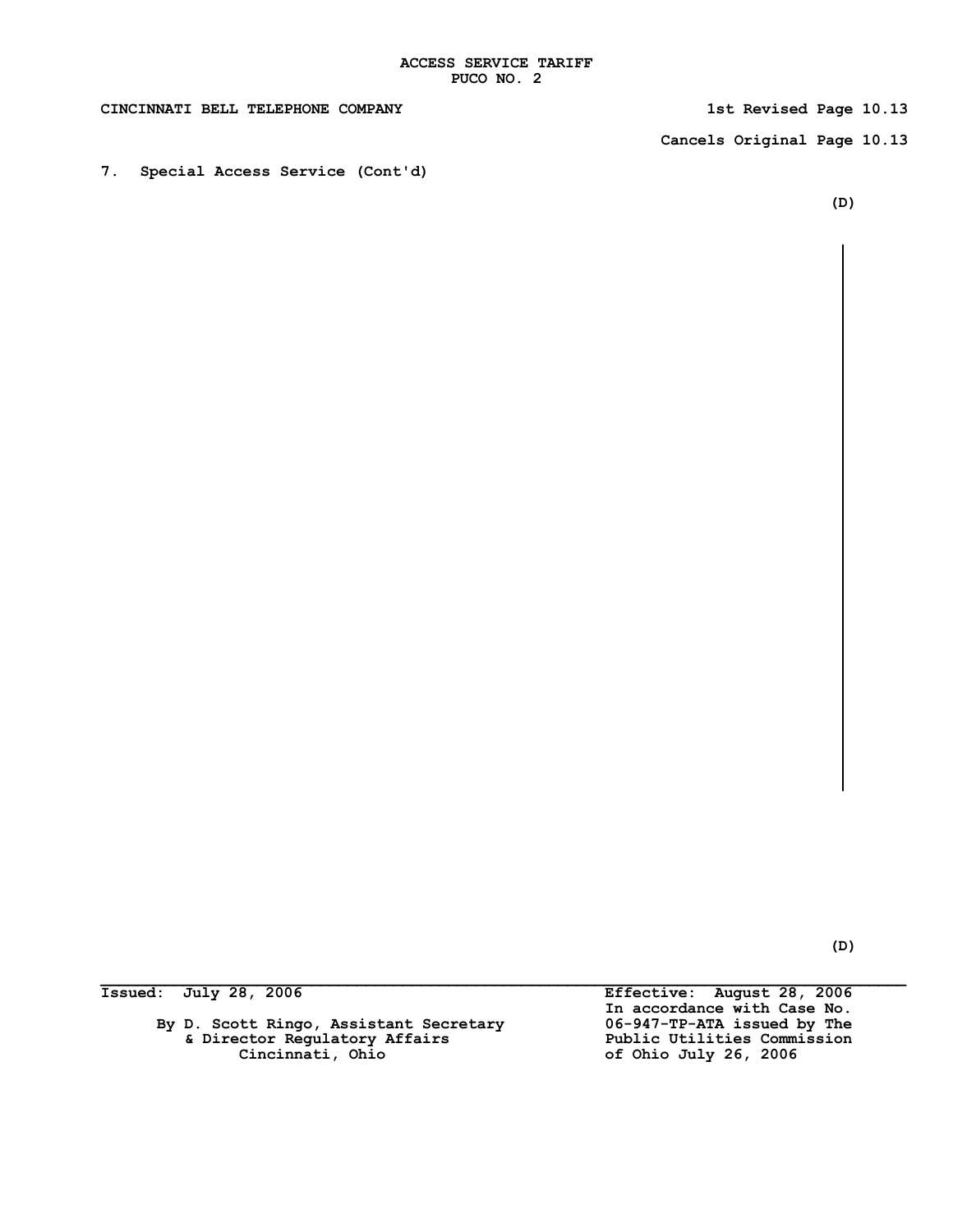L  $\mathsf{I}$ 

 $\mathbf{I}$ 

**I** J.

## **8. Billing Name and Address (BNA) Service**

#### **8.1 General Description**

**Billing Name and Address Service, hereinafter referred to as BNA, is the provision of a name and address within the Telephone Company records to which billing is rendered. BNA is normally associated with a telephone number assigned to a customer and can have one or more telephone numbers consolidated with the BNA for billing purposes. BNA may or may not be the listed name and address or the location of the customer's exchange telephone service.**

#### **8.2 Undertaking of the Telephone Company**

**The Telephone Company will, subject to procedures established for Customer Account Record Exchange, hereinafter referred to as CARE, furnish the BNA; (1) when available in the Telephone Company data base and (2) whenever a customer initiates a request through such procedures.**

**The Telephone Company will provide a copy(ies) of the CARE publication, as revised or amended, to each customer upon request or when notification to the Telephone Company is made regarding establishment of a presence within its operating territory.**

#### **8.3 Liability of the Telephone Company (M)**

**Approval of language by the PUCO does not constitute a determination by the Commission that the limitation of liability imposed by the Company should be upheld in a court of law. Approval by the Commission merely recognizes that since it is a court's responsibility to adjudicate negligence and consequent damage claims, it is also the court's responsibility to determine the validity of any exculpatory clauses.**

**Not withstanding the provisions of Section 2 of this tariff regarding liability, no liability for damages to the customer or any other person or entity shall attach to the Telephone Company for its action or conduct of its employees in providing BNA in the absence of willful misconduct. (M)**

**Certain regulations found on this page formerly appeared on page 12.**

 **By B. J. Stonebraker, Senior Vice President 92-1524-TP-ATA issued by The Cincinnati, Ohio Public Utilities Commission**

**Issued: January 5, 1993 Effective: January 8, 1993 In accordance with Case No. of Ohio December 17, 1992**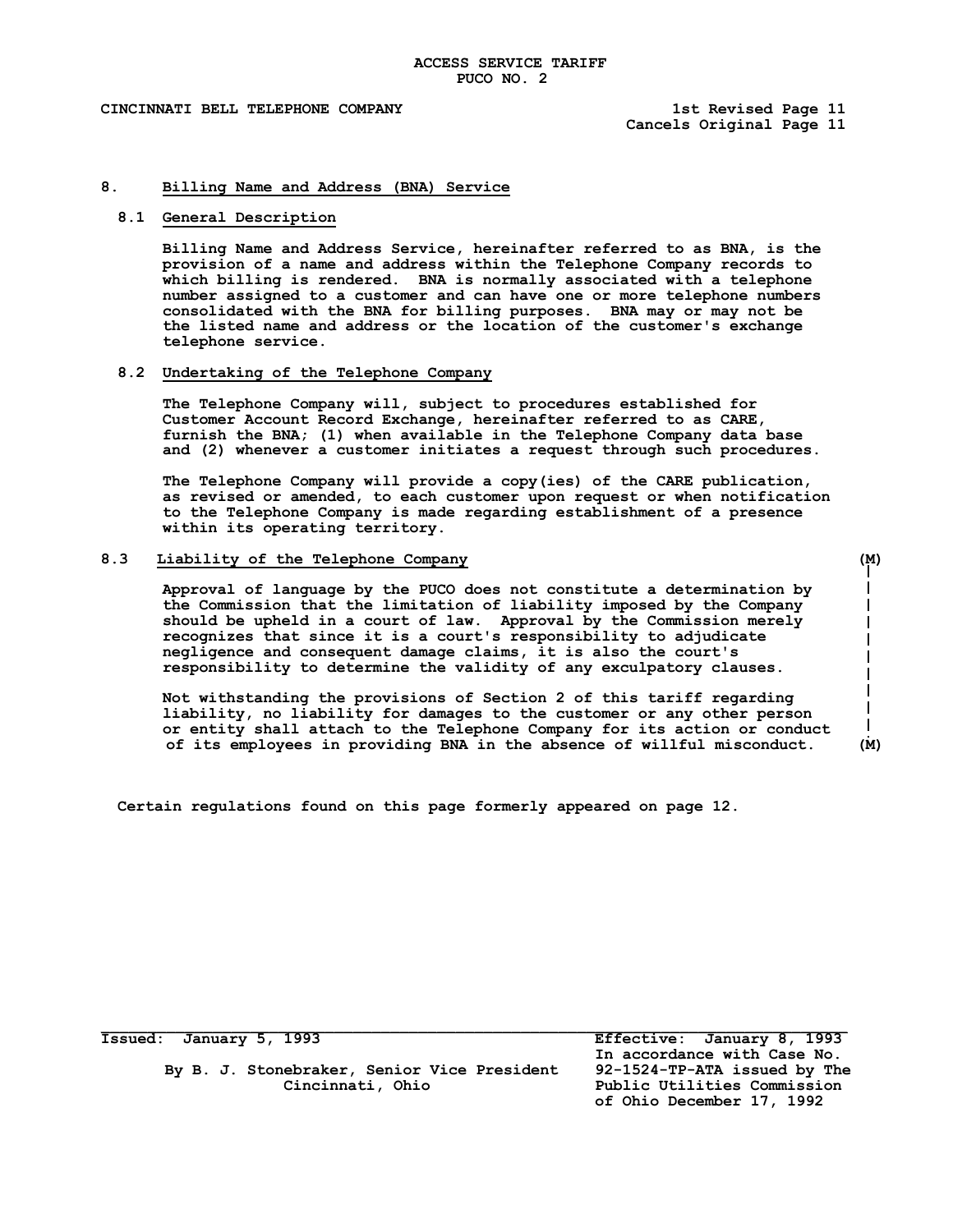**Cancels Original Page 12**

# **8. Billing Name and Address (BNA) Service (Cont'd)**

# **8.4 Obligations of the Customer**

**The customer shall order BNA through the established CARE procedures, as amended or revised.**

**The customer shall accord proprietary treatment to listings, subject to the regulations set forth under Directory Listings in the General Exchange Tariff PUCO No. 8.**

## **8.5 Rate Regulations**

**For each customer BNA request, indicated through the CARE procedure, the rate set forth in 8.6 following applies. The charge applies for all inquiries including but not limited to record not found, duplicate request, invalid request, and invalid information.**

# **8.6 Rates and Charges**

|                                          | Nonrecurring Charge       | (N)         |
|------------------------------------------|---------------------------|-------------|
| Start Up Charge                          | \$631.00                  | (N)         |
| <b>Requests per Month</b>                | Rate per Customer Request | $(C)$ $(R)$ |
| $1 - 100$<br>$101 - 500$<br>$501 - 1000$ | \$0.56<br>0.27<br>0.09    |             |
| 1001<br>over                             | 0.03                      | $(C)$ $(R)$ |

**Certain regulations found on this page now appeared on page 11.**

| Issued: January 5, 1993                     | Effective: January 8, 1993   |
|---------------------------------------------|------------------------------|
|                                             | In accordance with Case No.  |
| By B. J. Stonebraker, Senior Vice President | 92-1524-TP-ATA issued by The |
| Cincinnati, Ohio                            | Public Utilities Commission  |
|                                             | of Ohio December 17, 1992    |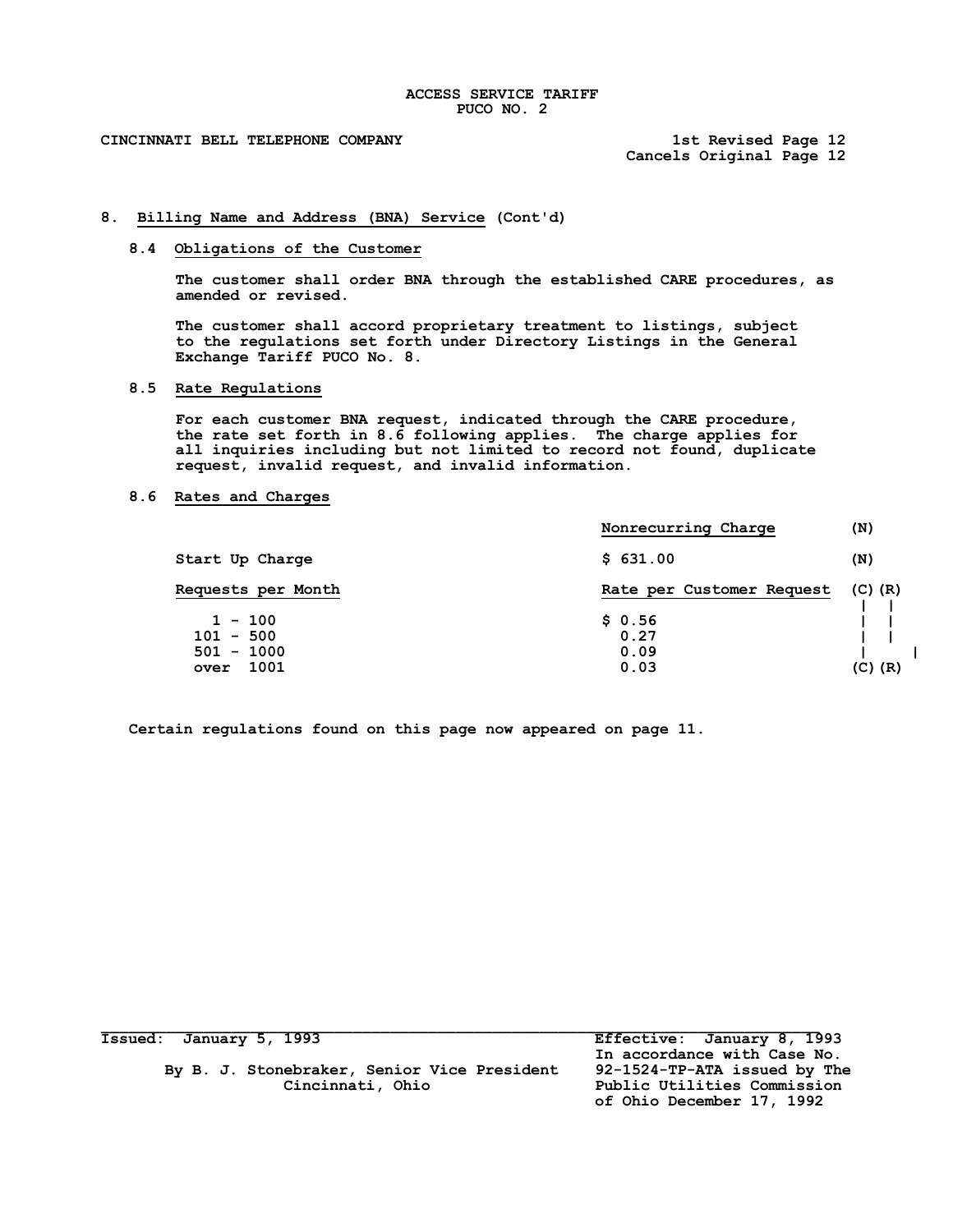# **CINCINNATI BELL TELEPHONE COMPANY Original Page 13**

# **9. Directory Assistance Service**

# **9.1 General**

**Directory Assistance Service provides Directory Access Service to Directory Assistance Service locations, use of Directory Assistance Service access equipment, and use of Directory Assistance operators to provide telephone numbers.**

# **9.2 Regulations, Rates and Charges**

**Regulations, Rates and Charges for Directory Assistance Service (except for the items listed in 14. following) are the same as those set forth in Section 9. of this Company's Tariff FCC NO. 35.**

| Issued: June 3, 1992                        | Effective: June 8, 1992     |
|---------------------------------------------|-----------------------------|
|                                             | In accordance with Case No. |
| By B. J. Stonebraker, Senior Vice President | 92-619-TP-ATA issued by The |
| Cincinnati, Ohio                            | Public Utilities Commission |
|                                             | of Ohio May 28, 1992        |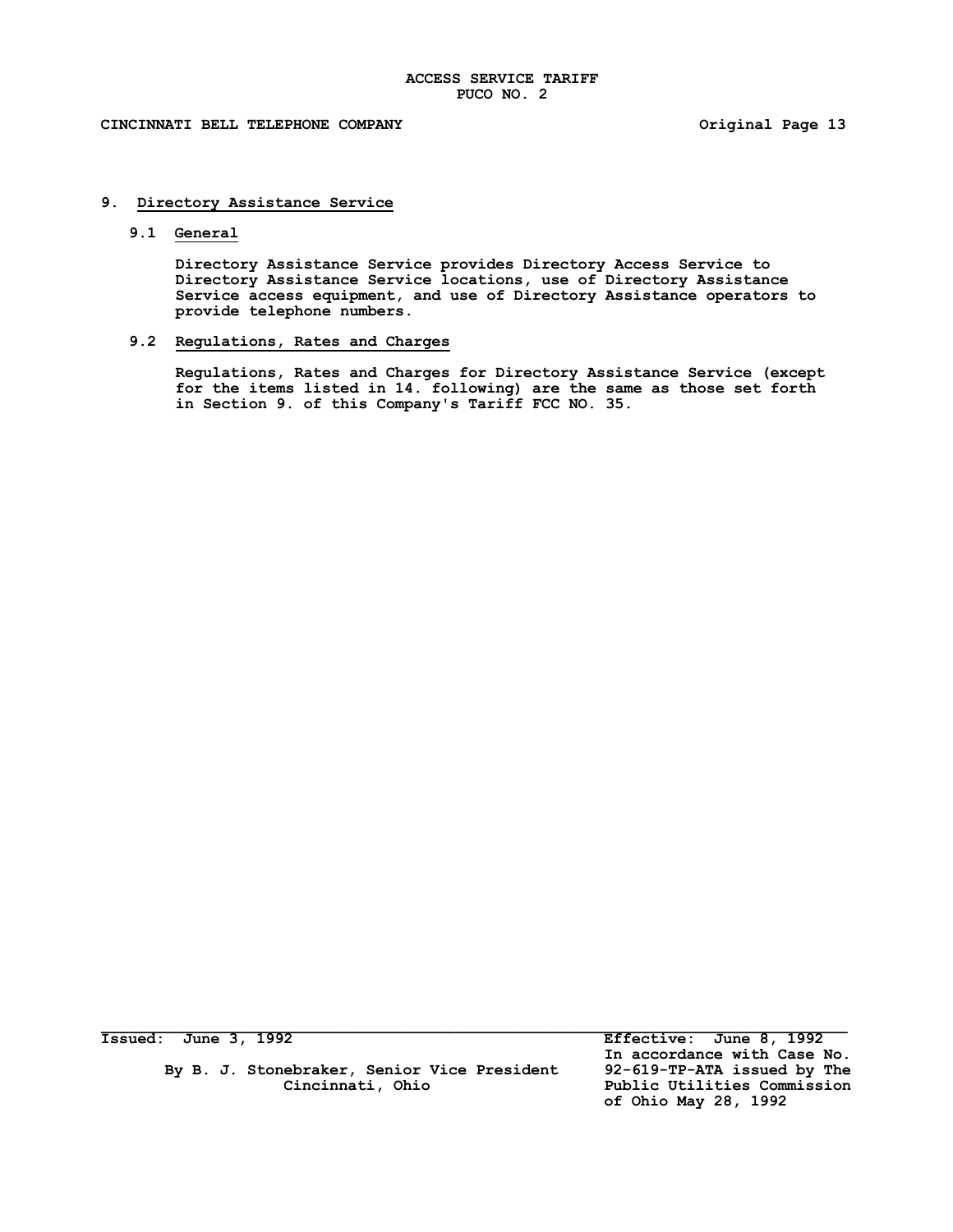## **CINCINNATI BELL TELEPHONE COMPANY Original Page 14**

## **10.Special Federal Government Access Services**

## **10.1 General**

**This section covers Special Access Services that are provided to a customer for use only by agencies or branches of the Federal Government and other users authorized by the Federal Government. Services provided to state emergency operations centers are included. These services provide for command and control communications, including communications for national security, emergency preparedness and presidential requirements. They are required to assure continuity of Government in emergency and crises situations and to provide for national security.**

# **10.2 Regulations, Rates and Charges**

**Regulations, Rates and Charges for Special Federal Government Access Services (except for the items listed in 14. following) are the same as those set forth in Section 10. of this Company's Tariff FCC No. 35.**

 **By B. J. Stonebraker, Senior Vice President 92-619-TP-ATA issued by The Cincinnati, Ohio Public Utilities Commission**

**Issued: June 3, 1992 Effective: June 8, 1992 In accordance with Case No. of Ohio May 28, 1992**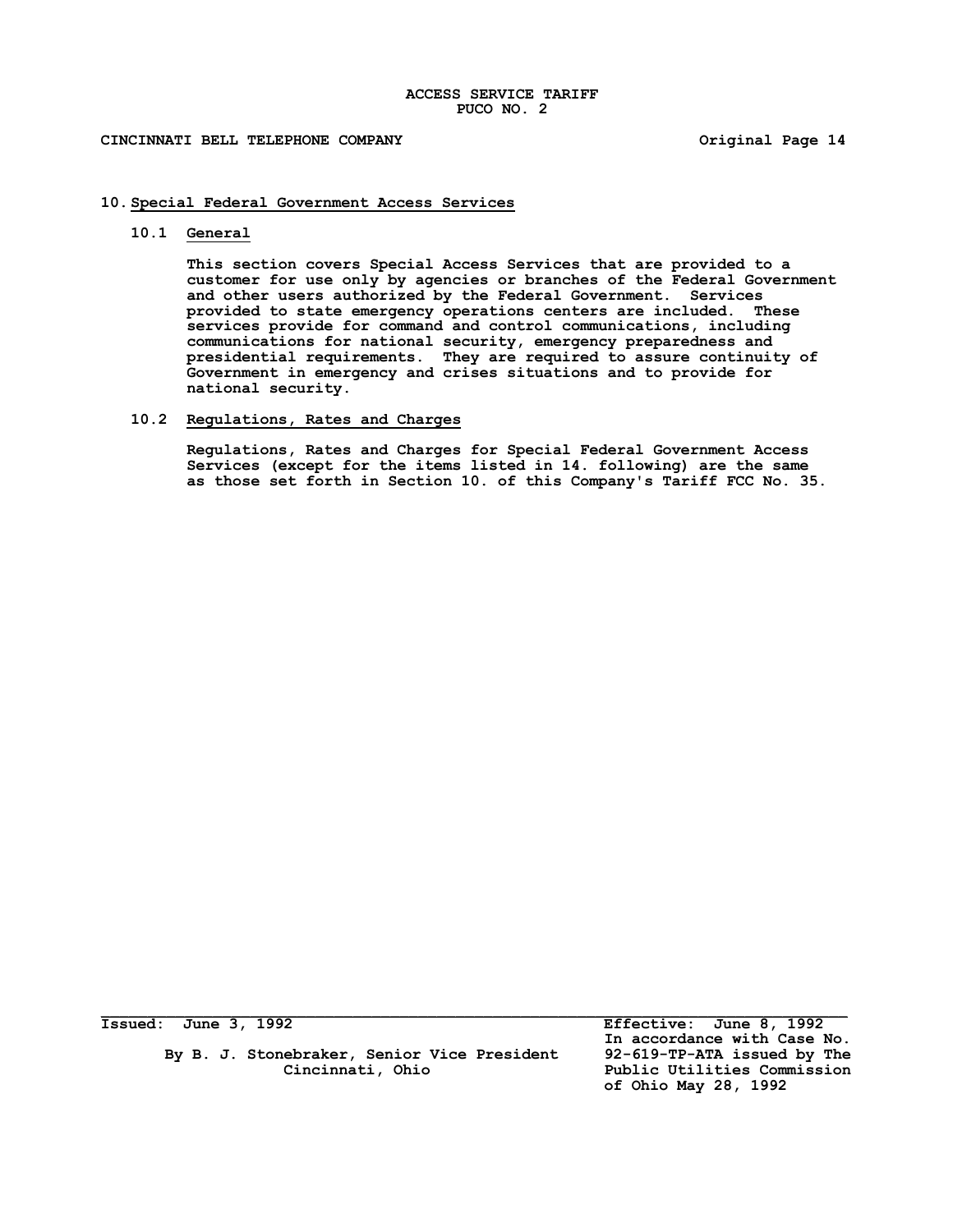## **11. Special Facilities Routing of Access Services**

## **11.1 General**

**The services provided under this tariff are provided over such routes and facilities as the Telephone Company may elect. Special Facilities Routing is involved, where, in order to comply with requirements specified by the customer, the Telephone Company provides Switched Access Service, Special Access Service or Special Federal Government Access Service in a manner which includes one or more of the following conditions: Diversity, Avoidance, or Cable-Only Facilities.**

# **11.2 Regulations, Rates and Charges**

**Regulations, Rates and Charges for Special Routing of Access Services (except for the items listed in Sections 14 and 16. following) are the (T) same as those set forth in Section 11. of this Company's Tariff FCC No. 35.**

 **By B. J. Stonebraker Senior Vice President 93-432-TP-ALT, issued By The**

**Issued: May 5, 1994 Effective: May 6, 1994 In accordance with Order No. Cincinnati, Ohio Public Utilities Commission of Ohio, May 5, 1994.**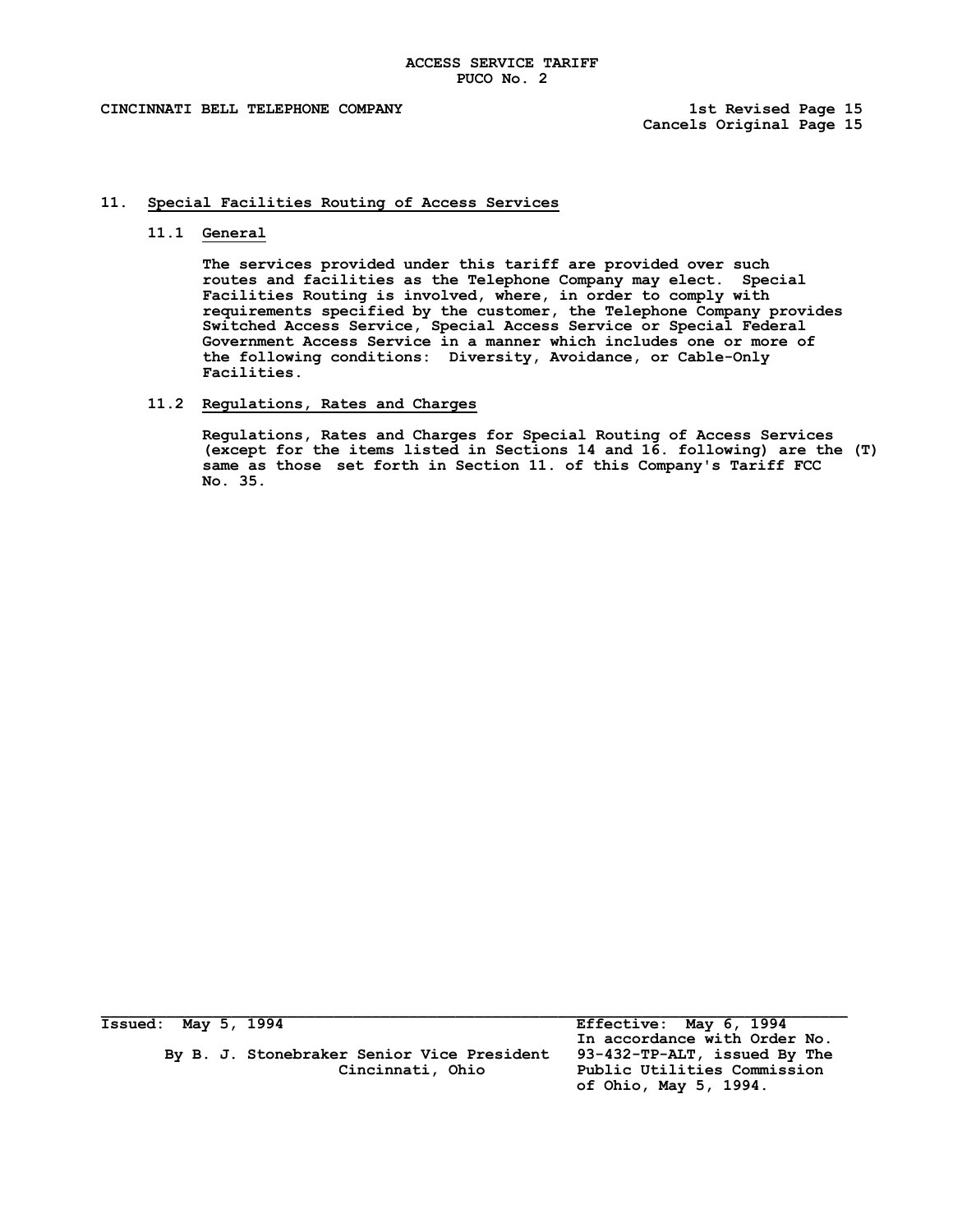**Cancels Original Page 16**

## **12.Specialized Service or Arrangements**

**12.1 General**

**Specialized Service or Arrangements may be provided by the Telephone Company, at the request of a customer, if such service or arrangements meet the following criteria:**

- **- The requested service or arrangements are not offered under other sections of this tariff.**
- **- The facilities utilized to provide the requested service or arrangements are of a type normally used by the Telephone Company in furnishing its other services.**
- **- The requested service or arrangements are provided within the LATA.**
- **- The requested service or arrangements are compatible with other Telephone Company services, facilities, and its engineering and maintenance practices.**
- **- This offering is subject to the availability of the necessary Telephone Company personnel and capital resources.**

#### **12.2 Simplified Message Desk Interface (SMDI)**

**12.2.1 Description of Service**

**SMDI is a feature provided from certain Telephone Company Central Offices primarily for the use of Customers who provide an answering bureau service or voice messaging service for their clients. When used in conjunction with an appropriate configuration of Call Forwarding capability on client lines, Message Waiting Indicator capability on client lines, multi-line hunt groups, and Special Access Channels, (C) SMDI will provide the following:**

**A. For a call to a client line which has been forwarded via Call Forwarding to the Customer's multi-line hunt group, the following information and functions will be provided to the Customer:**

 **By B. J. Stonebraker Senior Vice President The Public Utilities Commission**

**Issued: August 1, 1994 Effective: September 1, 1994 In accordance with Case No. 94-1284-TP-ATA Docketed by Cincinnati, Ohio of Ohio on August 1, 1994**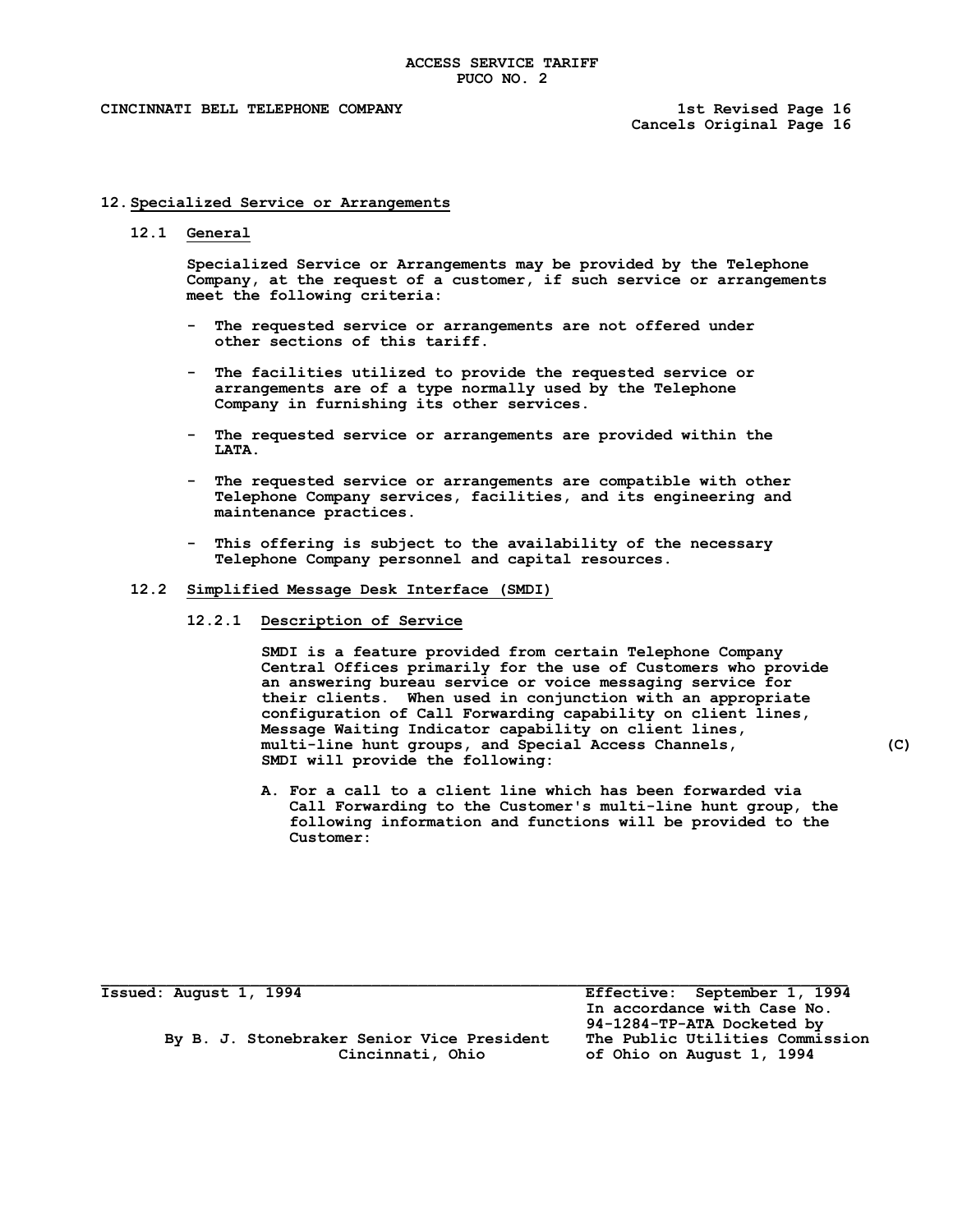- **12.Specialized Service or Arrangements (Cont'd)**
	- **12.2 Simplified Message Desk Interface (SMDI) (Cont'd)**
		- **12.2.1 Description of Service (Cont'd)**
			- **A. (Cont'd)**
				- **- identification of the client's number which was called. - identification of the call originator's number when**   $axailable.$
				- **- reason the call is being forwarded, i.e. busy, or not answered**
				- **- identification of the customer line in the multi-line hunt group which is receiving the call.**
				- **- ability for the Customer to activate the Message Waiting Indicator feature on the associated client line.**
				- **B. For a direct-dialed call to the customer's multi-line hunt group the following information will be provided to the customer:**
					- **- identification of the call originator's number when**   $a$ vailable.
					- **- indication that the call is a direct dialed call.**
					- **- identification of the customer line in the multiline hunt group which is receiving the call.**
				- C. SMDI data are transmitted over a Special Access Channel **between a Telephone Company-equipped SMDI Central │ Office and the Customer's premises at a speed of 1200 │**  $b$ aud to 9600 baud.
			- **12.2.2 Regulations**
				- **A. Call Forwarding and Message Waiting Indicator are furnished in accordance with the provisions set forth in the Telephone Company's General Exchange Tariff PUCO No. 8.**
				- **B. Multi-line hunt groups may comprise FGA lines equipped with the multi-line hunt group optional feature as**  provided for in Section 6, preceding or any compatible **nonresidence line side service offered in one of the Telephone Company's intrastate tariffs.**

 **By B. J. Stonebraker Senior Vice President The Public Utilities Commission**

**Issued: August 1, 1994 Effective: September 1, 1994 In accordance with Case No. 94-1284-TP-ATA Docketed by Cincinnati, Ohio of Ohio on August 1, 1994**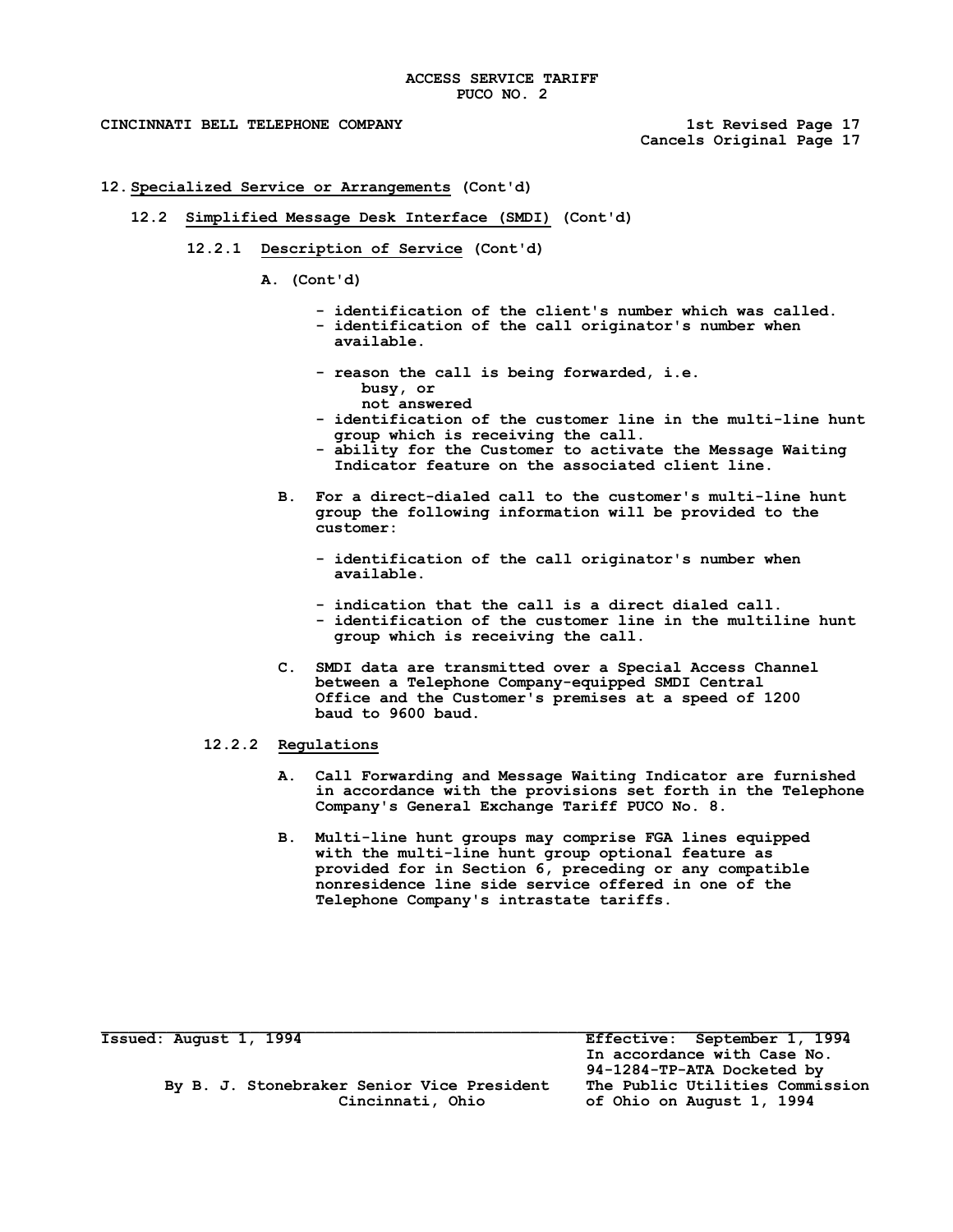- **12. Specialized Service or Arrangements (Cont'd)** 
	- **12.2 Simplified Message Desk Interface (SMDI) (Cont'd)**

**12.2.2Regulations (Cont'd)**

- **C. A Special Access Channel will serve as a data link (C) between the Telephone Company's Central Office and the Customer's premises and are furnished in accordance with** the provisions set forth in Section 7, preceding.
- **D.** A multi-line hunt group and Special Access Channel are **required for each Central Office from which the Customer elects to provide its answering bureau service or voice message service to clients located in such Central Office areas.**
- **E. The Customer must provide compatible modems for the transmission of data and a controller device to interface**  with the Special Access Channel which carries the calling **information. The modems and controller device must**  comply with standards specified by Bellcore, AT&T, or other SMDI equipment vendor.
- **F. SMDI is offered from selected Central Offices where the Telephone Company has arranged the facilities for the service and is furnished subject to the availability of facilities.**
- **G. SMDI will be furnished only when the Customer contracts for an amount of access lines as may be required in the judgement of the Telephone Company to adequately carry its calling volume so as not to impair the service of other Telephone Company Customers.**
- **H. In case of an interruption to SMDI service, allowance for the period of interruption, if not due to the negligence of the Customer shall be a credit for each period of 24 hours or major fraction thereof (i.e., 12 plus hours) that the interruption continues. The credit shall be at the rate of 1/30 of the monthly rate for each such period. Other**  applicable regulations are specified in Section 2.2, **preceding.**

**Issued: August 1, 1994 Effective: September 1, 1994 In accordance with Case No. 94-1284-TP-ATA Docketed by Cincinnati, Ohio of Ohio on August 1, 1994**

 **By B. J. Stonebraker Senior Vice President The Public Utilities Commission**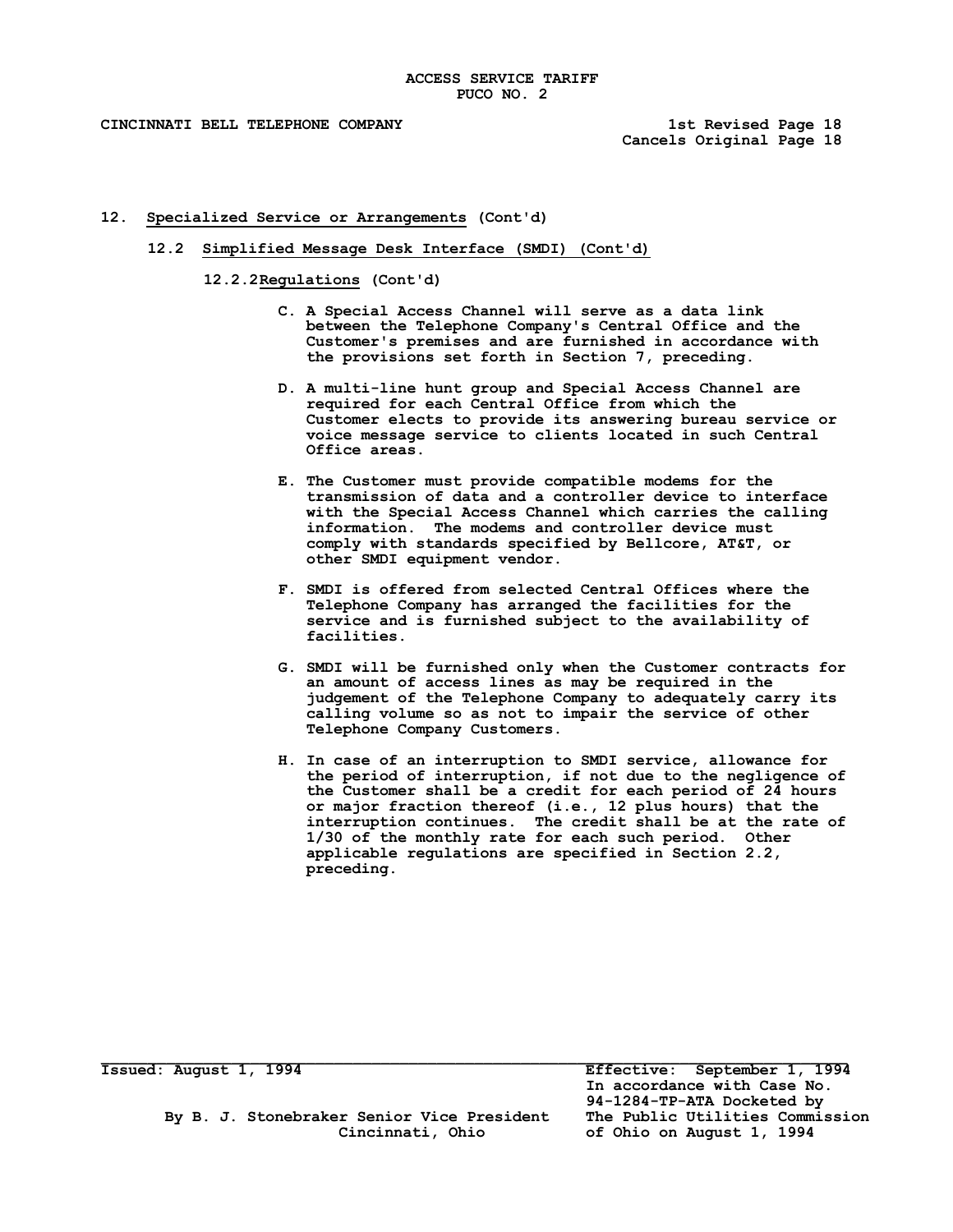### **12.Specialized Service or Arrangements (Cont'd)**

## **12.2 Simplified Message Desk Interface (SMDI) (Cont'd)**

### **12.2.3 Rates**

|                     | USOC       | Monthly<br>Rate | Nonrecurring<br>Charge |
|---------------------|------------|-----------------|------------------------|
| <b>SMDI Feature</b> |            |                 |                        |
| - per data link     | <b>SME</b> | \$525.00        | \$4,500.00             |

By B. J. Stonebraker, Senior Vice President<br>Cincinnati, Ohio

**Issued: June 3, 1992 Effective: June 8, 1992 In accordance with Case No.** Public Utilities Commission  **of Ohio May 28, 1992**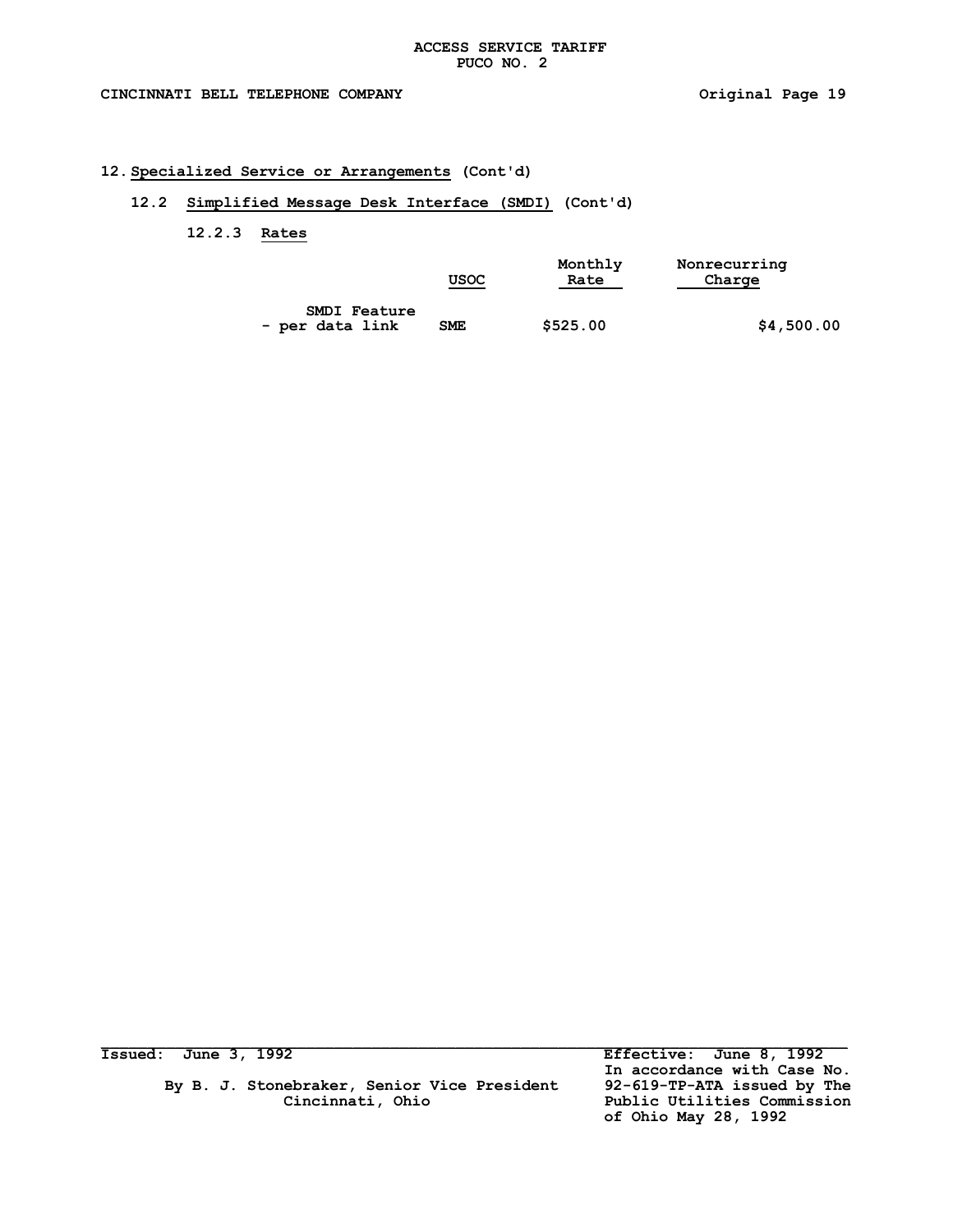### CINCINNATI BELL TELEPHONE COMPANY **All and Solution Company** original Page 19.1

### **12. Specialized Service or Arrangements (Cont'd) │**

- **12.3 AreaWide Simplified Message Desk Interface (SMDI) │**
	- 12.3.1 Description of Service

**AreaWide SMDI provides the SMDI service set forth in Section │ 12.2.1, preceding. However, AreaWide SMDI requires a minimum │ of only one data link for Cincinnati Bell Telephone Company's │ (CBT's) operating area, rather than individual data links to │ every SMDI-equipped Central Office as required in Section** 12.2.2 C. AreaWide SMDI provides Customers the ability to **serve clients in multiple Central Offices with a single │ network link to pass call history data and signaling │ information within CBT's operating area. AreaWide SMDI is │ available only in designated Central Offices equipped with the │ AreaWide SMDI feature.** AreaWide SMDI will be offered with **access to all Central Offices within CBT's operating area where │** appropriate equipment exists. Customers must identify the **Central Offices where they want to access. The Customer can │ also use AreaWide SMDI to activate Message Waiting Indicator on │ the line of any client served by a Central Office equipped with │ AreaWide SMDI, provided the Customer's client subscribes to │ Message Waiting Indicator service, available in Section 14 of Cincinnati Bell Telephone Company's General Exchange Tariff PUCO │ No. 8. │**

### **12.3.2 Regulations │**

Except as set forth below, all of the regulations set forth in **Section 12.2.2 above for SMDI also apply to AreaWide SMDI. At │ a minimum, Customers must purchase a Primary AreaWide SMDI │ Link. Customers may also purchase a Back-Up SMDI Link. │** The Back-Up SMDI Link is offered in the same Central Office **as the Primary Link and provides a redundant link if there is │ a failure in the Primary Link. The Back-Up Link is inactive │** until a failure in the Primary Link occurs, at which time the **Back-Up Link is activated and the Primary Link is deactivated. (N)** 

By B. J. Stonebraker Senior Vice President  **Cincinnati, Ohio of Ohio on August 1, 1994**

**Issued: August 1, 1994 Effective: September 1, 1994 In accordance with Case No. 94-1284-TP-ATA Docketed by**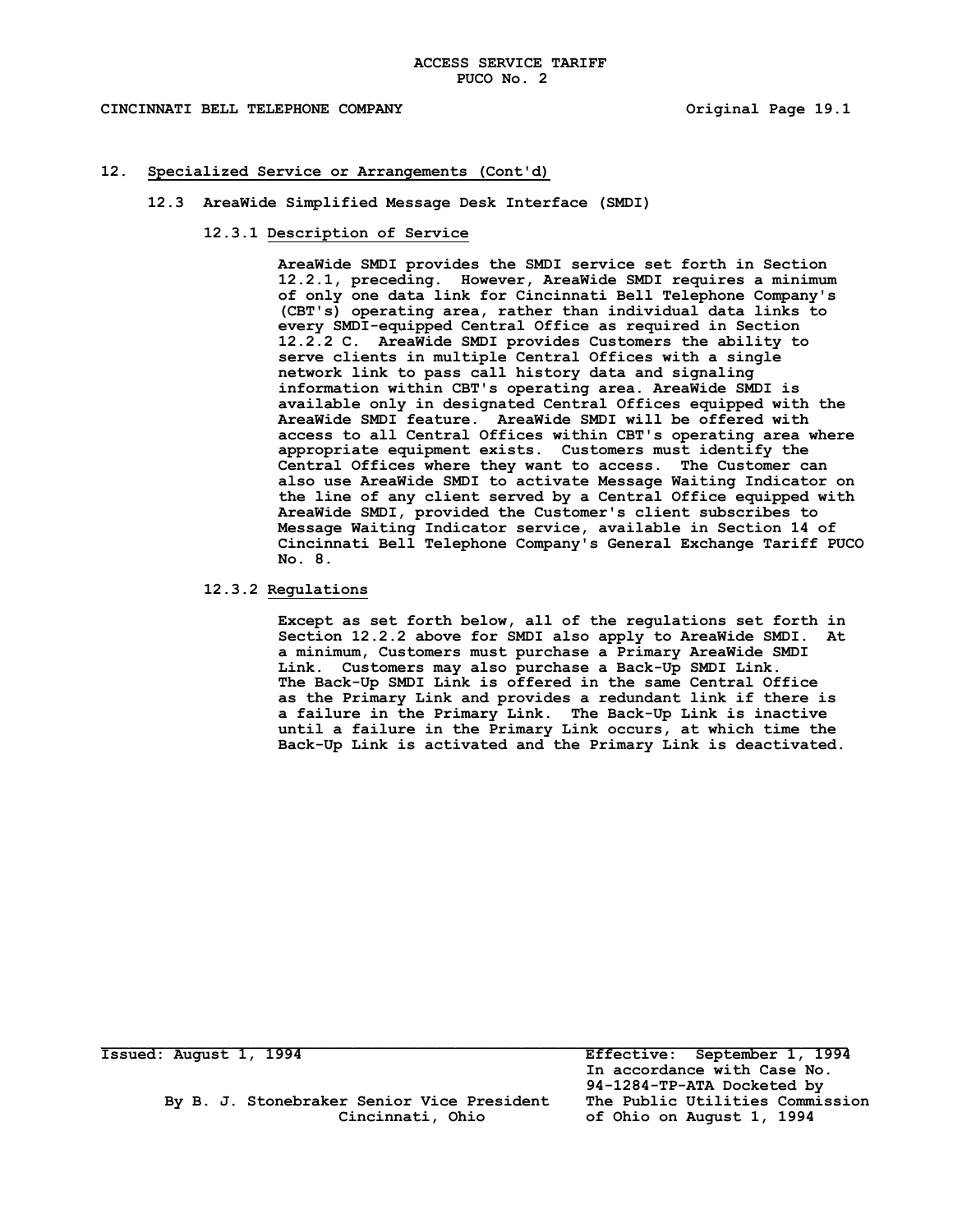### **CINCINNATI BELL TELEPHONE COMPANY Original Page 19.2 (N)**

### **12. Specialized Service or Arrangements (Cont'd) │**

- **12.3 AreaWide Simplified Message Desk Interface (SMDI) (Cont'd)**
	- **12.3.2 Regulations (Cont'd) │**

**If a Customer requires multiple active AreaWide SMDI Links, │ then the Customer must order Additional AreaWide SMDI Links. │ An Additional AreaWide SMDI Link can serve a hunt group in │** the same central office as the Primary Link, or it can be **served from another appropriately equipped Central Office. │ The Additional AreaWide SMDI Link and its associated multi- │ line hunt group(s) required for SMDI service must be served │** from the same Central Office.

### **12.3.3 Payment Plans For AreaWide SMDI │**

**Customers may purchase AreaWide SMDI on a month-to-month basis │ or under an Optional Payment Plan (OPP). The OPP is a provision │ that allows a Customer to pay a fixed rate over a 36-month or │ 60-month payment period. │**

**Monthly rates for services installed under the OPP arrangement │ will change as Telephone Company-initiated rate changes become │ effective, however, the monthly rate during the OPP term will │** not exceed the rate in effect at the beginning of the Customer's OPP term. **OPP term. │**

**Customers subscribing to month-to-month rates or to the OPP will │** be subject to the nonrecurring charges as specified below in **Section 12.3.4. The nonrecurring charges will not be spread │ over the OPP term. │**

**At the expiration of the OPP term, if the Customer wishes to │ continue AreaWide SMDI service, the Customer may select a new │** OPP at the prevailing OPP rate. If the Customer does not wish **to renew the OPP at the expiration of the term, the Customer's │**  service will automatically convert to the month-to-month rate.

 **By B. J. Stonebraker Senior Vice President The Public Utilities Commission**

**Issued: August 1, 1994 Effective: September 1, 1994 In accordance with Case No. 94-1284-TP-ATA Docketed by Cincinnati, Ohio of Ohio on August 1, 1994**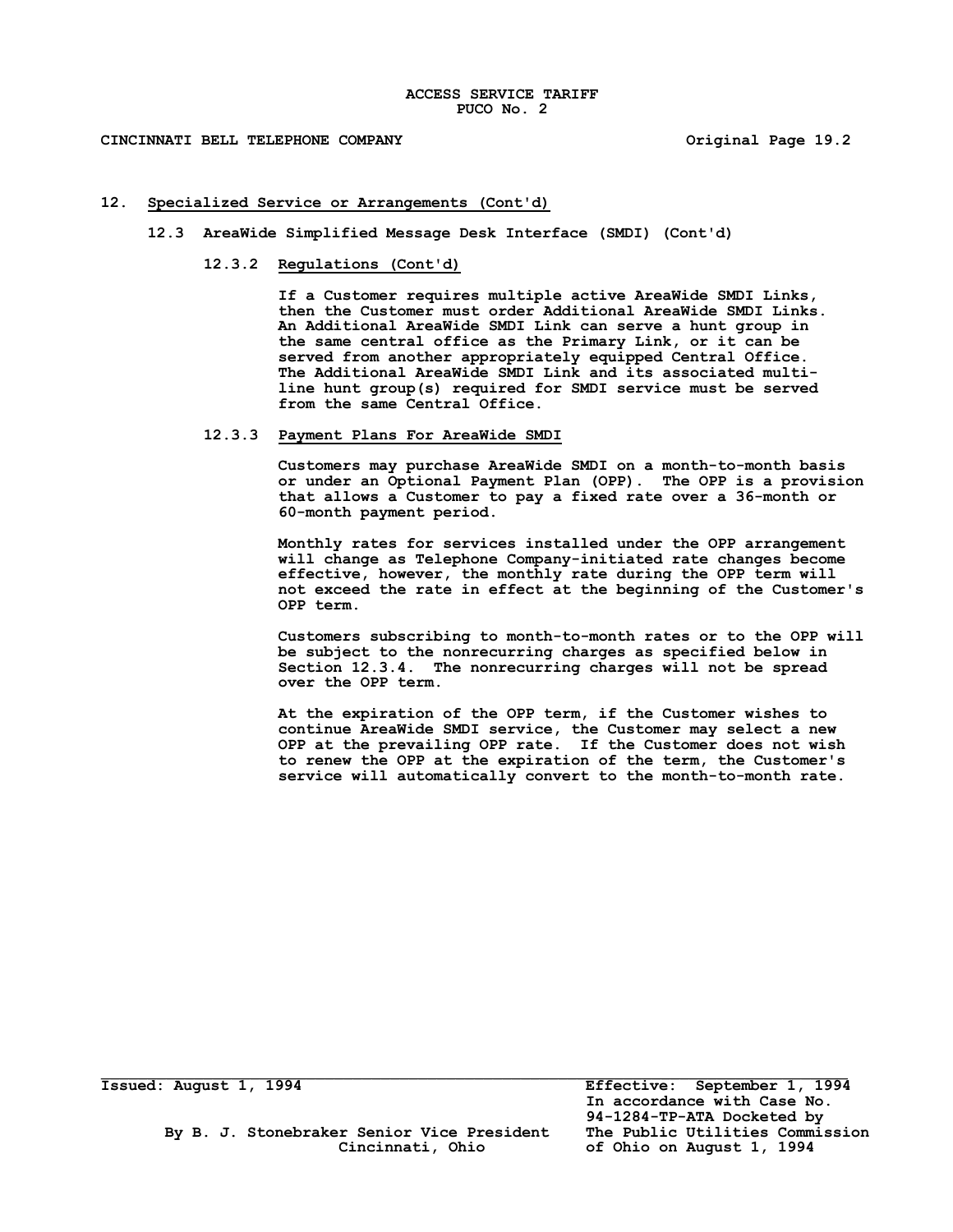### **12. Specialized Service or Arrangements (Cont'd) │**

- **12.3 AreaWide Simplified Message Desk Interface (SMDI) (Cont'd)**
	- **12.3.3 Payment Plans For AreaWide SMDI (Cont'd) │**
		- **(A) Customers requesting termination of service prior to the │ expiration of the OPP term will incur a termination** charge. However, during a Customer's OPP term, the **Customer may convert to a longer-term OPP without │** incurring a termination charge. The termination charge **will be calculated as follows:**

The dollar difference between, (a) the current OPP rate for the OPP term that could have been completed during the time the service was actually in service, or the monthly rate for services in place less than 36 months, and, (b) the Customer's current OPP rate for each month  **the service was provided. All termination charges will │** be based on the OPP rates in effect at the time of  **termination. │**

**For example, a customer subscribed to a 60-month OPP term │ who discontinues service during the 39th month would incur │ the following termination charge: │**

**36 month OPP Rate - 60 month OPP Rate] x 39 Months = │ Termination Charge │**

The 36-month OPP term is used in the calculation above because the 36-month OPP term could have been completed **during the months the service was actually in service. │**

**(B) Commission approval of the termination liability for │ AreaWide SMDI OPP contracts or arrangements is not │ intended to indicate that the Commission has approved │ or sanctioned any terms or provisions contained therein. │ Signatories to such contracts shall be free to pursue │** whatever legal remedies they may have should a dispute **arise. (N)**

By B. J. Stonebraker Senior Vice President

**Issued: August 1, 1994 Effective: September 1, 1994 In accordance with Case No. 94-1284-TP-ATA Docketed by Cincinnati, Ohio of Ohio on August 1, 1994**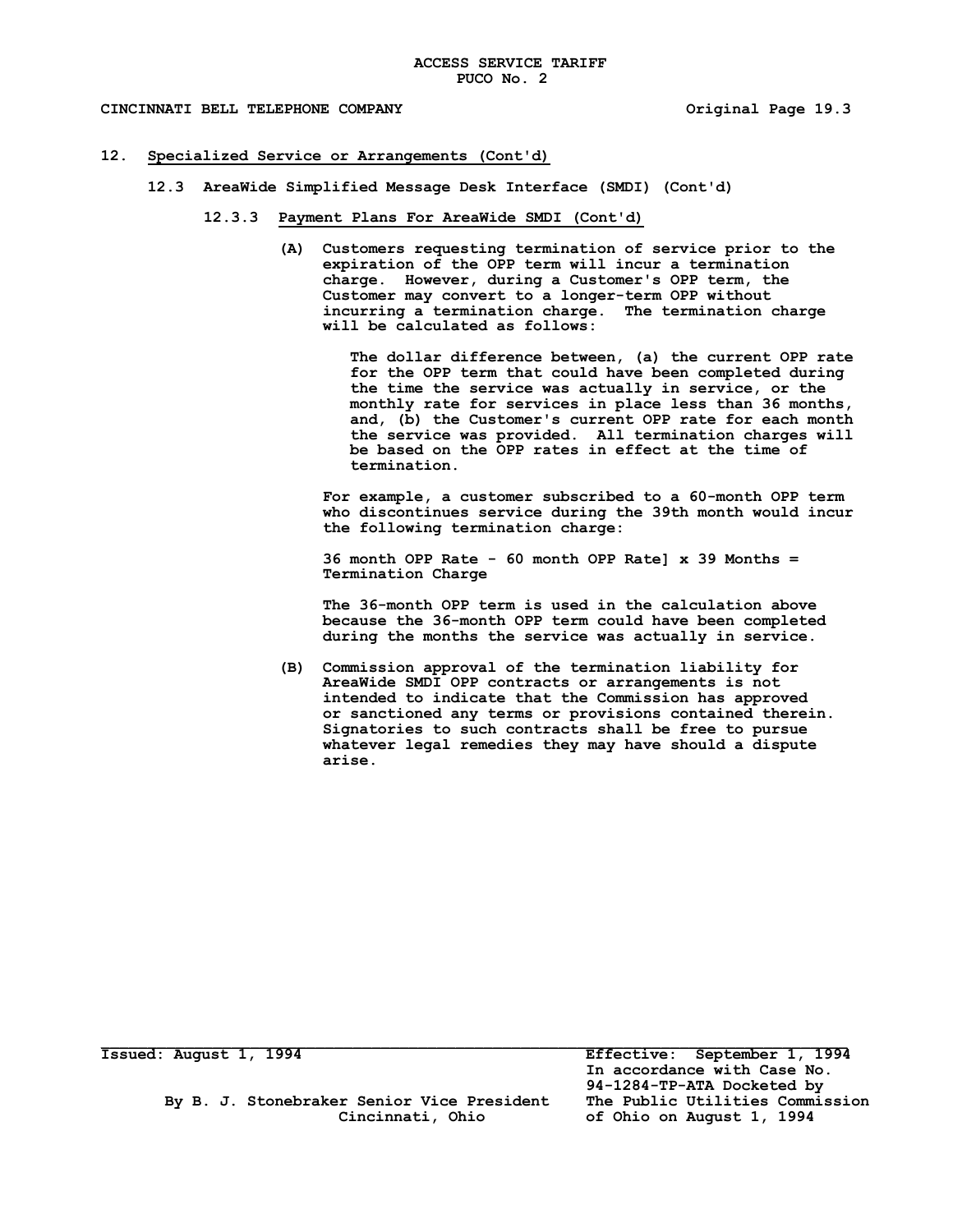### CINCINNATI BELL TELEPHONE COMPANY **All and START SET ASSESSED ASSESSED AT A CONTRACT PAGE 19.4**

### **12. Specialized Service or Arrangements (Cont'd) │**

**12.3 AreaWide Simplified Message Desk Interface (SMDI) (Cont'd)**

### **12.3.4 Rates and Charges For AreaWide SMDI**

**Pricing flexibility has been established for the rate │ elements listed below.** The price floor is kept in a **Minimum Price Catalog kept in a confidential file with │ the Staff of the Public Utilities Commission of Ohio. │** The rate elements for AreaWide SMDI do not have a price **ceiling or maximum price.** The current price for each **AreaWide SMDI rate element is indicated in a price │ list on the following page. │**

|                 |                        | Monthly<br>Recurring Charges |                                  |                         |  |
|-----------------|------------------------|------------------------------|----------------------------------|-------------------------|--|
|                 | Month-To-Month<br>Rate | 36 Mo.                       | Optional Payment Plans<br>60 Mo. | Nonrecurring<br>Charges |  |
| Primary Link    | *                      | $\star$                      | *                                | *                       |  |
| Back-up Link    | $\star$                | $\star$                      | *                                |                         |  |
| Additional Link | *                      | $\star$                      | *                                | *                       |  |

**\* Current rates and charges are shown on the following Price List Page 19.4.**

| Issued: August 1, 1994                     | Effective: September 1, 1994    |
|--------------------------------------------|---------------------------------|
|                                            | In accordance with Case No.     |
|                                            | 94-1284-TP-ATA Docketed by      |
| By B. J. Stonebraker Senior Vice President | The Public Utilities Commission |
| Cincinnati, Ohio                           | of Ohio on August 1, 1994       |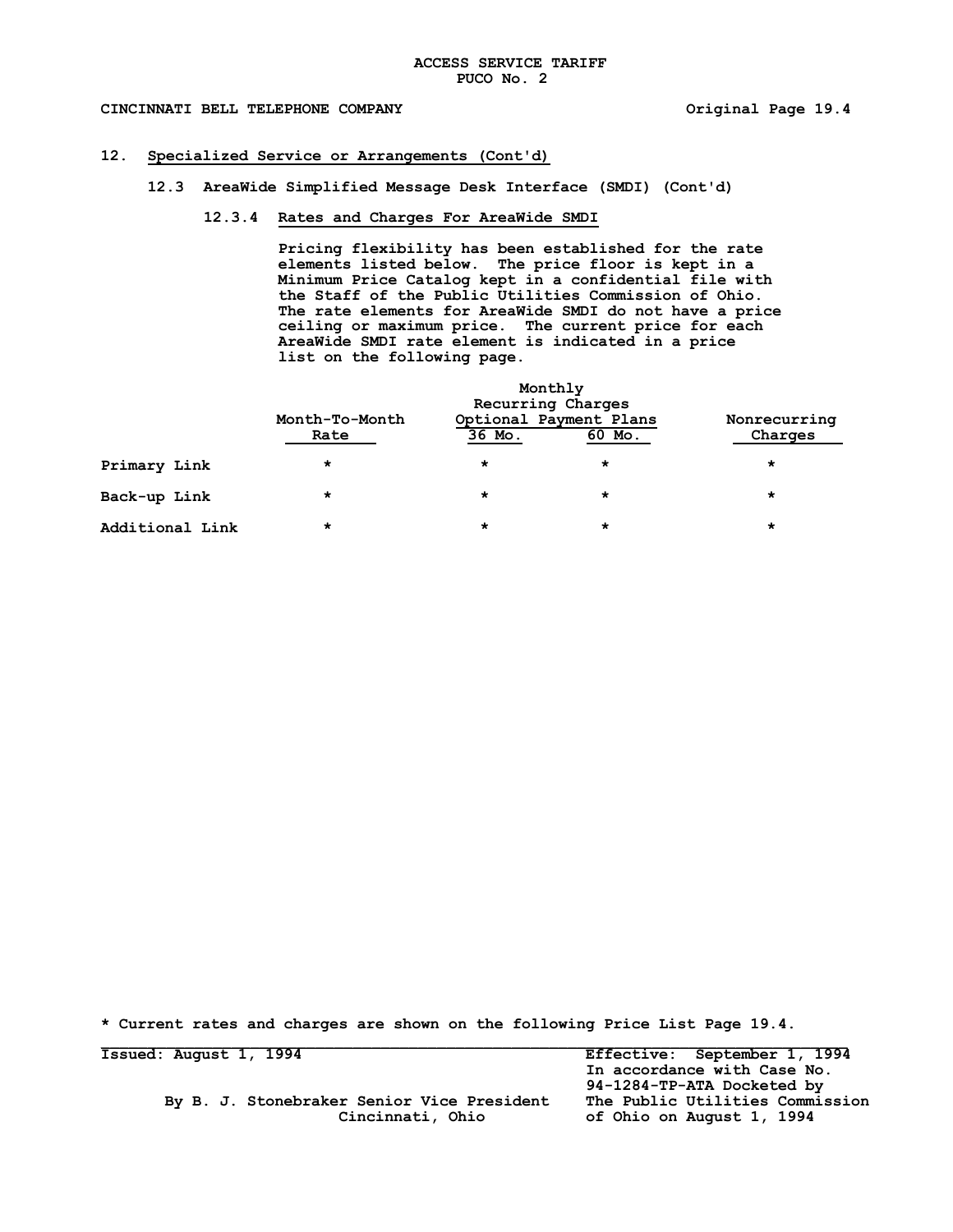### **PRICING LIST ACCESS SERVICE TARIFF PUCO No. 2**

# CINCINNATI BELL TELEPHONE COMPANY **Sheet 19.4** Sheet 19.4

 **Original │**

### **12. Specialized Service or Arrangements (Cont'd) │**

**12.3 AreaWide Simplified Message Desk Interface (SMDI) (Cont'd)**

## **12.3.4 Current Rates and Charges For AreaWide SMDI │**

|                 |                        | Monthly<br>Recurring Charges     |            |                         |  |
|-----------------|------------------------|----------------------------------|------------|-------------------------|--|
|                 | Month-To-Month<br>Rate | Optional Payment Plans<br>36 Mo. | 60 Mo.     | Nonrecurring<br>Charges |  |
| Primary Link    | \$8,000.00             | \$6,500.00                       | \$5,300.00 | \$1,500.00              |  |
| Back-up Link    | \$350.00               | \$275.00                         | \$200.00   | \$100.00                |  |
| Additional Link | \$1,500.00             | \$1,250.00                       | \$750.00   | \$1,500.00              |  |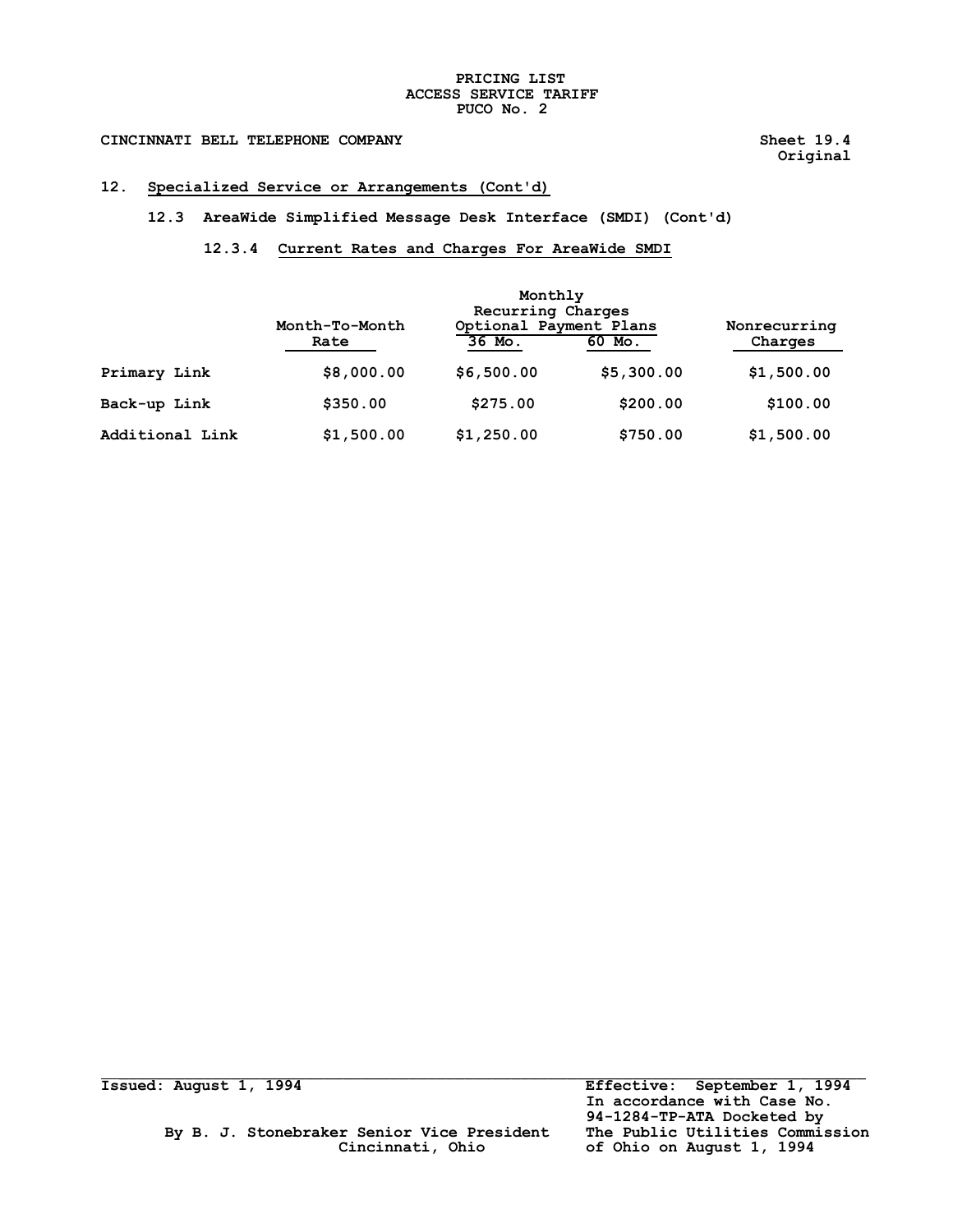### **13. Additional Engineering, Additional Labor and Miscellaneous Services**

### **13.1 General**

**This section covers the charges for Additional Engineering, Additional Labor and Miscellaneous Services which may be requested by a customer. Miscellaneous Services cover items such as: Maintenance of Service, Restoration Priority, IntraLata Presubscription, Standard Jacks, Testing Services, and Provision of Access Service Billing Information.**

### **13.2 Regulations, Rates and Charges**

**Regulations, Rates and Charges for Additional Engineering, Additional Labor and Miscellaneous Services (except for IntraLata and Presubscription the items listed in Sections 14 and 16. following) are the same as those set forth in Section 13. of this Company's (T) Tariff FCC No. 35.**

### **13.3 Miscellaneous Services**

**13.3.1 IntraLata Presubscription is the process by which a subscriber selects and designates to the Telephone Company the carrier which the subscriber wishes to be the carrier of choice for IntraLata toll calls. Such calls are automatically directed to the designated carrier, without the need to use carrier access codes or additions dialing to direct calls to the designated carrier. The designated carrier is referred to as the subscribers IntraLata Presubscribed interexchange carrier.**

> **IntraLata Presubscription does not prevent a subscriber who has presubscribed to an intraLata Toll Carrier from using carrier access codes or additional dialing to direct calls to an alternative intraLata toll carrier on a per call basis.**

> **IntraLata is furnished in accordance with the detailed provisions of the Public Utilities Commission of Ohio as stated in its entries and in Case No. 95-845-TP-COI. IntraLata Presubscription becomes effective and will be provided beginning August 8, 1997.**

 **By B. J. Stonebraker Senior Vice President No. 95-845-TP-COI, issued By The**

**Issued: July 31, 1997 Effective:August 8, 1997 In accordance with Order in Case**  Public Utilities Commission  **of Ohio,**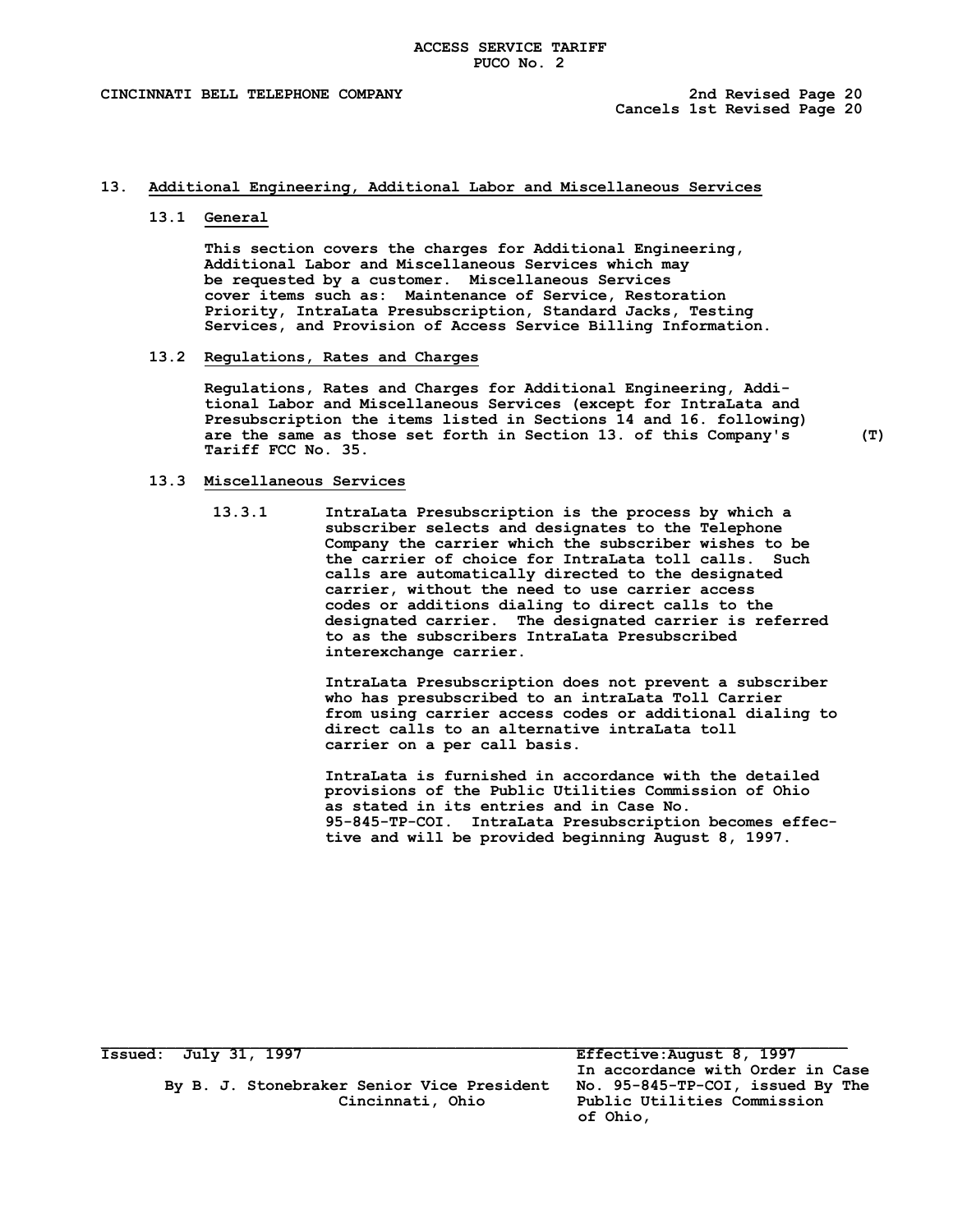### **CINCINNATI BELL TELEPHONE COMPANY Original Page 20.1**

- **13. Additional Engineering, Additional Labor and Miscellaneous Services (Cont'd)**
	- **13.3 Miscellaneous Services (Cont'd)**
		- **13.3.1 IntraLata Presubscription (Cont'd)**

 **The principal provisions of IntraLata Presubscription are as follows:**

- **(A) IntraLata Presubscription Options**
	- **Option A: Subscriber may select CBT as the presubscribed carrier for IntraLata toll calls subject to Presubscription.**
	- **Option B: Subscriber may select their InterLata toll carrier as the presubscribed carrier for IntraLata toll calls subject to presubscription carrier of choice for each call.**
	- **Option C: Subscriber may select a carrier other than CBT or their InterLata toll carrier as the presubscribed carrier for IntraLata toll calls subject to presubscription.**
	- **Option D: Subscriber may select no presubscribed carrier for IntraLata toll calls subject to presubscription. This option will require the subscriber to dial a carrier access code to route all intraLATA tolls calls to the carrier of choice for each call.**
- **(B) Rules and Regulations**
	- **(1) Subscribers of record on the effective date of this tariff will retain their current dialing arrangements until they request that their dialing arrangement be changed.**
	- **(2) Until an affirmative choice is made, all subscribers will be assigned to the Telephone Company for IntraLata toll calling.**
	- **(3) Subscribers of record or new subscribers may select either of the options listed above.**
	- **(4) Subscribers may change their designated IntraLata Presubscribed carrier at any time subject to charges listed below.**

| <b>Issued: July 31, 1997</b>               | Effective: August 8, 1997        |
|--------------------------------------------|----------------------------------|
|                                            | In accordance with Order in Case |
| By B. J. Stonebraker Senior Vice President | No. 95-845-TP-COI, issued By The |
| Cincinnati, Ohio                           | Public Utilities Commission      |
|                                            | of Ohio, August 8, 1997          |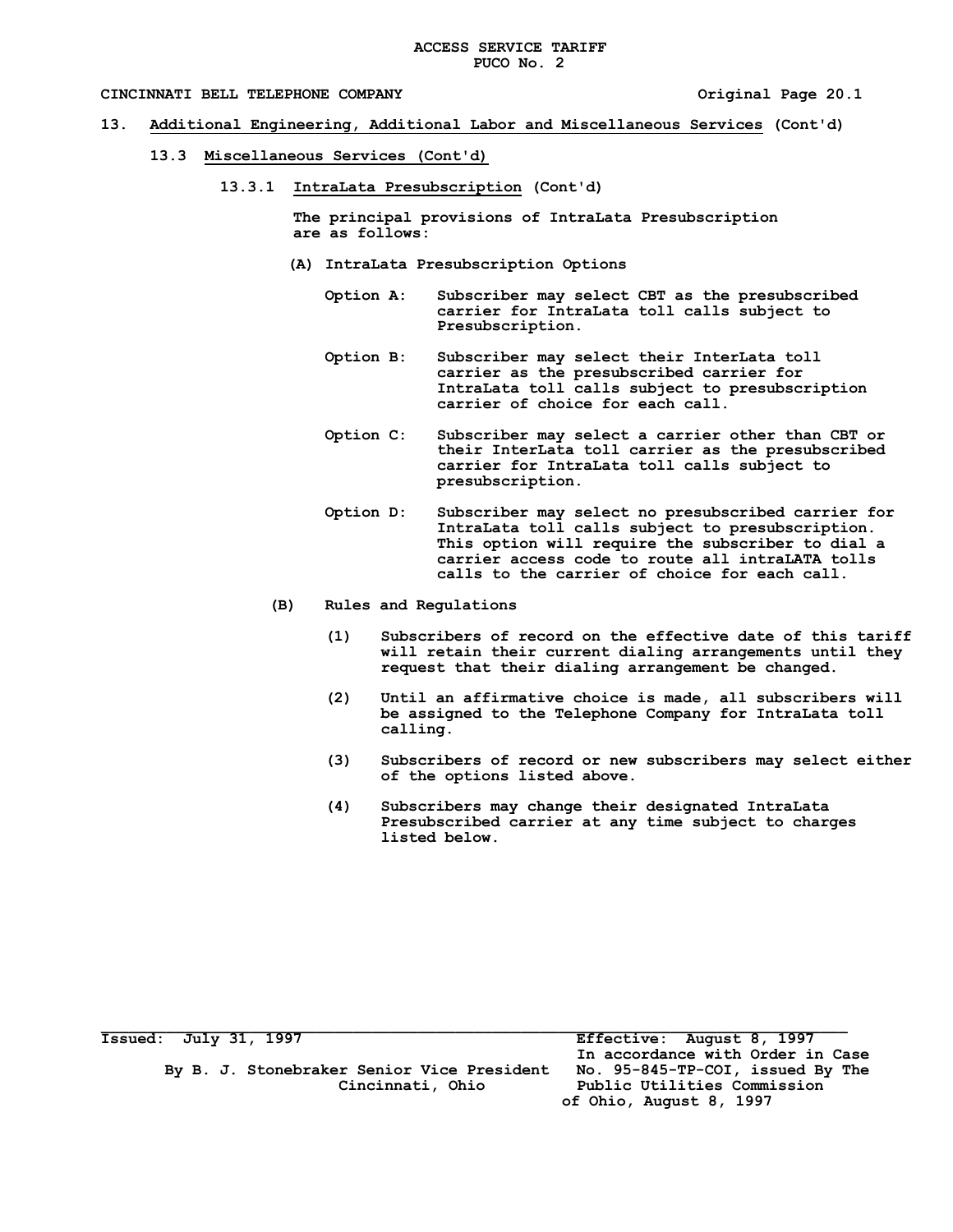- **13. Additional Engineering, Additional Labor and Miscellaneous Services (Cont'd)**
	- **13.3 Miscellaneous Services (Cont'd)**
		- **13.3.1 IntraLata Presubscription (Cont'd)**
			- **(C) Customer Notices**

**The Telephone Company will notify its current customers of the option to select a presubscribed IntraLata toll carrier no later than sixty(60) calendar days following the effective date of this tariff. The notice will contain a description on IntraLata Presubscription, how to make an IntraLata toll presubscription, and a description of when and what charges apply related to the selection of an IntraLata toll carrier.**

- **(D) IntraLata Presubscription Charges**
	- **(1) Application of Charges**

**There will be no charges for a subscriber's initial intraLATA toll presubscription selection for a period beginning on the effective date of this tariff and ending no sooner than ninety (90) days following the availability of IntraLATA Presubscription. IntraLATA presubscription becomes available on July 16, 1997.**

**New local service subscribers will be asked to select a carrier(s)for their intraLATA toll calls subject to presubscription at the time they place an order with the Telephone Company for local exchange service. If the new subscriber is unable to make a selection, at that time, the new subscriber will be read a random listing of all available intraLATA toll carriers to aid their selection. If the new subscriber is still unable to make a selection, at that time, the Telephone Company will inform the new subscriber that he/she will be given ninety (90) days in which to inform the Telephone Company of an intraLATA toll presubscription carrier choice at no charge. The new subscriber will also be informed that the Telephone Company will assess a charge for any selections made after the ninety (90) day window and that until a selection is made the subscriber will be required to dial a carrier access code to route all intraLATA toll calls.**

 **By B. J. Stonebraker Senior Vice President No. 95-845-TP-COI, issued By The**

**Issued: July 25, 1997 Effective: August 8, 1997 In accordance with Order in Case Cincinnati, Ohio Public Utilities Commission**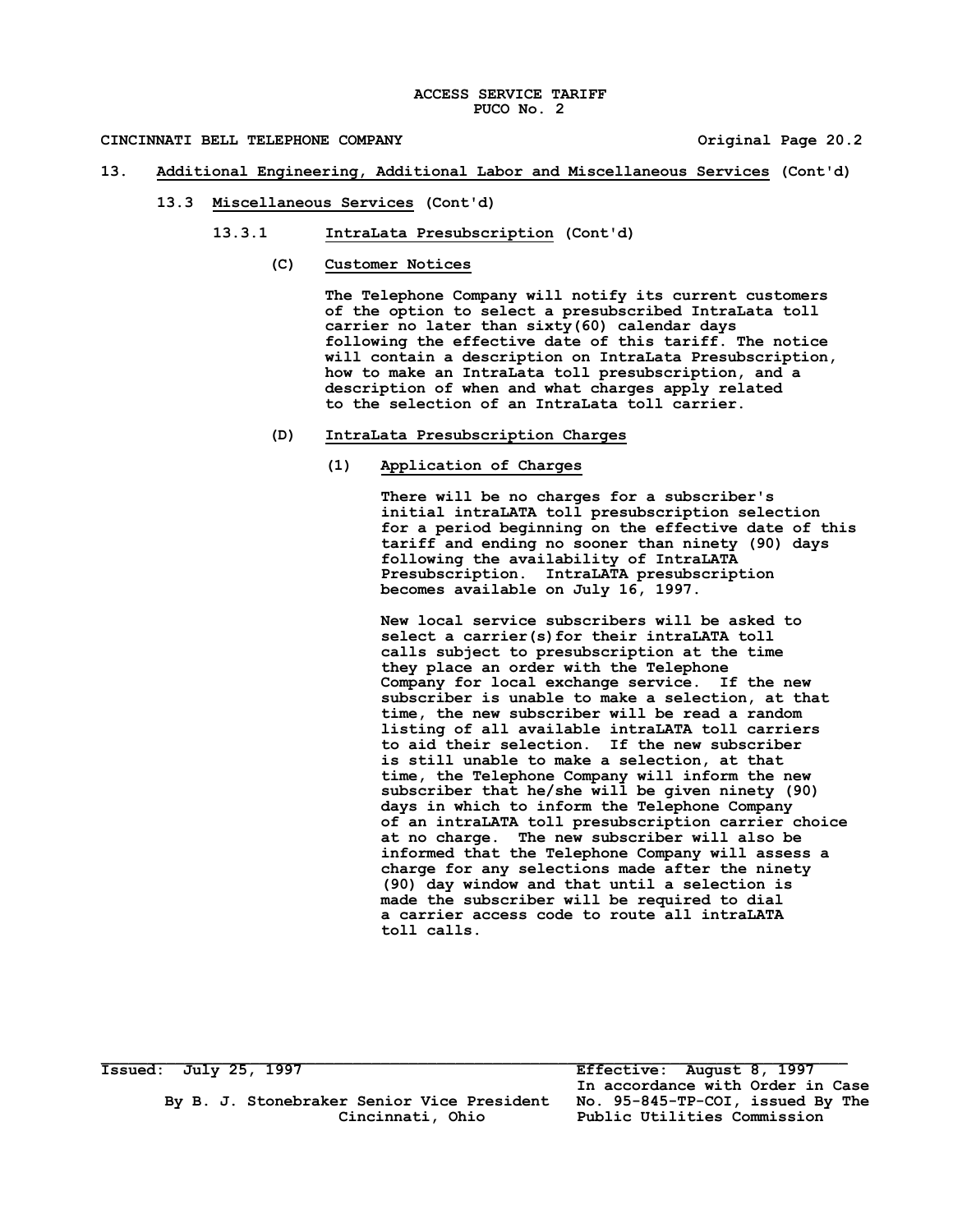### **CINCINNATI BELL TELEPHONE COMPANY 1st Revised Page 20.3**

**13. Additional Engineering, Additional Labor and Miscellaneous Services (Cont'd)**

- **13.1 Miscellaneous Services (Cont'd)**
	- **13.3.1.1 IntraLATA Presubscription (Cont'd)**
		- **(D) IntraLATA Presubscription Charges (Cont'd)**
			- **(1) Application of Charges (Cont'd)**

**New subscribers who do not make an intraLATA carrier presubscription choice at the time the new subscriber places an order establishing local exchange service with the Telephone Company will not be presubscribed to any intraLATA toll carrier, but rather will be required to dial a carrier access code to route all intraLATA calls to the carrier of choice for each call. After a subscriber's initial selection for a presubscribed intraLATA toll carrier, for any change thereafter, an IntraLATA Presubscription Change Charge, as set forth below will apply.**

 **(D)**

$$
\mathcal{L}^{\mathcal{L}}(\mathcal{L}^{\mathcal{L}})
$$

 **(D)**

 **Nonrecurring Charge**

**Subscription Change** 

| <b>Mechanized Change</b>               |         |  |
|----------------------------------------|---------|--|
| - per Telephone Exchange Service       |         |  |
| line or trunk – InterLATA PIC Change   |         |  |
| or IntraLATA PIC Change only           | \$1.25  |  |
| - per Telephone Exchange Service       |         |  |
| line or trunk – InerLATA and IntraLATA |         |  |
| <b>PIC Change at one time*</b>         | \$0.625 |  |
| <b>Manual Change</b>                   |         |  |
| - per Telephone Exchange Service       |         |  |
| line or trunk – InterLATA PIC Change   |         |  |
| or IntraLATA PIC Change only           | \$5.50  |  |
| - per Telephone Exchange Service       |         |  |
| line or trunk – InerLATA and IntraLATA |         |  |
| <b>PIC Change at one time*</b>         | \$2.75  |  |

**Note: The term new subscribers include new lines being added by existing customers. Charges will only be waived for the new line being added. Changes to existing lines are subject to the IntraLATA Presubscription Change Charge.**

**Issued: January 25, 2006 Effective: January 25, 2006 In accordance with Case By D. Scott Ringo, Jr. Assistant Secretary No. 06-116-TP-ZTA, issued by The Public Utilities Commission of Ohio On January 24, 2006**

**\_\_\_\_\_\_\_\_\_\_\_\_\_\_\_\_\_\_\_\_\_\_\_\_\_\_\_\_\_\_\_\_\_\_\_\_\_\_\_\_\_\_\_\_\_\_\_\_\_\_\_\_\_\_\_\_\_\_\_\_\_\_\_\_\_\_\_\_\_\_\_\_\_\_\_\_\_\_\_\_\_\_\_\_\_\_\_**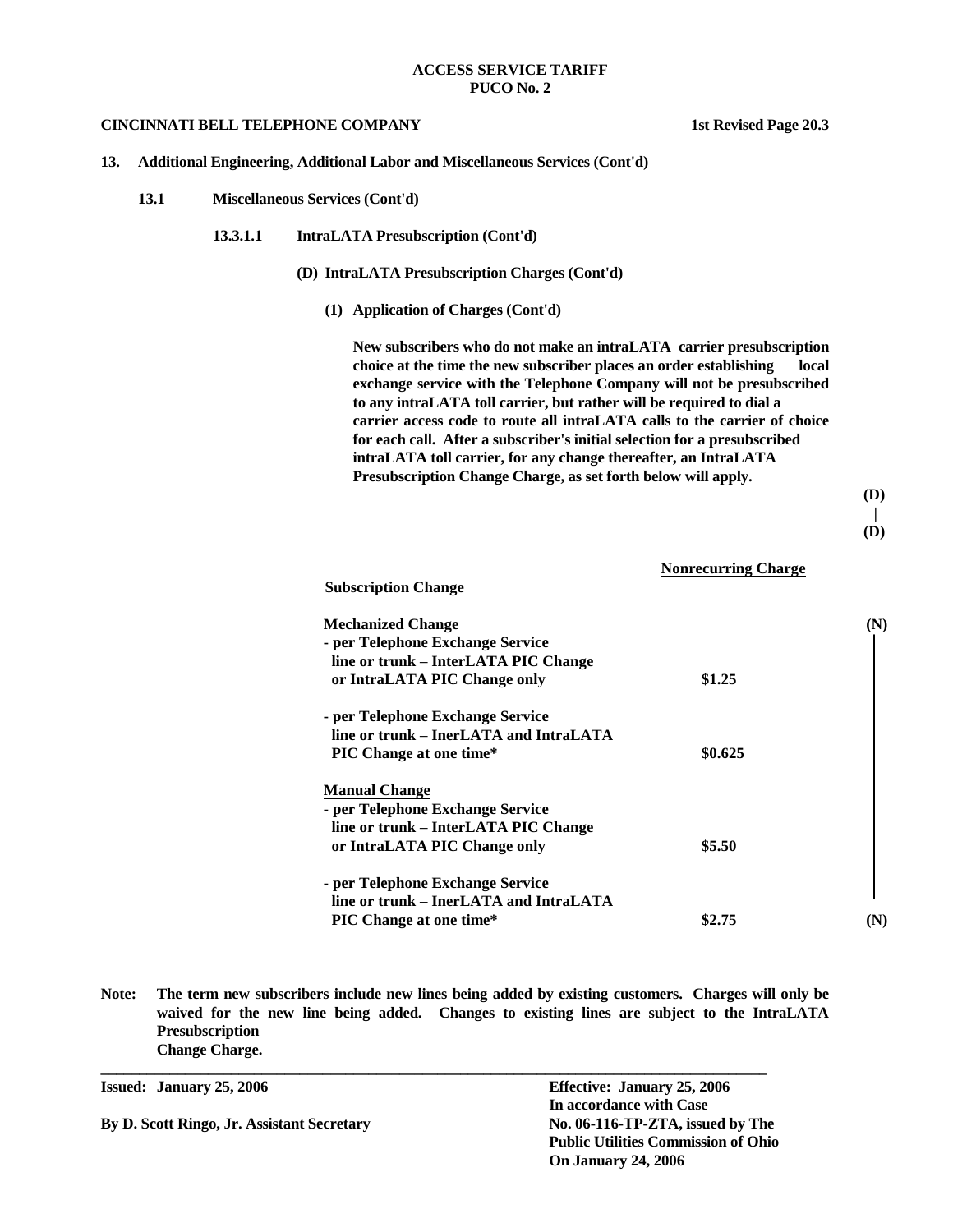### **CINCINNATI BELL TELEPHONE COMPANY Original Page 20.4**

### **13. Additional Engineering, additional Labor and Miscellaneous Services (Cont'd)**

- **13.3 Miscellaneous Services (Cont'd)**
	- **13.3.2Carrier Toll Restriction Services (Cont'd)**

**Carrier Toll Restricted Services are central office switch based service arrangements designed to provide selective toll blocking service to all toll service providers, on a non-discriminatory basis. This service is designed to be used by all toll service providers, including the Telephone Company, when they disconnect their own toll service customers for nonpayment of toll services.**

**The toll service provider (carrier) is the subscriber for this service and will be billed th echarges specified below when the service is activated. After subscribing to this service, the carrier provides the Telephone Company with a list of subscribers who should be denied access to the carrier's facilities and a list of previously denied subscribers who should regain access. See note below.** 

- **(A) Carrier Toll Restriction Services**
	- **(1) Selective Carrier Denial**

**Selective Carrier Denial is a Carrier Toll Restriction Service which limits the Telephone Company's end user customer's access to the requesting toll service provider's facilities. The service selectively restricts 1+, 10-XXX and 0+ toll calling on a toll service provide basis. However, the service does not restrict access to the operator by dialing 0- and therefore cannot prevent calls placed through an operator.**

- **Note 1: The telephone Company may initiate the Carrier Toll Restriction Service on behalf of the toll service provider subject to the Billing and Collection contracts that exist between the Telephone Company and the toll service provider.**
- **Note 2: Regulations regarding the disconnection of local and toll services were established in PUCO Case No. 97-73-TP-ATA, effective February 17, 1997 and are listed in Section 2 of the Company's General Exchange Tariff, PUCO Case No. 95-790-TP-COI, regulations and services established in this proceeding supercede in Case No. 97-73-TP-ATA.**

 **By B. J. Stonebraker Senior Vice President No. 97-852-TP-ATA, issued By The**

**Issued: August 1, 1997 Effective: August 8, 1997 In accordance with Order in Case**  Public Utilities Commission  **of Ohio, August 8, 1997**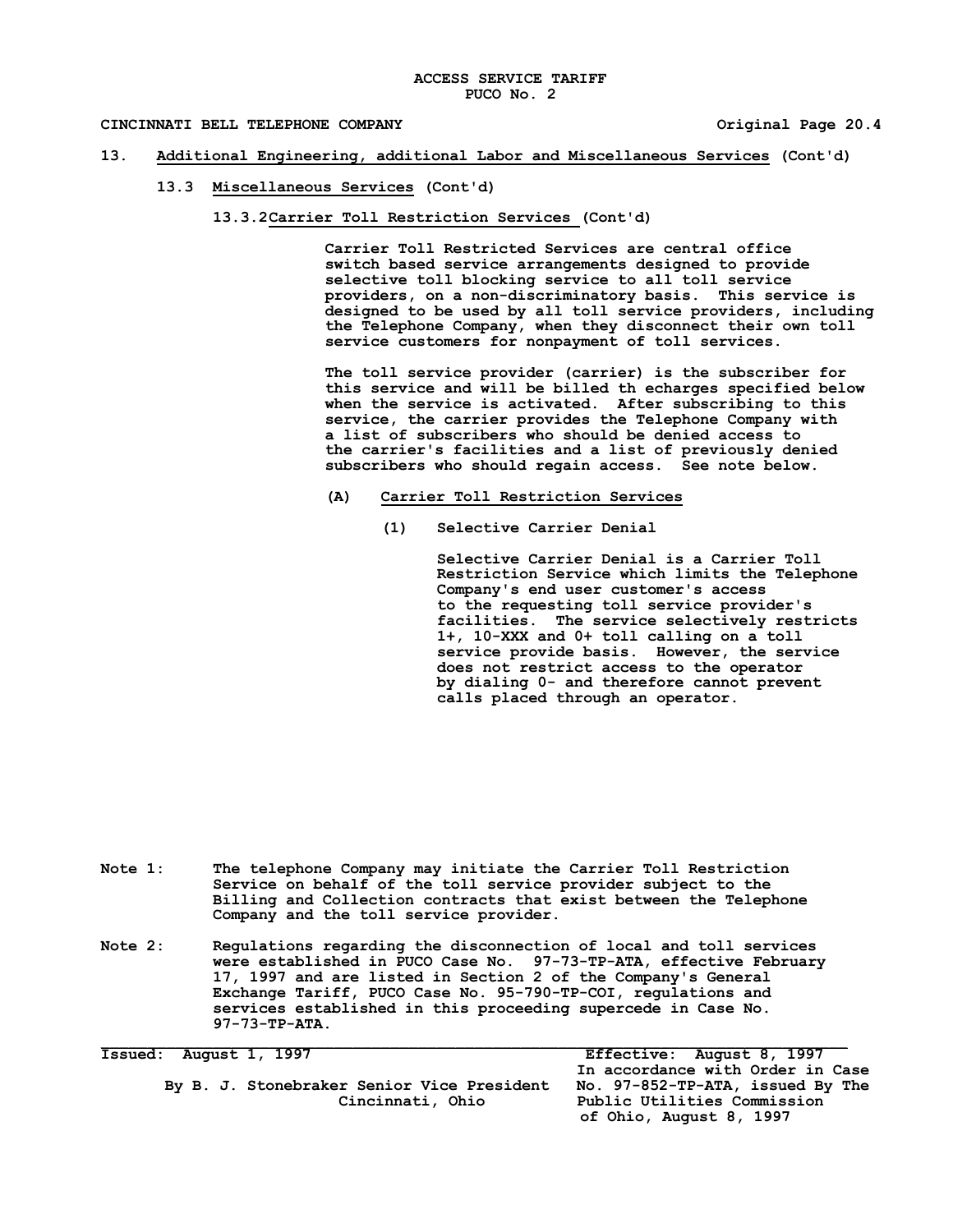### **CINCINNATI BELL TELEPHONE COMPANY 1st Revised Page 20.5**

**Cancels Original Page 20.5**

- **13. Additional Engineering, Additional Labor and Miscellaneous Services (Cont'd)**
	- **13.3 Miscellaneous Services (Cont'd)**
		- **13.3.2 Carrier Toll Restricted Service(s) (Cont'd)**
			- **(2) See Note Below**
			- **(B) Regulations**
				- **(1) The Telephone Company will provide the service(s), on a nondiscriminatory basis, to all toll service providers in service areas where implementation of intraLATA equal access has occurred.**
				- **(2) Carrier Toll Restriction Service(s) is (are) offered subject to the availability of suitable facilities and is limited to central offices specifically equipped to provide the service(s).**
				- **(3) The Telephone Company shall not be liable to the carrier or to any other person or entity for damages of any nature or kind arising out of, resulting from, or in connection with the provision of the service, including without limitation, the inability to access the operator or any non-toll free number for any purpose.**
				- **(4) Carrier Toll Restriction Service(s) does (do) not provide restriction of non-chargeable calls to numbers such as repair service, public emergency service (i.e., 9-1-1), 1+800 calling, or local directory assistance (DA) service in the event charges do not apply to the provision of DA.**

**Note: Local Exchange Carriers are prohibited from using the DePICing Service formerly described on this page. See the PUCO's Entry in Case No. 96-1175-TP-ORD issued September 21, 2000 for additional information.**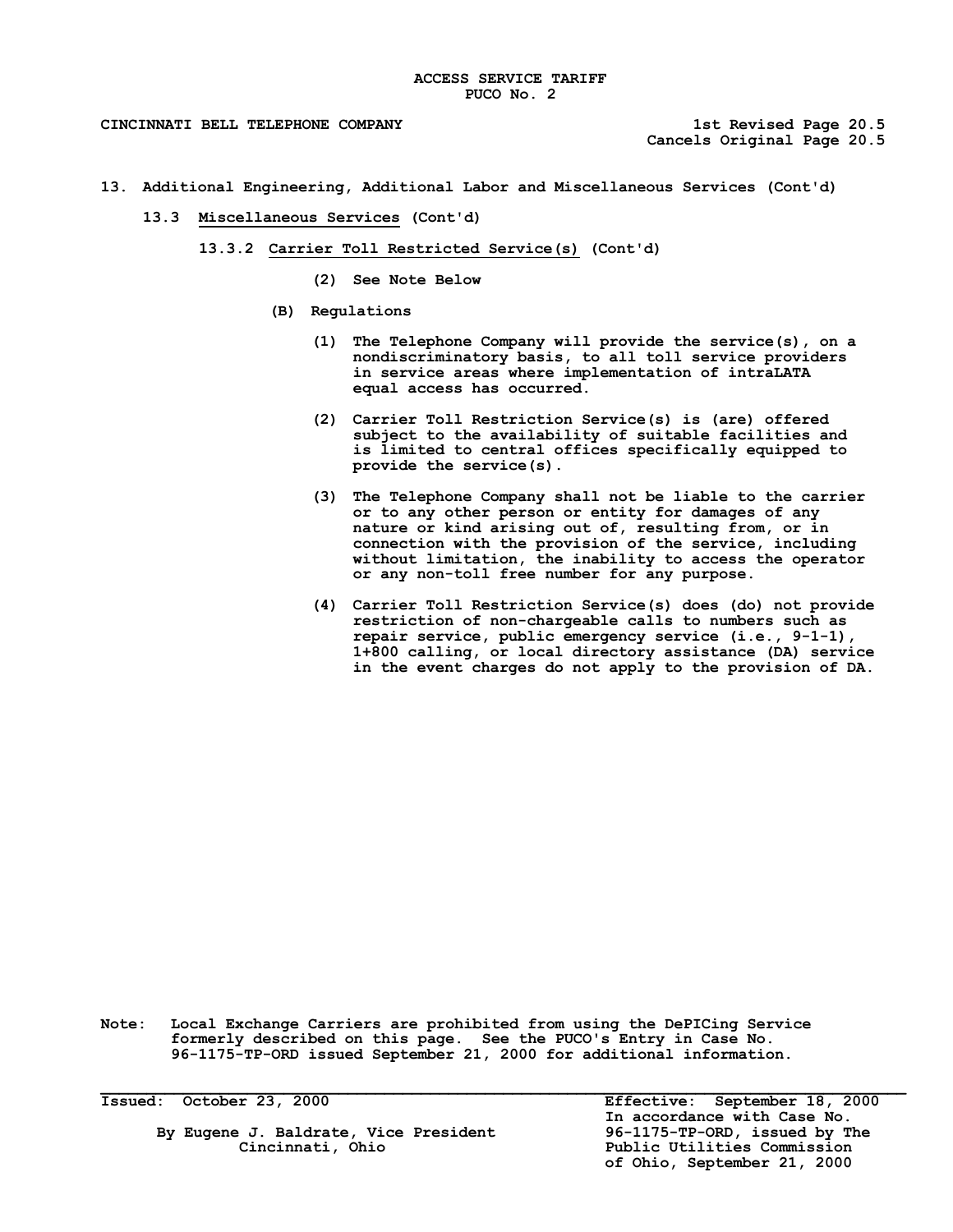- **13. Additioanl Engineering, Additional Labor and Miscellaneous Services (Cont'd)**
	- **13.3 Miscellaneous Services (Cont'd)**
		- **13.3.1.2 Carrier Toll Restricted Service(s) (Cont'd)**
			- **(2) Carrier Toll Restruction Services will be provided to Residence One-Party, Business One-Party and Business Trunk and Centrex Services customers. The service will be provided on other types of emd user lines where technically feasible**
			- **(6) Carrier Toll Restriction Services are available beginning August 8, 1997, in compliance with the Commissions orders and entries in PUCO Case No. 95-790-TP-COI.**
			- **(C) Rates**

**There will be a nonrecurring charge of \$5.00 per line for each line equipped with Carrier Toll Restriction Services. end user customers with multiple lines billed to the same account will have all lines billed to the same presubscribed carrier blocked. The toll provider requesting Carrier Toll Restriction Service will be billed for the service**

 **By B. J. Stonebraker Senior Vice President No. 97-852-TP-ALT, issued By The**

**Issued: August 1, 1997 Effective: August 8, 1997 In accordance with Order in Case**  Public Utilities Commission  **of Ohio,**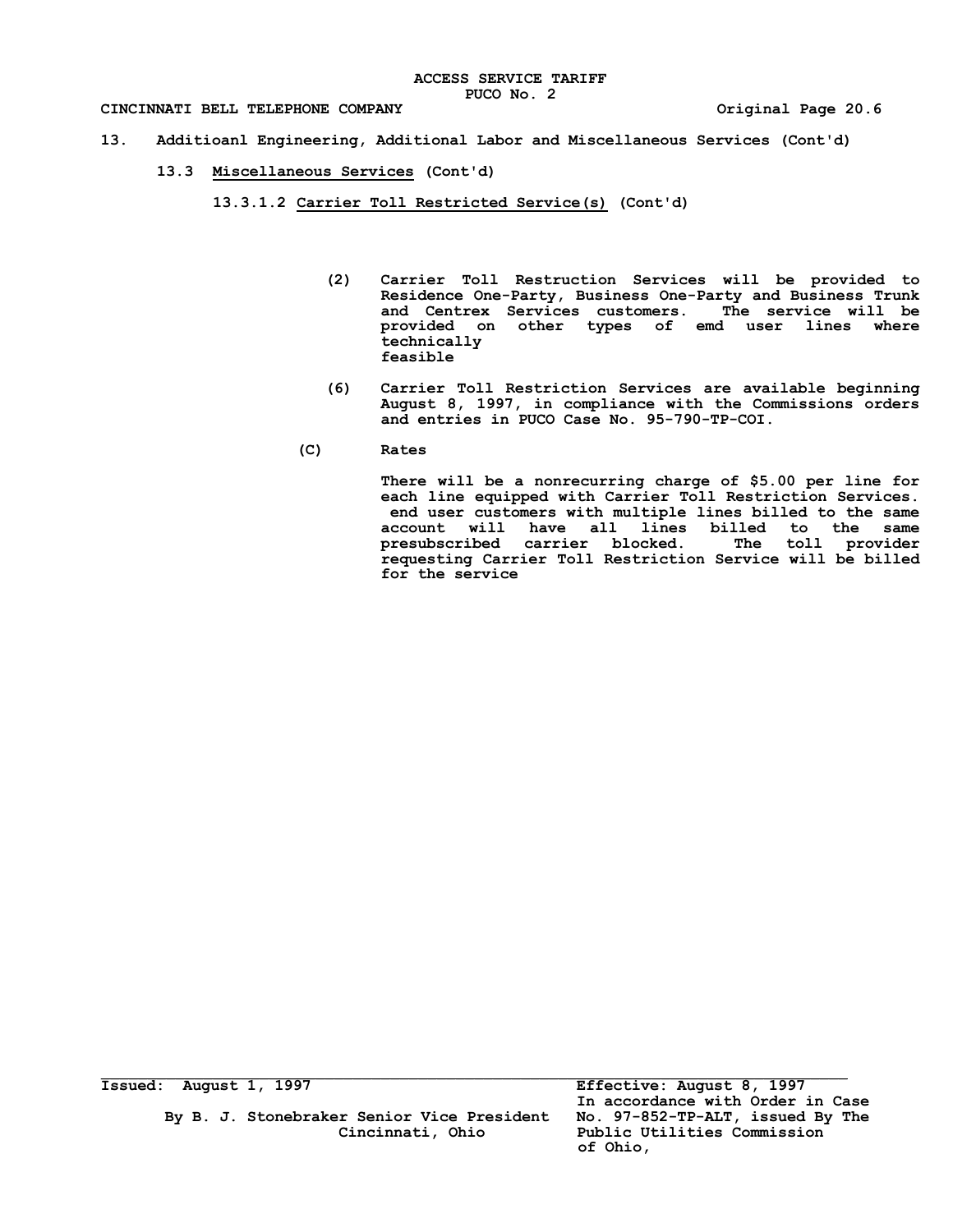**CINCINNATI BELL TELEPHONE COMPANY Original Page 21**

### **14.Exceptions to Access Service Offerings**

**The services offered under the provisions of this tariff are subject to availability as set forth in 2. preceding. In addition, exceptions apply as set forth in Section 14 of this Company's tariff FCC No. 35.**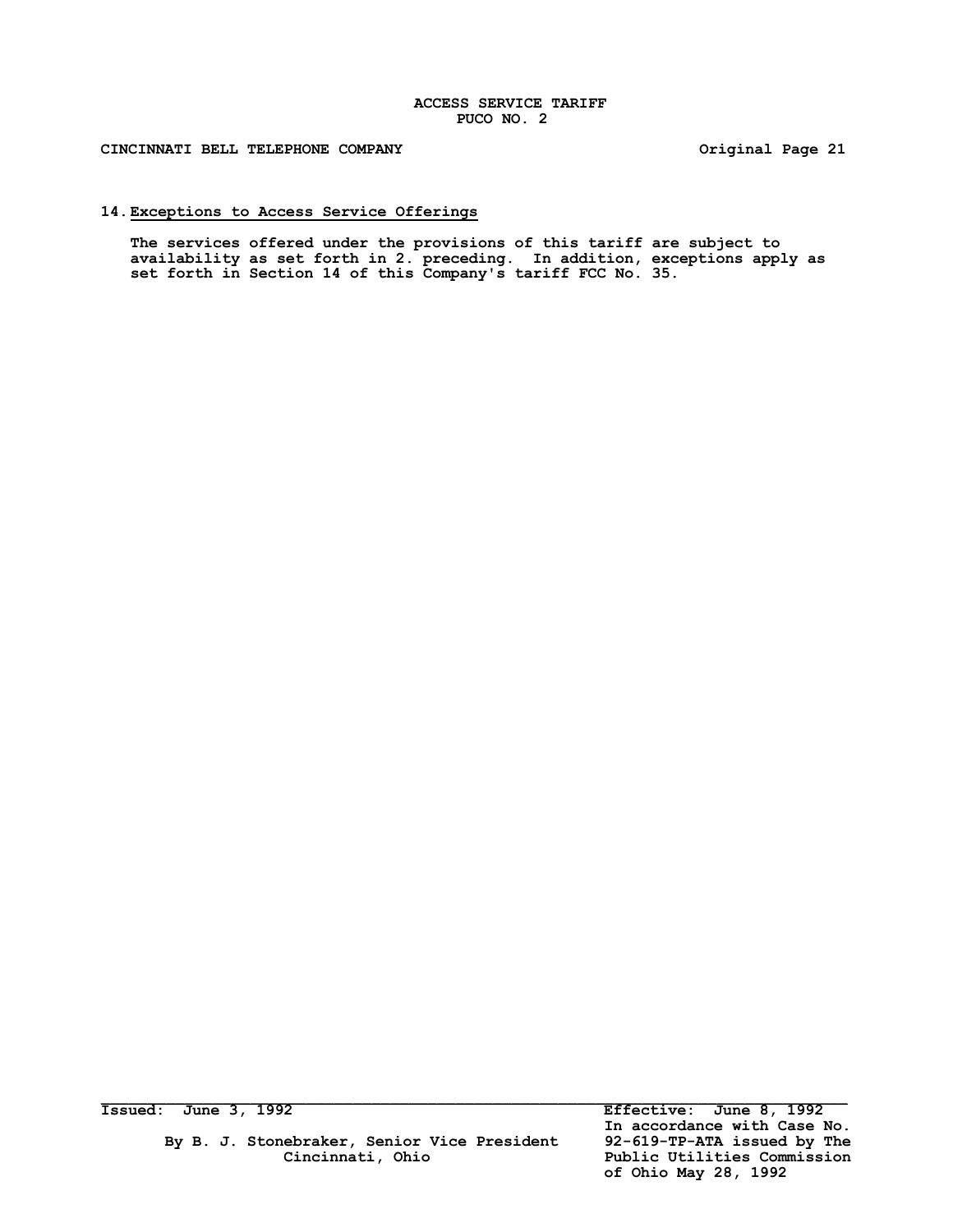**CINCINNATI BELL TELEPHONE COMPANY Original Page 22**

**15.Rate Centers**

**The rate centers which comprise the operating territory of the Telephone Company are as shown in Section 15 of this Company's Tariff FCC No. 35.**

By B. J. Stonebraker, Senior Vice President<br>Cincinnati, Ohio  **Cincinnati, Ohio Public Utilities Commission**

**Issued: June 3, 1992 Effective: June 8, 1992 In accordance with Case No. of Ohio May 28, 1992**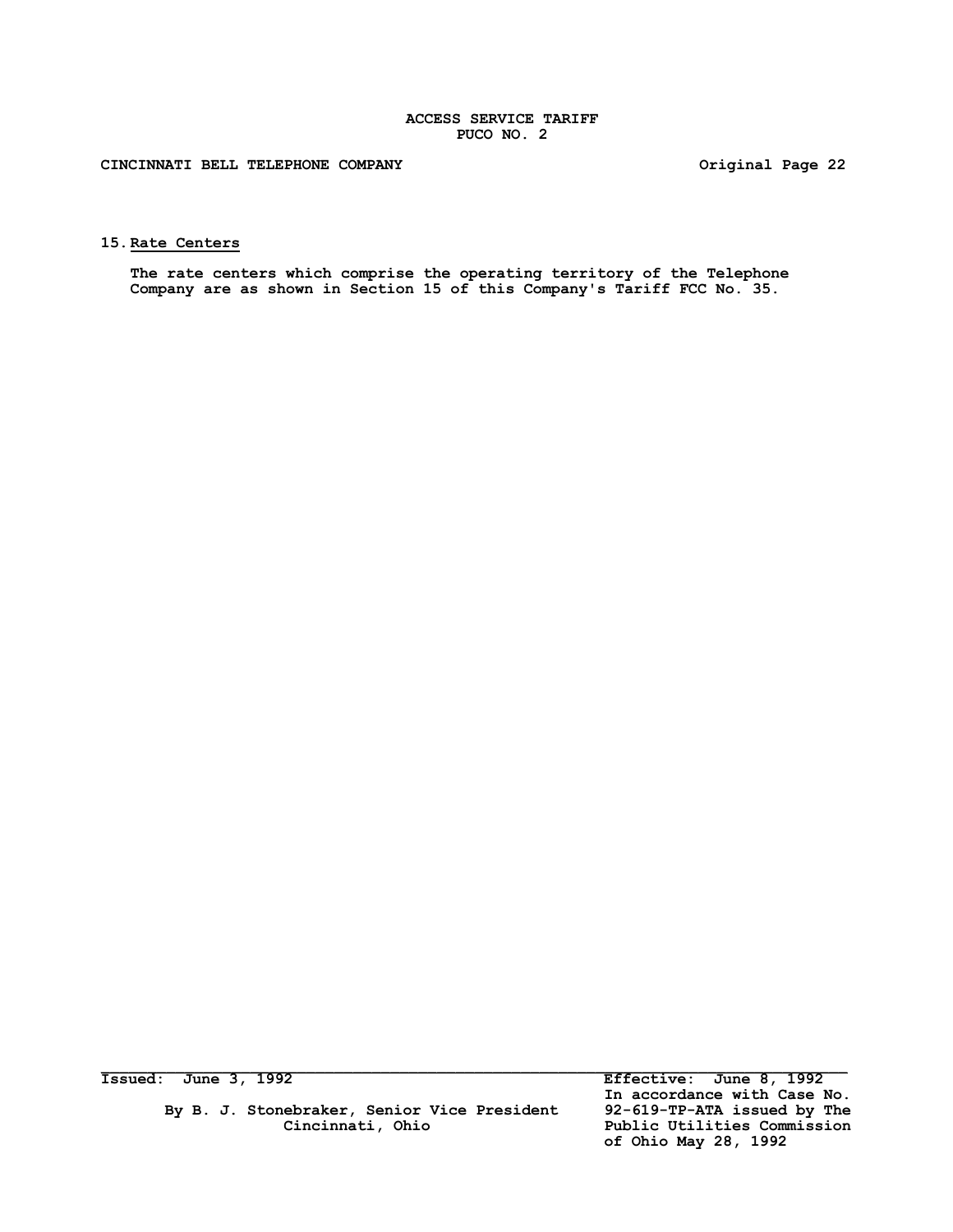**CINCINNATI BELL TELEPHONE COMPANY 1st Revised Page 23**

 **Cancels Original Page 23**

### **SECTION 16 TABLE OF CONTENTS**

|                                         | Page No.  |
|-----------------------------------------|-----------|
| 16. Alarm Services                      |           |
| 16.1 General                            |           |
| 16.1.1 Nonrecurring Charges             | 24        |
| 16.1.2 Service Configuration            | 26        |
| 16.1.3 Mileage Measurements             | 30        |
| 16.1.4 Definitions                      | 32        |
| Central Office Termination              |           |
| Channel Terminal                        |           |
| Full-Duplex Service                     |           |
| Half-Duplex Service                     |           |
| Interexchange Channel                   |           |
| Interexchange Special Access Service    |           |
| Interoffice Channel                     |           |
| Intraexchange Channel                   |           |
| Local Channel                           |           |
| Rate Center Central Office              |           |
| 16.2 Service Description                |           |
| 16.2.1 Alarm Services                   | 34        |
| 16.3 Rate Classification And Rates      |           |
| 16.3.1 Types of Regulations and Charges | 36        |
| 16.3.2 Conditioning                     | 39        |
| 16.4 Special Exchange Area              | 44<br>(N) |

**NOTE: Alarm Services are grandfathered as of April 14, 1998 and will be eliminated January 1, 1999 Customers with existing Alarm Services will be able to maintain those services under the existing Alarm Service rate structure until Alarm Services are withdrawn on January 1, 1999. Customers may remove legs from multipoint alarm circuits but additions and other modifications will not be permitted. Customers requiring additions or modifications to existing Alarm Services must order the entire circuit as a new special access service from the Access Service Tariff. When Alarm Services are withdrawn, Cincinnati Bell Telephone will convert all remaining Alarm Services to equivalent special access services.**

**Issued: April 14, 1998 Effective: April 14, 1998 In accordance with Case No. By B. J. Stonebraker, Senior Vice President 96-899-TP-ALT Issued by the Cincinnati, Ohio Public Utilities Commission of Ohio, April 9, 1998**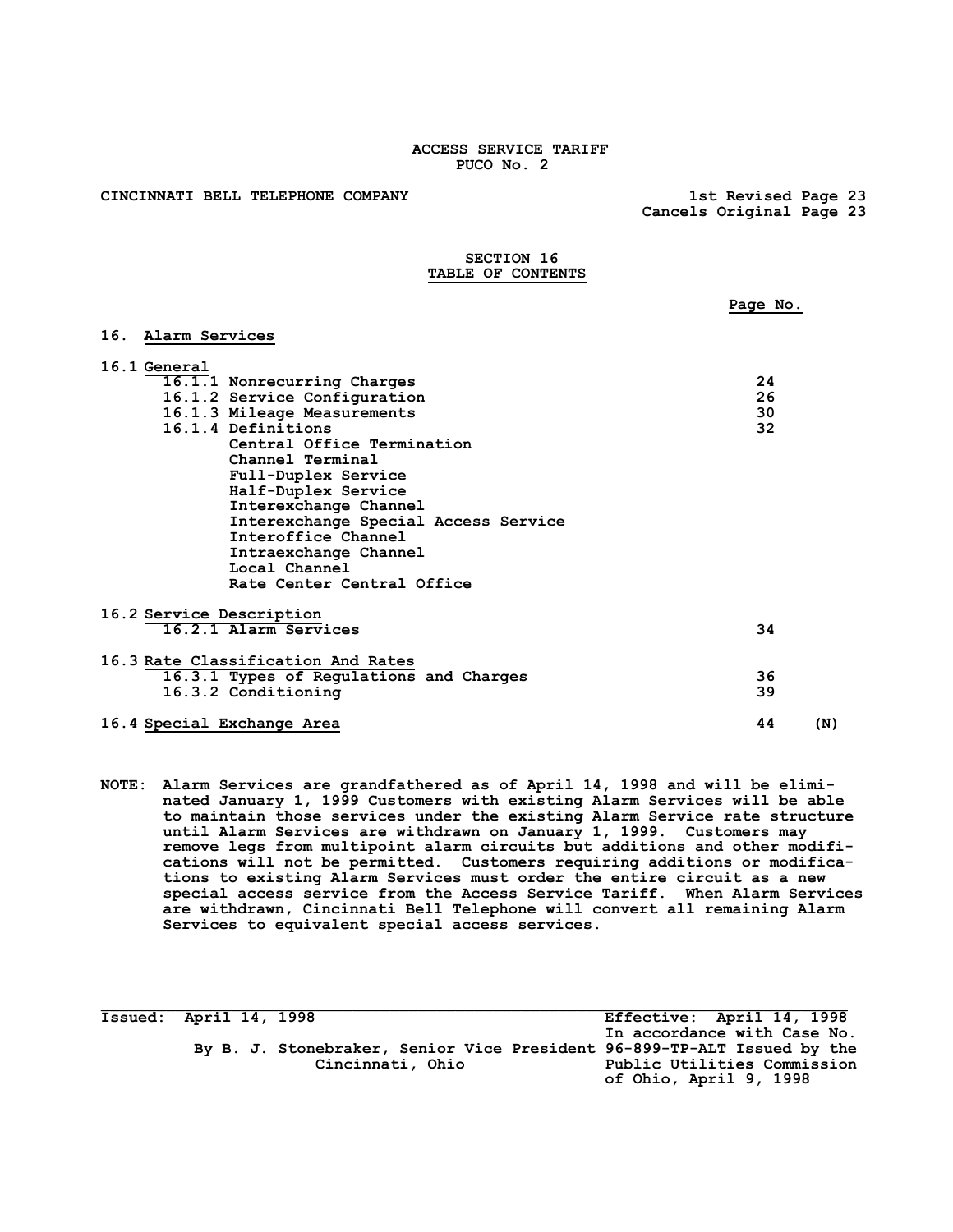### **CINCINNATI BELL TELEPHONE COMPANY Original Page 24**

**16. Alarm Services (N) 16.1 General 16.1.1 Nonrecurring Charges A. Description of Charges 1. Initial charges associated with the installation of service and facilities. The Initial Charges apply as follows: a. Per Local Channel b. Per Channel Option including conditioning, signaling, alternate use arrangements and switching arrangements when installed subsequent to the initial installation of the associated channel. This charge also applies to change from one channel option to another. 2. Premises Charges a. General A Premises Visit charge applies when a visit is required by the Telephone Company to perform work necessitated by the customer's request for service as specified below. b. Application of Premises Visit Charge (1)A Premises Visit charge applies per customer request for each different building on noncontinuous property that is visited on the same date for the same service to connect, move, or change that service. (2)A Premises Visit charge applies in addition to all other rates and charges for services as specified in this or other applicable tariffs. (3)Charges for work requested that are not provided in this or other applicable tariffs, will be charged on the basis of estimated or actual costs incurred, unless otherwise specified. (N)**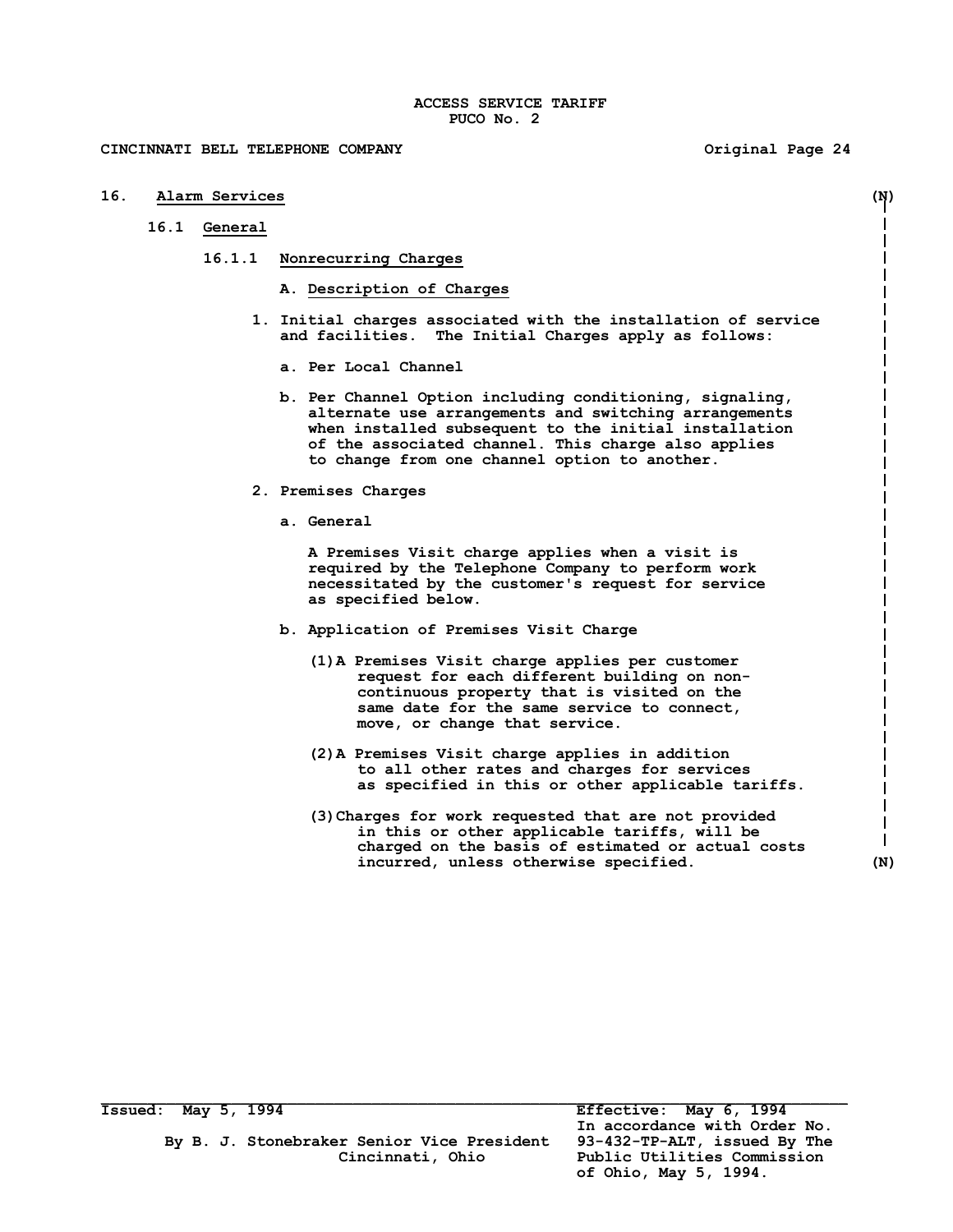**CINCINNATI BELL TELEPHONE COMPANY Original Page 25 16. Alarm Services (Cont'd) (N) 16.1 General (Cont'd) 16.1.1 Nonrecurring Charges (Cont'd) A. Description of Charges (Cont'd) 2. Premises Charges (Cont'd) c. Non-Application of Premises Visit Charges (1) Disconnects (2) For a visit to a customer's premises where a service difficulty or trouble report results from customer-provided equipment or facilities. However, a maintenance of service charge as described in FCC Tariff No. 35, Section 13 applies. (3) Any Telephone Company-initiated changes. (4) Convert existing 900 Private Line channel service to a Alarm Series 3000 channel service. d. Charges Premises Visit \$58.39 e. Maintenance and Repair (1) This is the charge in Section 2d, 10c, of the General Exchange Tariff, PUCO No. 8. The rate is as follows: First fifteen minutes or fraction thereof \$31.50 Each additional fifteen minutes or fraction thereof \$ 9.00 B. Regulations 1. A move of an alarm service to a different building on noncontinuous property is considered a new connection. 2. A change from one type of alarm service to another is considered a new connection. 3. A change from half-duplex to duplex or two-wire to four-wire or vice versa is considered a new connection. (N)**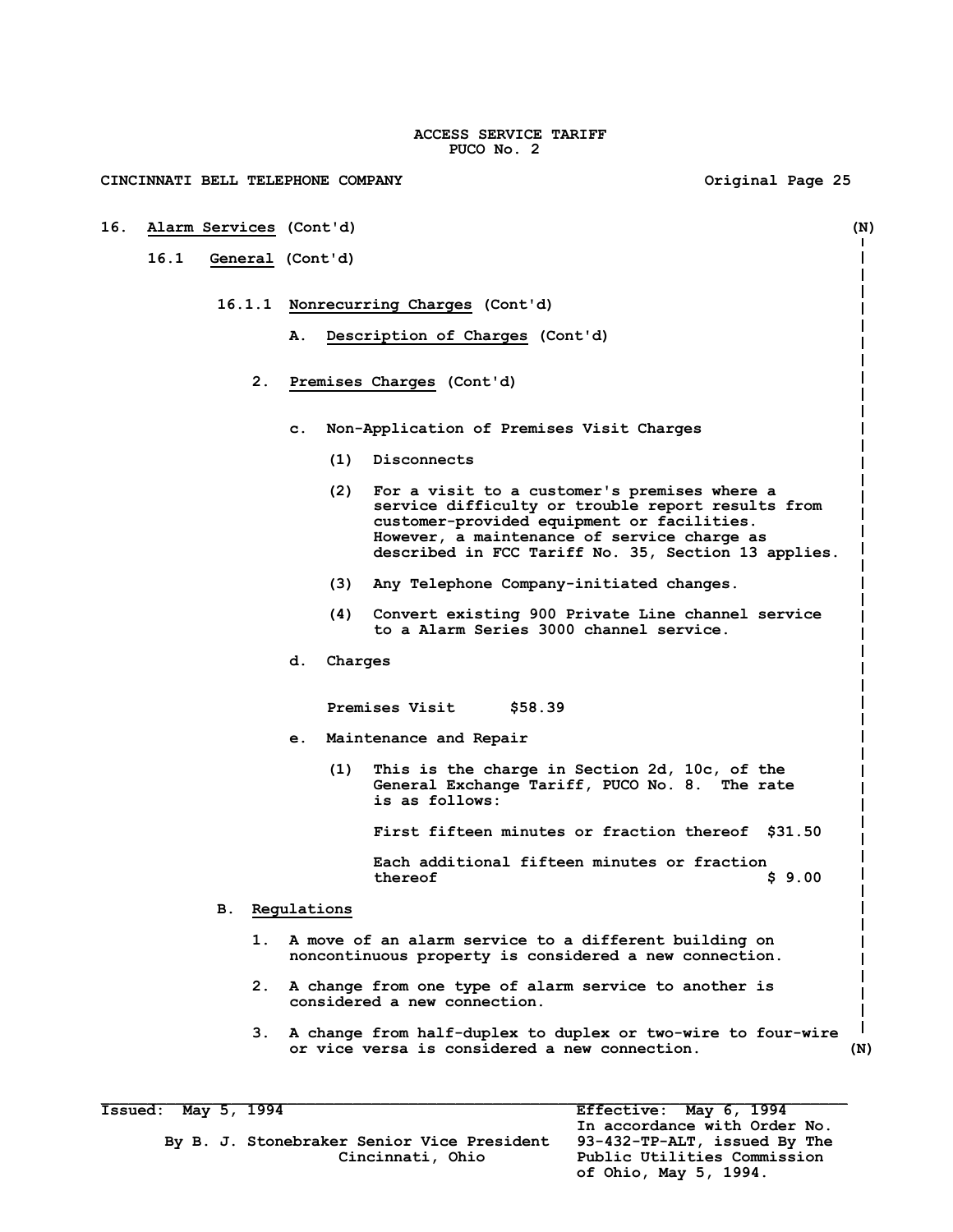**CINCINNATI BELL TELEPHONE COMPANY Original Page 26**

- **16. Alarm Services (Cont'd) (N)**  $\mathbf I$ **16.1 General (Cont'd) 16.1.2 Service Configurations A. Intraexchange 1. In the normal scope of service, intraexchange special access services furnished within the same central office serving area, one local channel is required to connect the serving central office to the customer premise. 2. When intraexchange special access service is furnished between customer locations in different central office serving areas, interoffice channels are required to connect the serving central offices. The number of interoffice channels required for a single special access service is one less than the total number of serving central offices. Within each central office serving area, one local channel is required to provide connection between the serving central office to the customer premise. B. Interexchange 1. When special access service is furnished between customer locations in different exchange areas, interexchange** 
	- **channels are required to connect the rate centers of the exchange areas. The total number of interexchange channels required for a single special access service is one less than the total number of rate centers. Within each exchange area one local channel is required to connect the serving central office to the customer premise. If the serving central office is different from the rate center central office, an interoffice channel is also required to connect the serving central office and the rate center central office in each such exchange area. In addition, a channel terminal applies per rate center central office for each interexchange channel termination.**
	- **2. Each interexchange channel connected to a switching**  H **arrangement is considered as a separate channel for which the interexchange mileage is independently computed. (N)**

**Issued: May 5, 1994 Effective: May 6, 1994**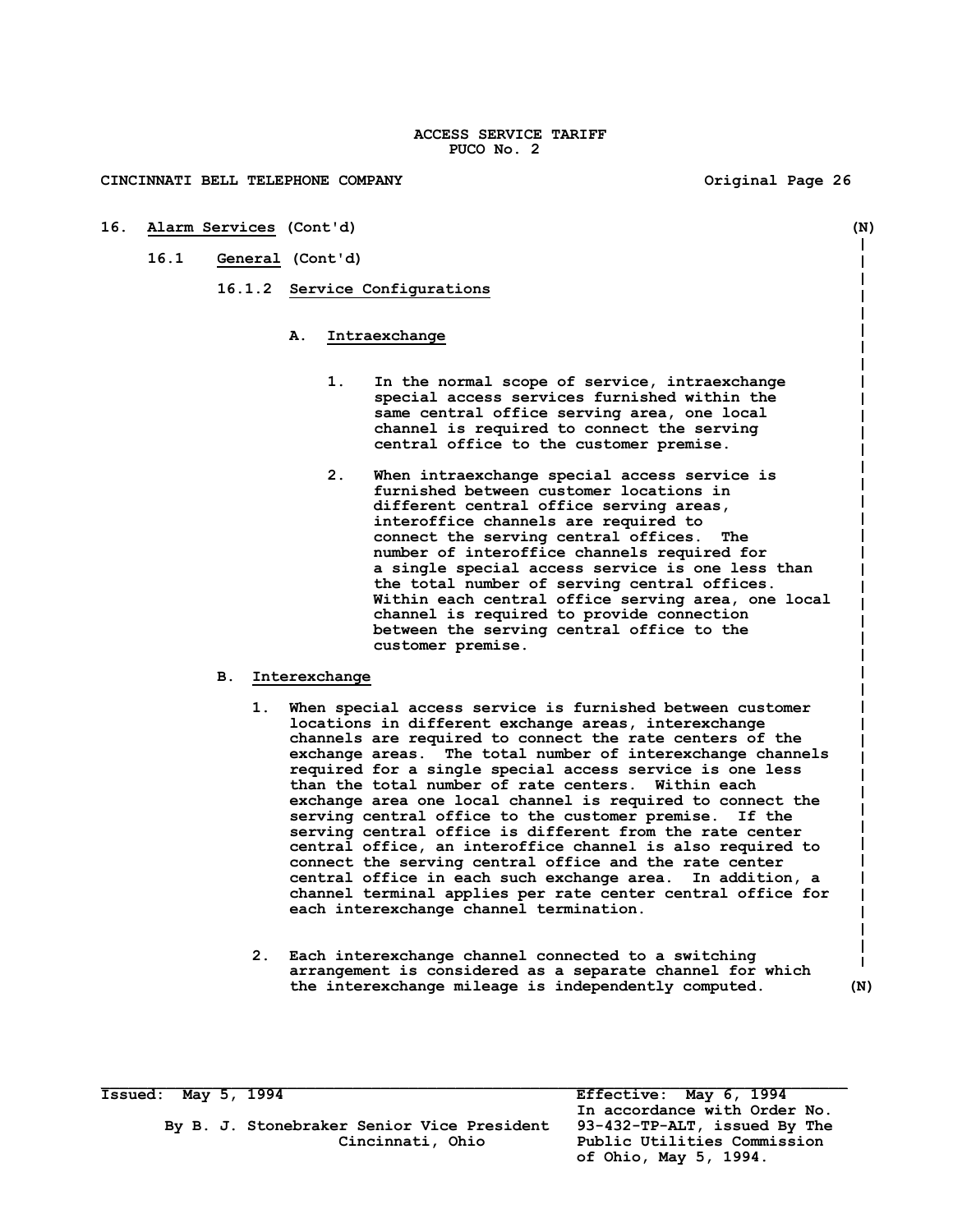**CINCINNATI BELL TELEPHONE COMPANY Original Page 27**

# **16. Alarm Services (Cont'd) (N) 16.1 General (Cont'd) 16.1.2 Service Configurations (Cont'd) C. Types of Service Configurations 1. Two-Point Service A two-point service connects two customer designated premises, or a customer designated premises and a serving office for a 3000 channel, either on a directly connected basis or through a hub where multiplexing functions are performed. Example: Alarm Series 3000 Channel point to point service connecting two customer premises via the two customer premises are 10 miles from the customer designated premises. LC - Local Channel IC - Interoffice Channel SWC - Serving Wire Center Applicable rate elements are: - Local Channel (two applicable) - Channel Mileage (1 section) (N)**

By B. J. Stonebraker Senior Vice President

**Issued: May 5, 1994 Effective: May 6, 1994 In accordance with Order No. Cincinnati, Ohio Public Utilities Commission of Ohio, May 5, 1994.**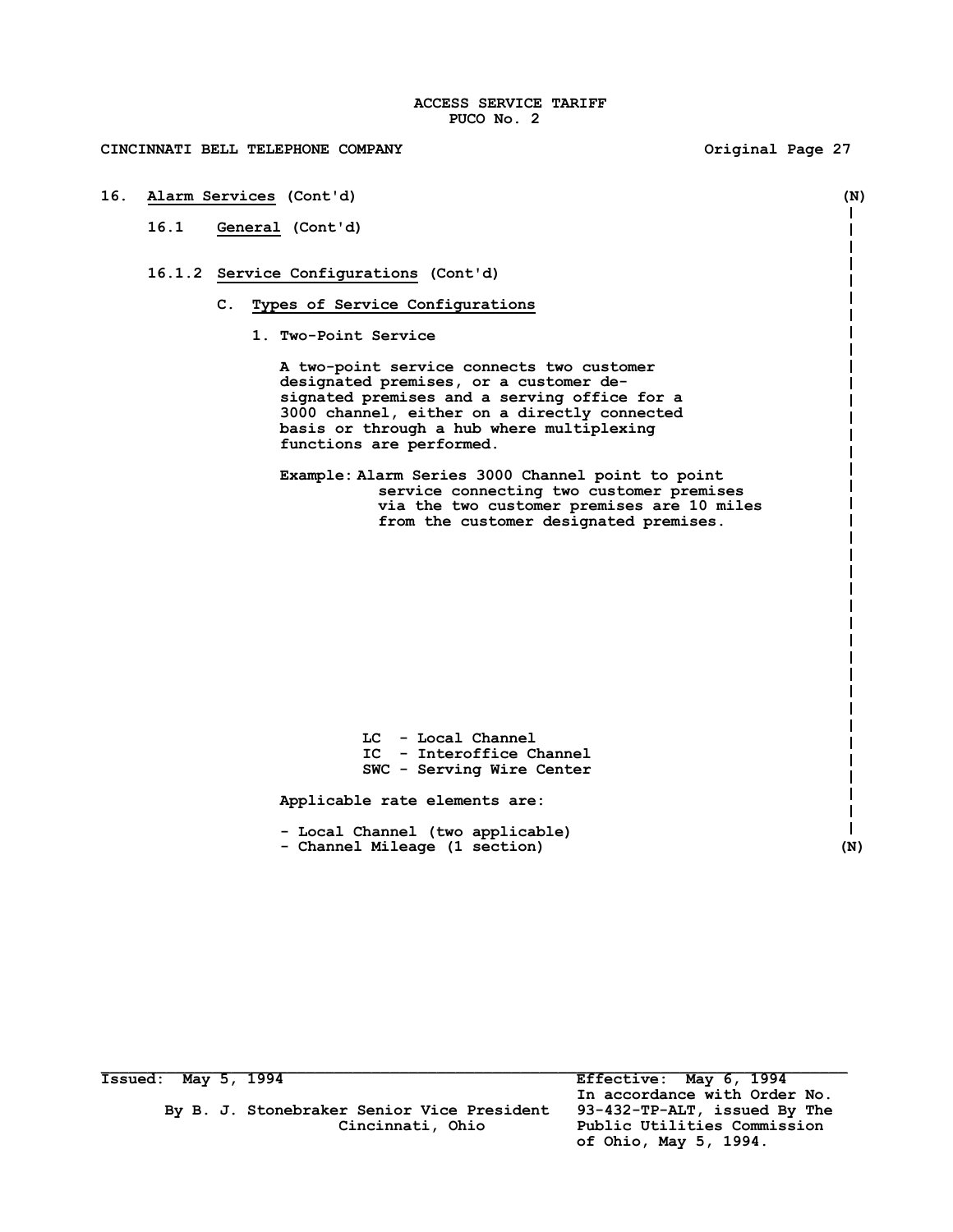| 16. |      | Alarm Services (Cont'd)<br>(N)                                                                                                                                                                                                                                                                                                                                                                                                                                      |     |
|-----|------|---------------------------------------------------------------------------------------------------------------------------------------------------------------------------------------------------------------------------------------------------------------------------------------------------------------------------------------------------------------------------------------------------------------------------------------------------------------------|-----|
|     | 16.1 | General (Cont'd)                                                                                                                                                                                                                                                                                                                                                                                                                                                    |     |
|     |      | 16.1.2 Service Configurations (Cont'd)                                                                                                                                                                                                                                                                                                                                                                                                                              |     |
|     |      | C. Types of Service Configurations (Cont'd)                                                                                                                                                                                                                                                                                                                                                                                                                         |     |
|     |      | 2. Multipoint Service                                                                                                                                                                                                                                                                                                                                                                                                                                               |     |
|     |      | Multipoint service connects three or more customer<br>designated premises through a Telephone Company hub<br>provided as multipoint service.<br>The channel between hubs (i.e., bridging locations)<br>on a multipoint service is a mid-link. There is no<br>limitation on the number of mid-links available with<br>a multipoint service. However, when more than three<br>mid-links in tandem are provided the quality of the<br>overall service may be degraded. |     |
|     |      | Multipoint service utilizing a customized technical<br>specifications package, as set forth in FCC No. 35,<br>Section 7, will be provided when technically possible.<br>If the Telephone Company determines that the requested<br>characteristics for a multipoint service are not<br>compatible, the customer will be advised and given the<br>opportunity to change the order.                                                                                    |     |
|     |      | When ordering, the customer will specify the desired<br>bridging hub(s). National Exchange Carrier Association<br>Tariff FCC No. 4 identifies serving wire centers, hub<br>locations and the type of bridging functions available.                                                                                                                                                                                                                                  |     |
|     |      | Applicable Rate Elements are:                                                                                                                                                                                                                                                                                                                                                                                                                                       |     |
|     |      | - Local Channel (One per customer-designated premises)<br>- Interoffice Channel (as applicable between each designated<br>customer premises and the hub, and between hubs).<br>- Alternate Use Arrangements (when applicable).                                                                                                                                                                                                                                      | (N) |

 **By B. J. Stonebraker Senior Vice President 93-432-TP-ALT, issued By The Cincinnati, Ohio Public Utilities Commission**

**Issued: May 5, 1994 Effective: May 6, 1994** *In accordance with Order No.*  **of Ohio, May 5, 1994.**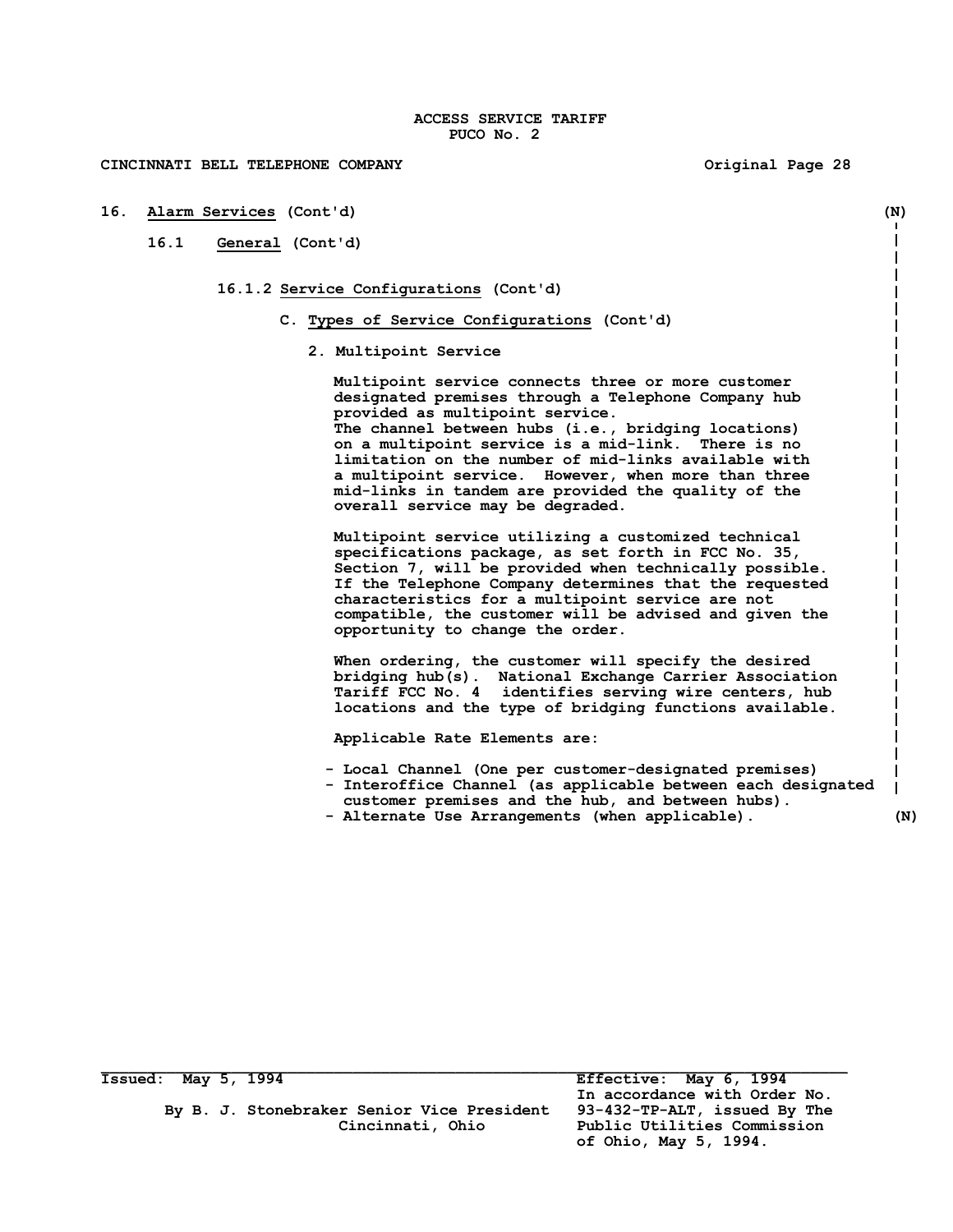**CINCINNATI BELL TELEPHONE COMPANY Original Page 29 16. Alarm Services (Cont'd) (N) 16.1 General (Cont'd) 16.1.2 Service Configurations (Cont'd) Example: Alarm Series 3000 Channel multipoint service connecting four customer premises via two customer premises via two customer specified bridging hubs. LC - Local Channel IC - Interoffice Channel SWC - Serving Wire Center Applicable rate elements are: - Local Channel (4 applicable) - Interoffice Channel (4 sections) (N)**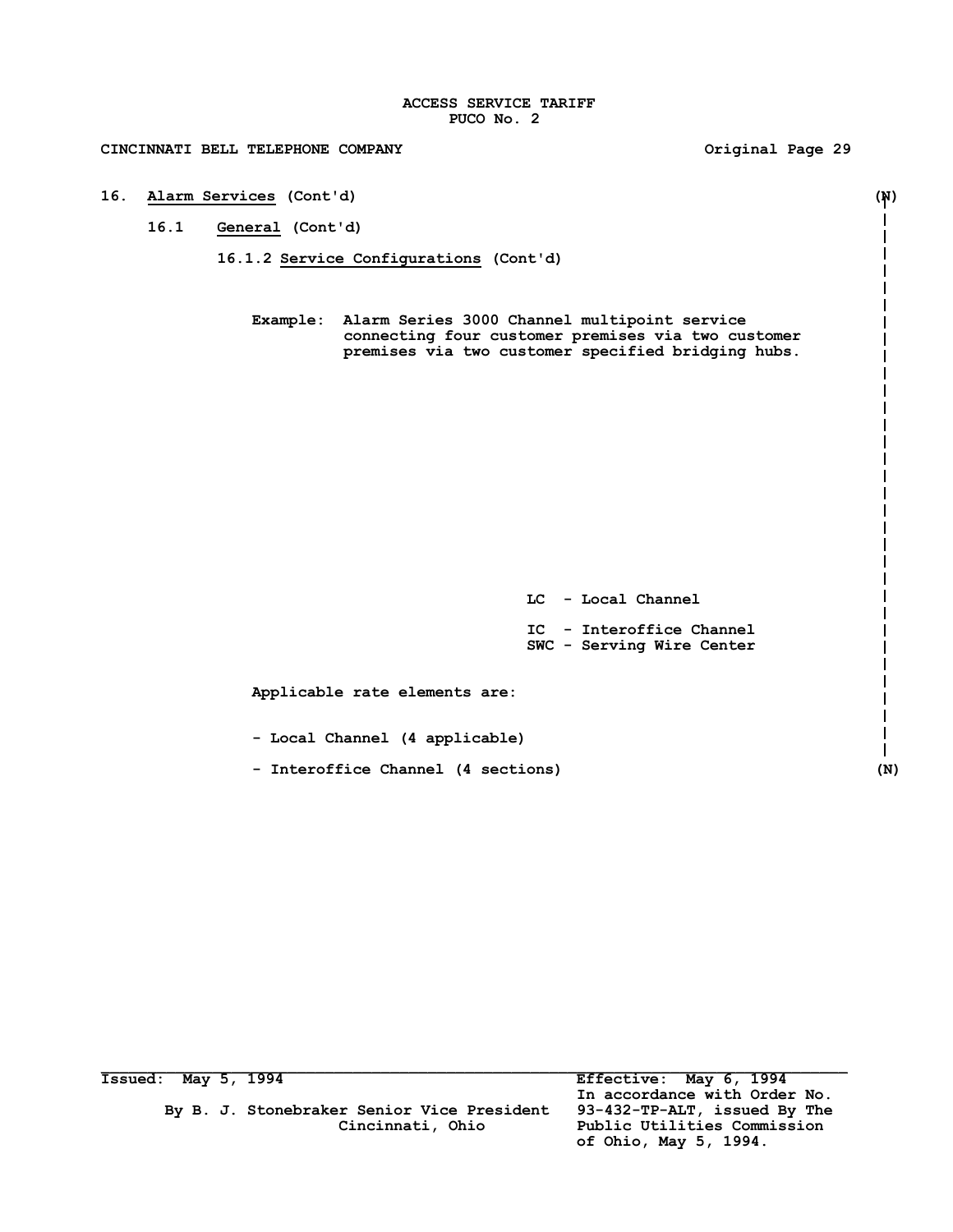$\mathbf{i}$  $\overline{\phantom{a}}$  $\mathbf{I}$  $\mathbf{I}$  $\mathbf{I}$  $\perp$ 

- **16. Alarm Services (Cont'd)** 
	- **16.1 General (Cont'd)**

### **16.1.3Mileage Measurements**

| Α. |       | Interexchange channels for Alarm Series 3000.                                                                                                                                                                                                                                                                                                                                                                                                                               | (N) |
|----|-------|-----------------------------------------------------------------------------------------------------------------------------------------------------------------------------------------------------------------------------------------------------------------------------------------------------------------------------------------------------------------------------------------------------------------------------------------------------------------------------|-----|
|    | $1$ . | Two-Point Service                                                                                                                                                                                                                                                                                                                                                                                                                                                           |     |
|    |       | The mileage is the airline distance<br>a.<br>between the rate centers of the service<br>points. Airline mileages are computed<br>mathematically, employing as a base a<br>vertical (V) and a horizontal (H)<br>coordinate for each rate center, as<br>determined from its latitude and<br>longitude location by use of appropriate<br>map projection equations.<br>b.<br>Interexchange channel rates apply for<br>each mile or fraction thereof.                            |     |
|    | 2.    | Multi-Point Service                                                                                                                                                                                                                                                                                                                                                                                                                                                         |     |
|    |       | Each interexchange channel connecting<br>a.<br>the rate centers of the exchange areas<br>within which service is furnished is<br>considered a separate channel for<br>which airline mileage is independently<br>computed. When the customer specifies<br>the sequence in which rates centers are<br>to be connected, the interexchange<br>channel charges will be determined in<br>that sequence. Otherwise, the interexchange<br>channel charges will be based on whatever |     |

**mileage charge.**

**c. The airline distance between each pair of rate centers centers is determined in accordance with 16.1.3.A.1.a, above. (N)** 

**combination of airline mileages between rate centers produces the lowest total** 

By B. J. Stonebraker Senior Vice President<br>Cincinnati, Ohio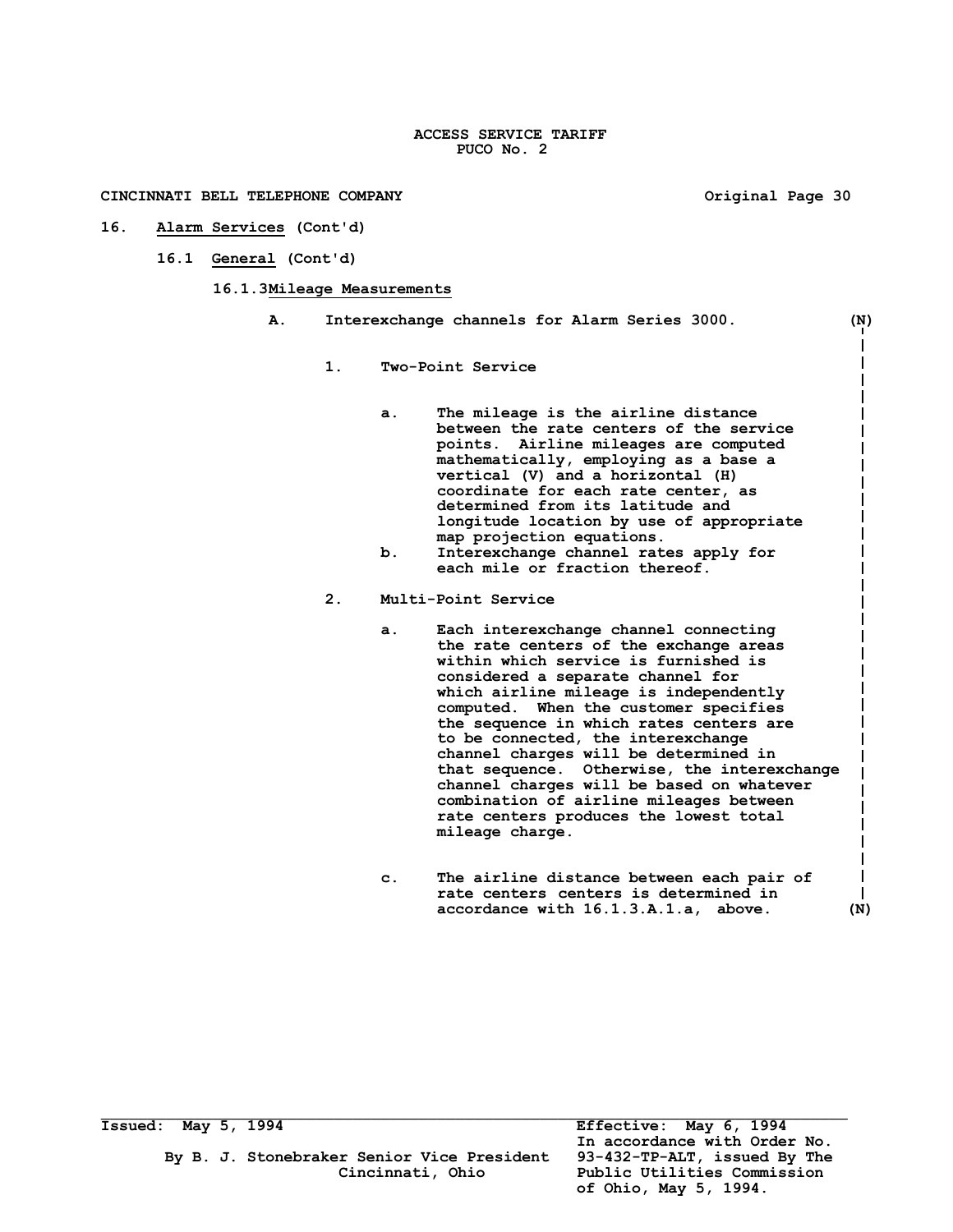**16. Alarm Services (Cont'd) (N)**

**16.1 General (Cont'd)**

- **16.1.3Mileage Measurements (Cont'd)**
	- **B. Interoffice channel for Alarm Series 3000.**
		- **1. Two-Point Service**
			- **a. The mileage is the airline distance between the serving central office buildings of the service points. Airline mileages are computed mathematically, employing as a base a**  vertical (V) and a horizontal (H) coordinate for each **rate center, as determined from its latitude and longitude location by use of appropriate map projection equations.**
			- **b. For intraexchange service, rates for interoffice channels are based on the airline mileage between serving central offices; for interexchange service, rates are based on the airline mileage between the serving central office and the rate center central office of the exchange.**
			- **c. Interexchange channel rates apply for each mile or fraction thereof.**
		- **2. Multi-Point Service**
			- **a. Each interoffice channel connecting serving central offices within an exchange area is considered a separate channel for which airline mileage is independently computed. When the customer specifies the sequence in which serving central offices are to be connected, the interoffice channel charges will be determined in that sequence. Otherwise, the interoffice channel charges will be based on whatever combination or airline distance between serving central office produces the lowest total mileage charge.**
			- **b. The airline distance between each pair of serving central offices is determined in accordance with 16.1.3.B.1.a, above. (N)**

 $\mathbf{I}$ 

 $\mathbf{I}$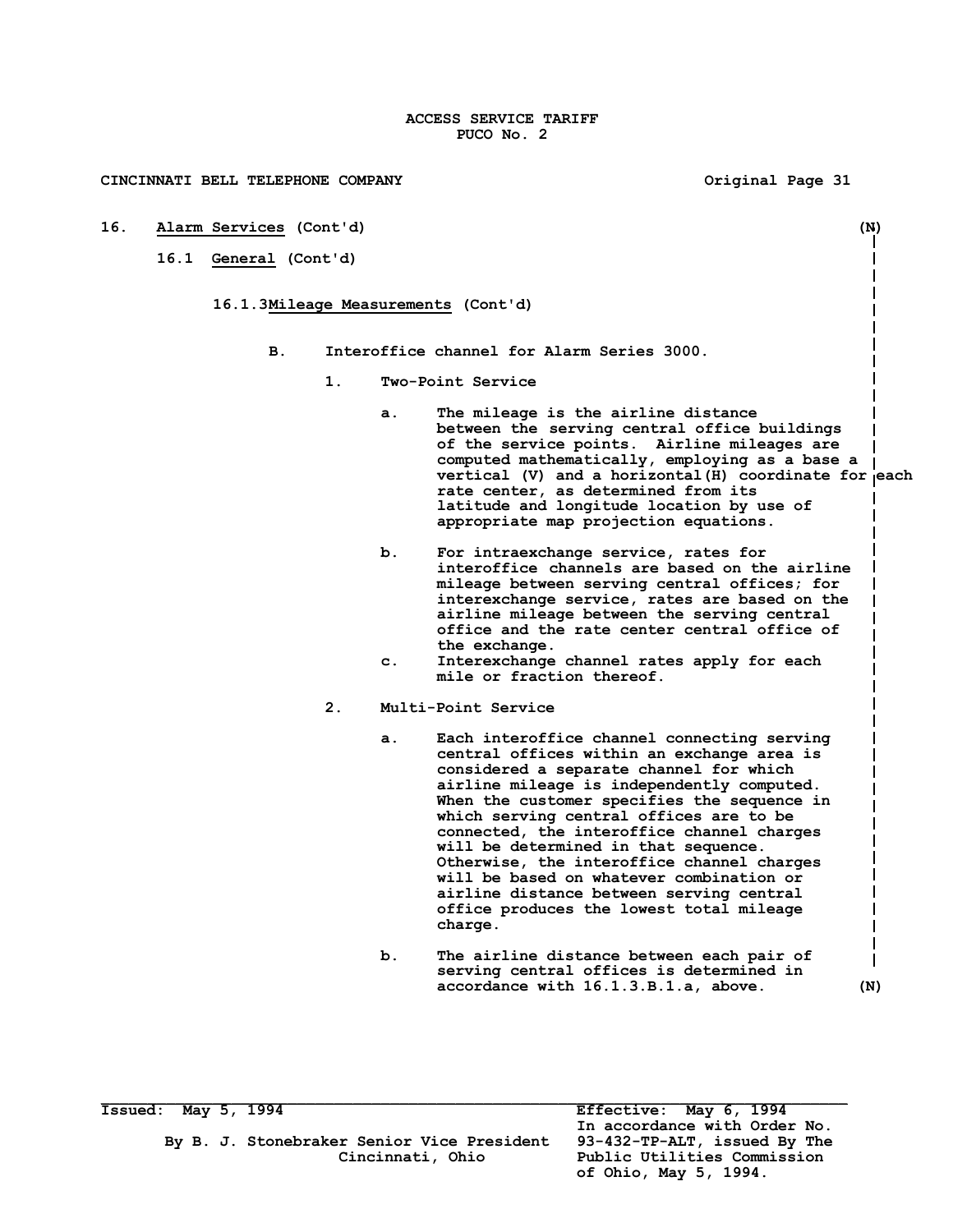### **CINCINNATI BELL TELEPHONE COMPANY Original Page 32**

### **16.Alarm Services (Cont'd) (N)**

**16.1 General (Cont'd)**

**16.1.4 Definitions**

**These are definitions in addition to those included in FCC Tariff No. 35, Section 2.6.**

**Central Office Termination**

**The term "Central Office Termination" as used in connection with special access service denotes that portion of a Central Office** 

**Connecting Circuit located in a Telephone Company Central Office which connects such system with either another central office termination, a local channel, an interoffice channel or an interexchange channel.**

### **Channel Termination**

**The term "Channel Terminal" denotes that portion of a special access service required to terminate the interexchange channel.**

### **Full-Duplex Service**

**The term "Full-duplex Service" denotes a service which provides for simultaneous transmission of signals in the same frequency spectrum in both directions.**

### **Half-Duplex Service**

**The term "Half-duplex Service" denotes service which provides for transmission alternately in either direction or for transmission in one direction only.**

### **Interexchange Channel**

**The term "Interexchange Channel" as used in connection with special**

**access services denotes that portion of a through channel which connects different exchange areas in which stations or channel terminations in Telephone Company offices are located. (N)**

**Issued: May 5, 1994 Effective: May 6, 1994**

By B. J. Stonebraker Senior Vice President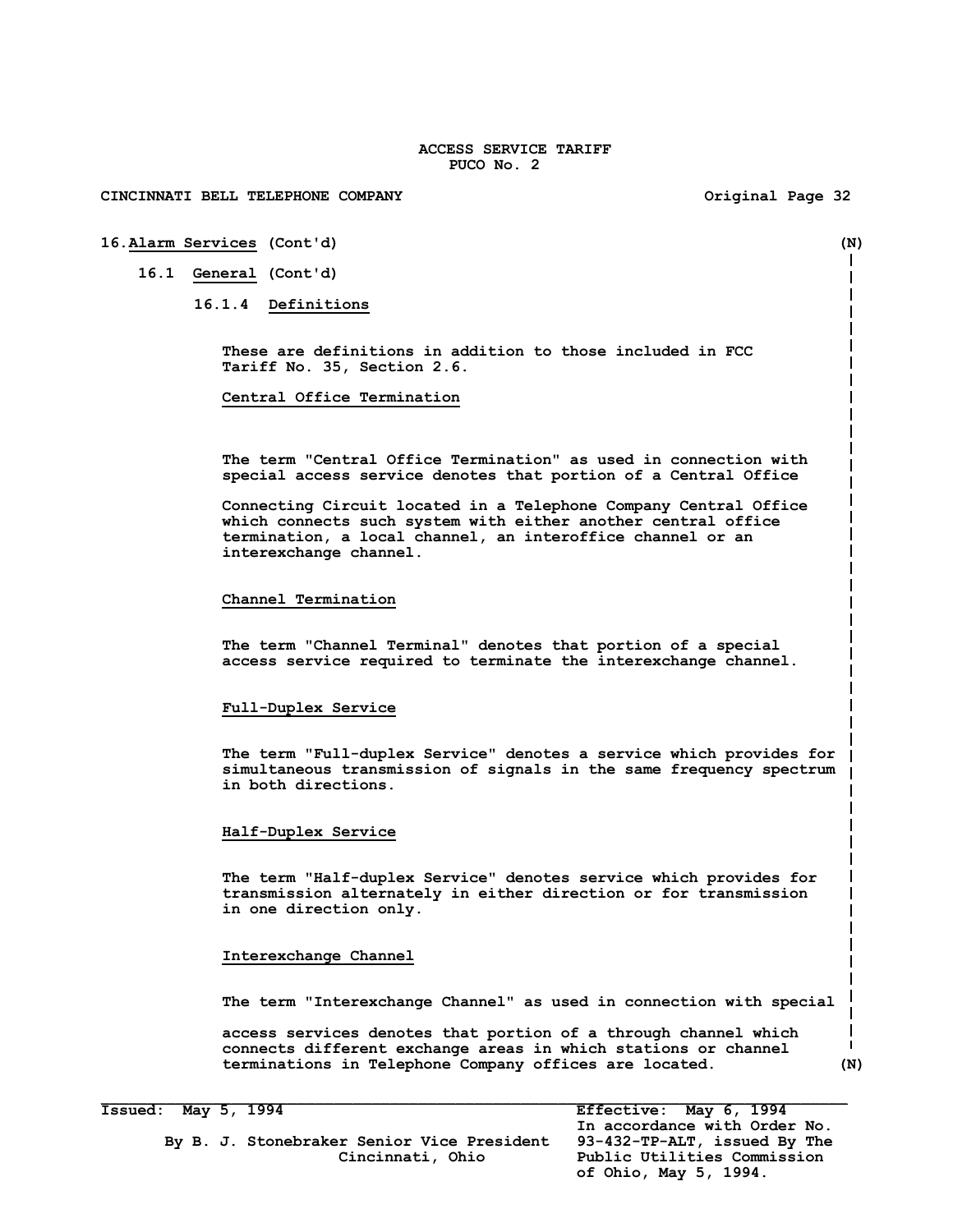**16. Alarm Services (Cont'd) (N)**

**16.1 General (Cont'd)**

**16.1.4 Definitions (Cont'd)**

### **Interexchange Special Access Service**

**The term "Interexchange Private Line Service" denotes the special access service which connects different exchange areas in which stations or channel terminations in Telephone Company offices are located. This service includes the interexchange channel, channel terminals (interexchange), local channel(s) and/or** 

**central officeterminations, and as required, interoffice channels.**

### **Interoffice Channel**

**The term "Interoffice Channel" denotes that portion of a special access service which connects local channels which serve customers who are served from different central office buildings and, when used as part of an interexchange special access service, to connect an interexchange channel with a local channel(s).**

### **Intraexchange Channel**

**The term "Intraexchange Channel" as used in connection with special access services denotes a channel which connects two or more station locations within an exchange area and is not connected to an interexchange channel. This service includes local channels and/orcentral office terminations, and as required, interoffice channels.**

### **Local Channel**

**The term "Local Channel" as used in connection with special access service denotes that portion of a special access which connects station with an interexchange channel or an interoffice channel, or which connects stations which are served from the same central office building.**

### **Rate Center Central Office**

**The term "Rate Center Central Office' denotes the central office of multioffice exchange that most closely identifies with the V and H coordinates used to determine interexchange channel mileage.** 

**Issued: May 5, 1994 Effective: May 6, 1994**

 **(N)**

I.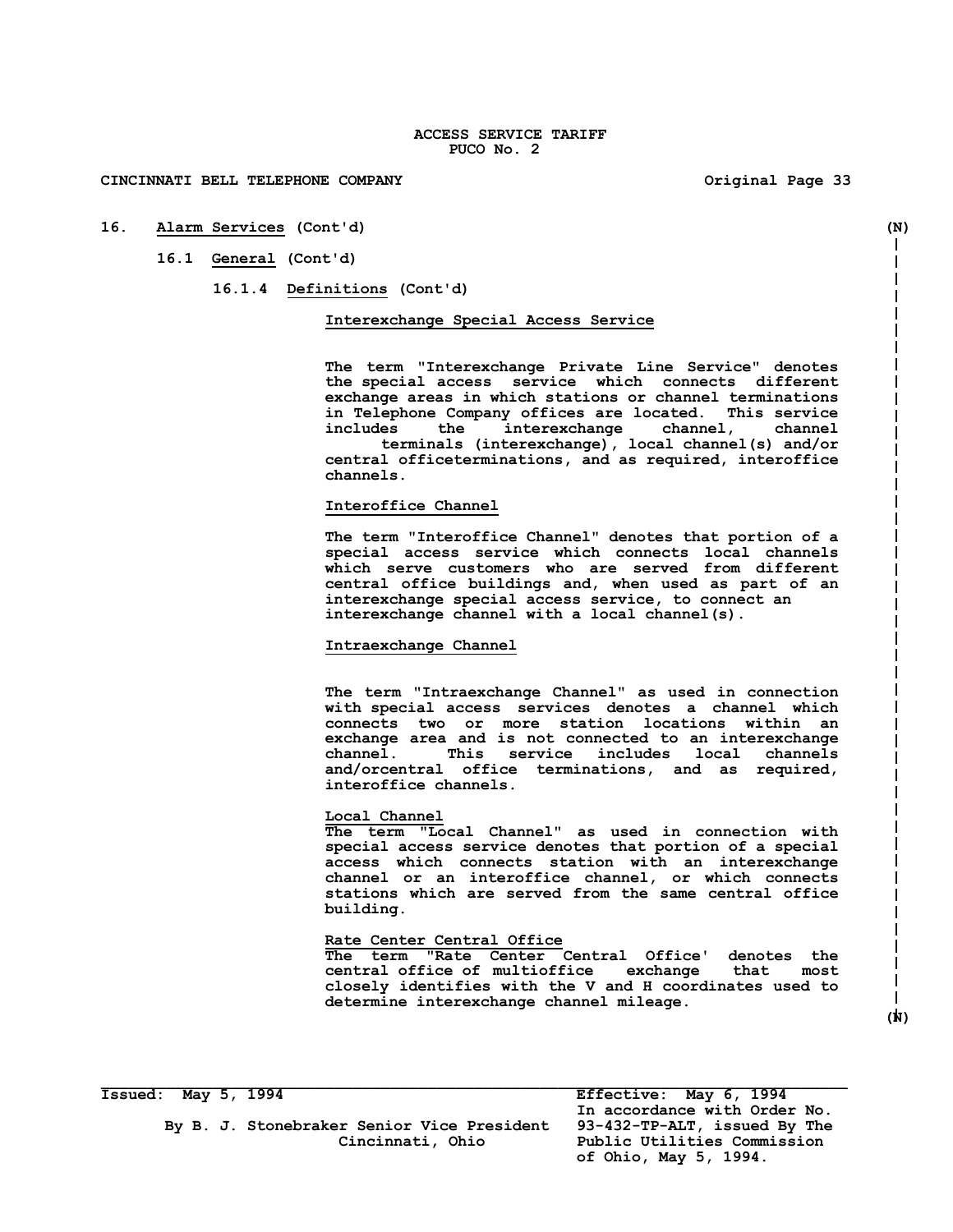**CINCINNATI BELL TELEPHONE COMPANY Original Page 34**

**16. Alarm Services (Cont'd) (N) 16.2 Service Description 16.2.1 Alarm Services A. Types and Description 1. General a. Alarm Series 3000 services are for alarm services only and include voice grade channels for data transmission of approximate bandwidth of 300-3000 Hz for half-duplex or duplex operation. Duplex service is furnished on an entire channel, or on a portion thereof, where facility conditions permit. b. Channels are furnished on a two-point or multipoint basis to the extent specified below. The number of stations that may be connected and the distance over which satisfactory transmission is possible may be limited by operating and transmission factors. c. Conditioning options required to provide certain types of transmission performance on Alarm Series 3000 Channels are specified in Section 3.3. d. Alarm Series 3000 Channels may be arranged for alternate use as specified in Section 3.3. 2. Types a. With reference to the following descriptions: 1. "Effective two-wire facilities" may be composed of two-wire metallic and/or four-wire metallic and/or carrier segments; "four-wire facilities" are composed entirely of four-wire metallic and/or carrier segments. 2. The 1000 Hz loss objective range specified refers to the total channel offering (end-to-end) and indicates that the engineered objective loss will fall within that range at the discretion of the Telephone Company depending upon available facilities and the applicability of short-haul or long-haul engineering designs. These specifica-**I. **tions do not include gains or losses present in customer provided equipment. (N)**

**Issued: May 5, 1994 Effective: May 6, 1994**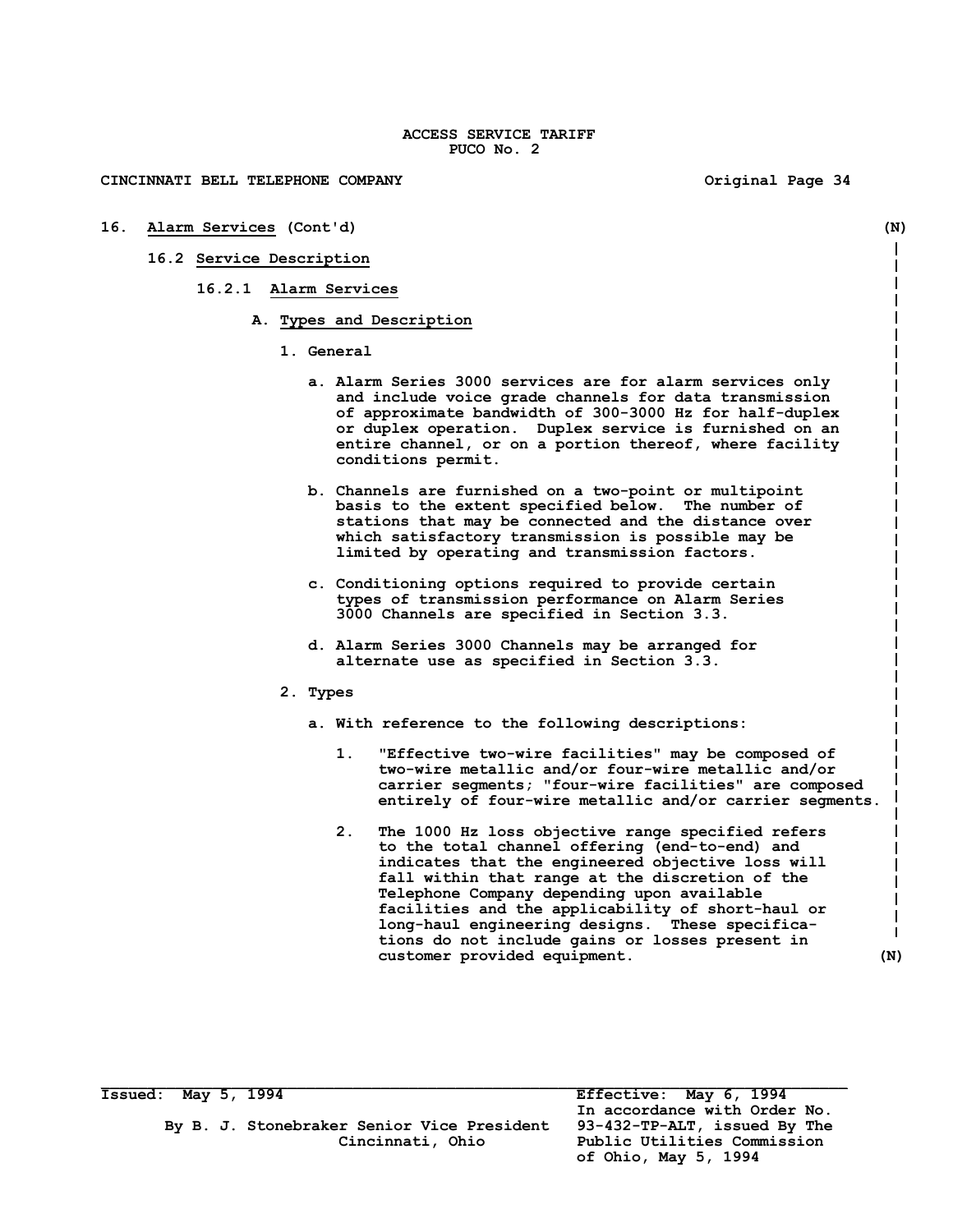**16. Alarm Services (Cont'd) (N)**

**16.2 Service Description (Cont'd)**

**16.2.1 Alarm Services (Cont'd)**

**A. Types and Description (Cont'd)**

- **2. Types (Cont'd)**
	- **3. The Telephone Company reserves the right to revise these objectives and other technical parameters as described herein in accord with FCC Tariff No. 35, Section 7.**
	- **b. Type 3001 - A two-wire interface with effective twowire facilities or a four-wire interface with fourwire facilities engineered for a 1000 Hz loss objective of 16 Db; half duplex or full duplex operation; for two-point or multipoint service; normally suitable for audio tone protective relaying.**
	- **c. Type 3002 - A two-wire interface with effective twowire facilities or a four-wire interface with fourwire facilities engineered for a 1000 Hz loss objective of 16 Db; half-duplex or full duplex operation; for two-point or multipoint; normally suitable for data transmission. (N)**

 **In accordance with Order No. Cincinnati, Ohio Public Utilities Commission of Ohio, May 5, 1994.**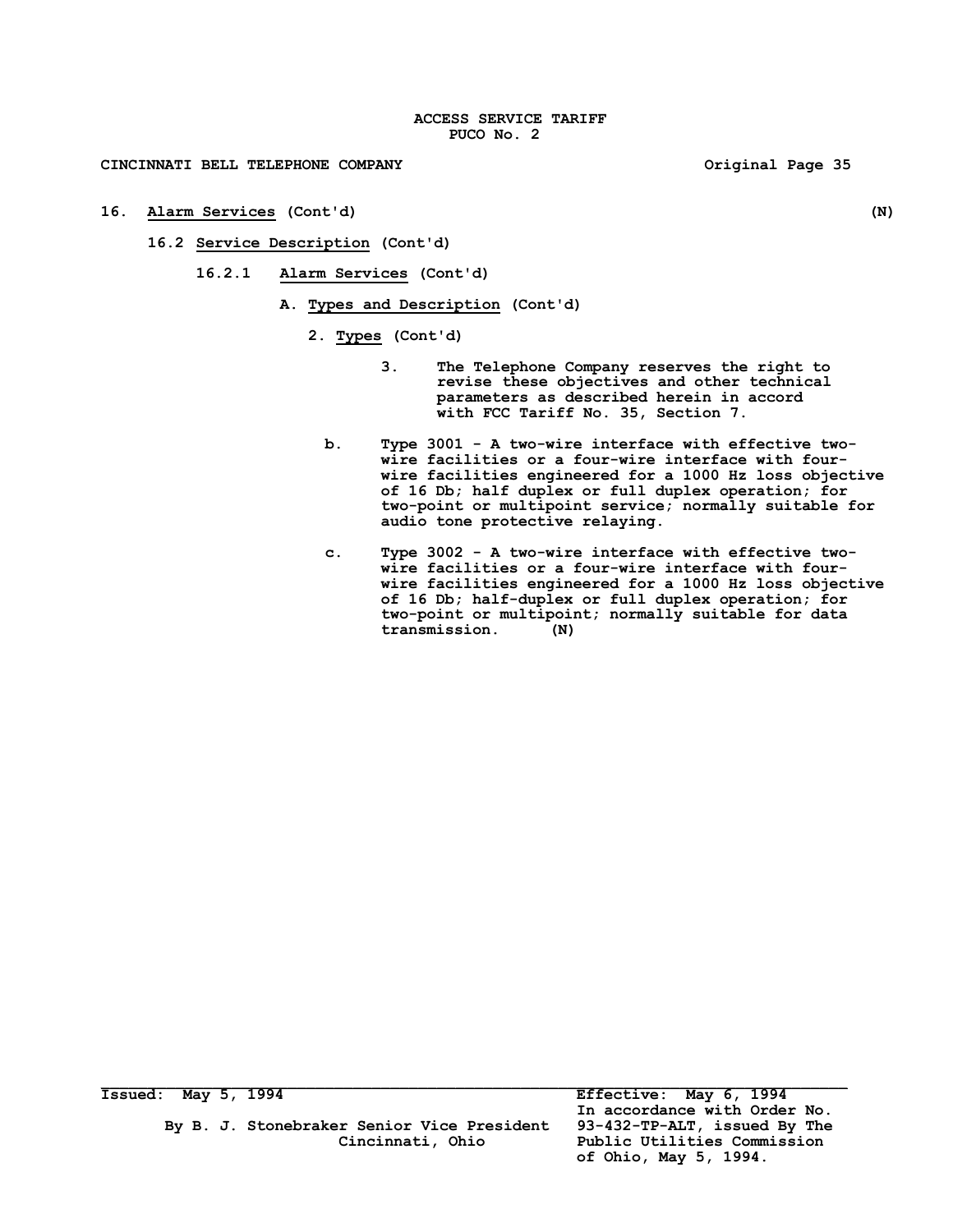| 16. Alarm Services (Cont'd)        |                                                                                                                                                                                                                                                                                                                                                                                                                                                                                                                                         | (N) |  |  |
|------------------------------------|-----------------------------------------------------------------------------------------------------------------------------------------------------------------------------------------------------------------------------------------------------------------------------------------------------------------------------------------------------------------------------------------------------------------------------------------------------------------------------------------------------------------------------------------|-----|--|--|
| 16.3 Rate Classification and Rates |                                                                                                                                                                                                                                                                                                                                                                                                                                                                                                                                         |     |  |  |
|                                    | 16.3.1Types of Regulations and Charges                                                                                                                                                                                                                                                                                                                                                                                                                                                                                                  |     |  |  |
|                                    | A. Regulations                                                                                                                                                                                                                                                                                                                                                                                                                                                                                                                          |     |  |  |
|                                    | 1. Type 3001                                                                                                                                                                                                                                                                                                                                                                                                                                                                                                                            |     |  |  |
|                                    | When equipped with Type C6 conditioning as specified in<br>Section 16.1.2 these channels are designed specifically for<br>use as audio tone protective relaying channels. An 8dB<br>option is available subject to local channel restriction.                                                                                                                                                                                                                                                                                           |     |  |  |
|                                    | 2. Type 3002                                                                                                                                                                                                                                                                                                                                                                                                                                                                                                                            |     |  |  |
|                                    | a. Channels are not suitable for the transmission of direct<br>current pulses.                                                                                                                                                                                                                                                                                                                                                                                                                                                          |     |  |  |
|                                    | b. The number of stations that may be connected and the<br>distance over which satisfactory transmission is<br>possible may be limited by operating and transmission<br>factors.                                                                                                                                                                                                                                                                                                                                                        |     |  |  |
|                                    | c. Type C1 conditioning as described in 16.1.2 is included<br>in the channel charge for alarm series type services 3002<br>channels.                                                                                                                                                                                                                                                                                                                                                                                                    |     |  |  |
|                                    | d. Channels are not suitable for switching or tandem<br>operations to the public switched network or other<br>special access services.                                                                                                                                                                                                                                                                                                                                                                                                  |     |  |  |
|                                    | e. When used for data transmission, signal conditioning<br>data set equipment is required to condition signals<br>generated by apparatus furnished by the customer to<br>signals suitable for transmission on a channel and to<br>condition signals received from such a channel to<br>signals for delivery to apparatus furnished by the<br>customer. Signal conditioning data sets may be<br>provided by the customer when connected through the<br>local facility provided by the Telephone Company as<br>part of the alarm service. | (N) |  |  |

| Issued: May 5, 1994 |  |                                            | Effective: May 6, 1994       |
|---------------------|--|--------------------------------------------|------------------------------|
|                     |  |                                            | In accordance with Order No. |
|                     |  | By B. J. Stonebraker Senior Vice President | 93-432-TP-ALT, issued By The |
|                     |  | Cincinnati, Ohio                           | Public Utilities Commission  |

 **of Ohio, May 5, 1994.**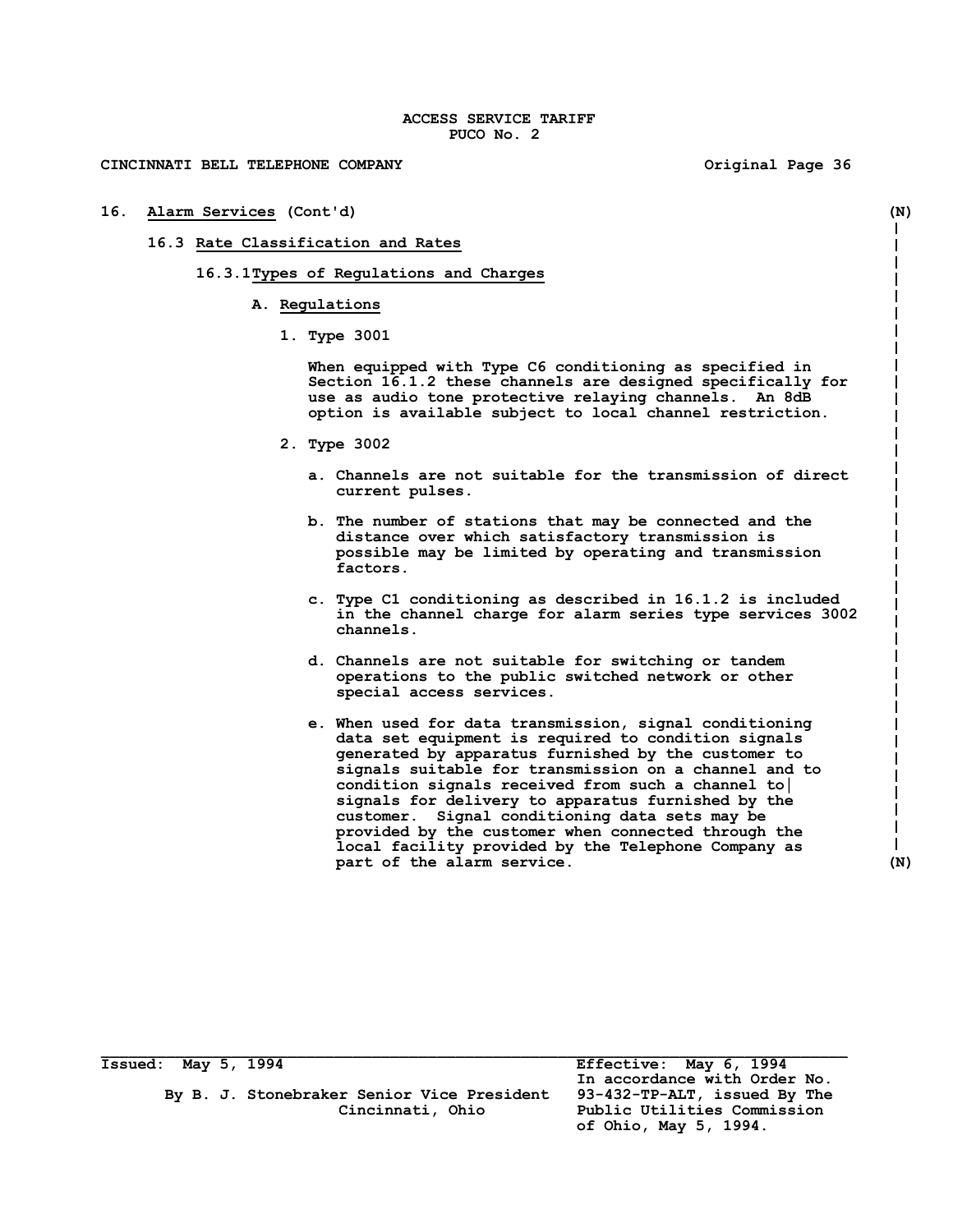## **CINCINNATI BELL TELEPHONE COMPANY Original Page 37**

## **16. Alarm Services (Cont'd) (N)**

## **16.3 Rate Classification and Rates (Cont'd)**

## **16.3.1 Types of Regulations and Charges (Cont'd)**

## **B. Rates**

## **1. Intraexchange**

|                |                                      | Rate          |
|----------------|--------------------------------------|---------------|
|                |                                      | Per Month     |
| a <sub>x</sub> | Recurring                            |               |
|                | (1)<br>Local Channel, each           |               |
|                | <b>Type 3001</b><br>(a)              |               |
|                | Half-duplex                          | \$15.18       |
|                | Full-duplex                          | 29.50         |
|                | Type 3002<br>(b)                     |               |
|                | Half-duplex                          | 15.18         |
|                | Full-duplex                          | 32.37         |
|                | (2)<br>Interoffice Channel, per mile |               |
|                | (a) Type 3001, 3002                  |               |
|                | Half-duplex                          |               |
|                | First mile                           | 16.50         |
|                | Each additional mile                 | 4.66          |
|                | Full-duplex                          |               |
|                | First mile                           | 16.50         |
|                | Each additional mile                 | 9.26          |
|                |                                      | Initial       |
|                |                                      | Charge        |
| b.             | Nonrecurring                         |               |
|                | Per Local Channel<br>(1)             |               |
|                | Type $3001$<br>(a)                   |               |
|                | Half-duplex                          | \$108.91      |
|                | Full-duplex                          | 124.43        |
|                | Type 3002<br>(b)                     |               |
|                | Half-duplex                          | 108.91        |
|                | Full-duplex                          | 124.43<br>(N) |
|                |                                      |               |

| Issued: May 5, 1994 |  |                                            | Effective: May 6, 1994       |
|---------------------|--|--------------------------------------------|------------------------------|
|                     |  |                                            | In accordance with Order No. |
|                     |  | By B. J. Stonebraker Senior Vice President | 93-432-TP-ALT, issued By The |
|                     |  | Cincinnati, Ohio                           | Public Utilities Commission  |
|                     |  |                                            | of Ohio, May 5, 1994.        |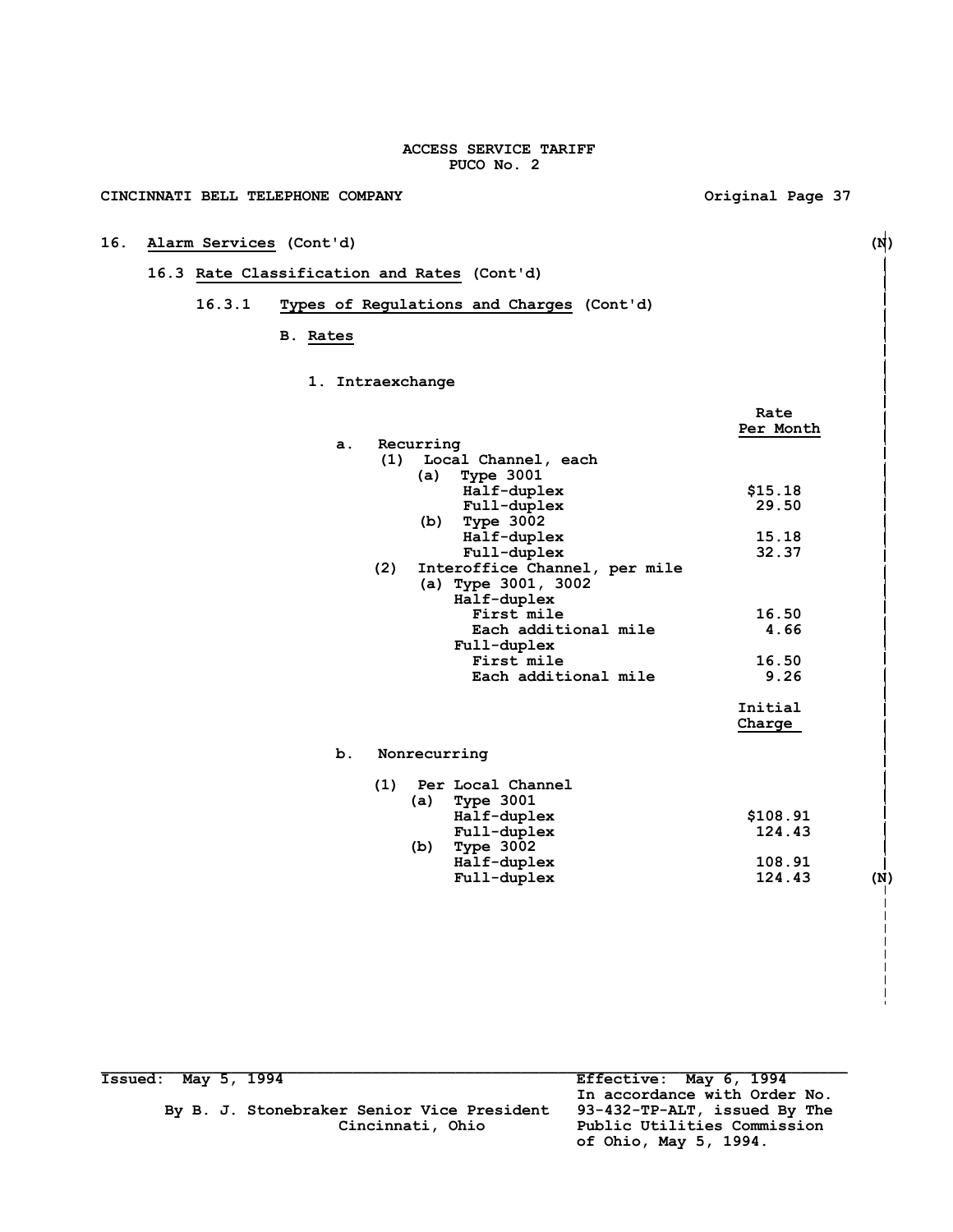| CINCINNATI BELL TELEPHONE COMPANY                              | Original Page 38  |
|----------------------------------------------------------------|-------------------|
| 16.<br>Alarm Services (Cont'd)                                 | (N)               |
| 16.3 Rate Classification and Rates (Cont'd)                    |                   |
| 16.3.1 Types of Regulations and Charges (Cont'd)               |                   |
|                                                                |                   |
| Rates (Cont'd)<br>в.                                           |                   |
| 2. Interexchange                                               |                   |
|                                                                | Rate<br>Per Month |
| a. Recurring                                                   |                   |
| (1)<br>Interexchange Channel, per mile                         | \$3.11            |
| (2)<br>Channel Terminal, per terminal                          | 38.81             |
| (3)<br>Local Channel, each<br>(a)<br><b>Type 3001</b>          |                   |
| Half-duplex                                                    | 25.47             |
| Full-duplex                                                    | 30.42             |
| Type 3002<br>(b)                                               |                   |
| Half-duplex<br>Full-duplex                                     | 31.40<br>37.43    |
| Interoffice Channel, per mile<br>(4)<br>Type 3001, 3002<br>(a) |                   |
| Half-duplex<br>First mile                                      | 18.63             |
| Each additional mile                                           | 7.65              |
| Full-duplex                                                    |                   |
| First mile                                                     | 21.74             |
| Each additional mile                                           | 9.20              |
| b. Nonrecurring                                                |                   |
| (1)<br>Per Local Channel                                       |                   |
| Type 3001<br>(a)                                               |                   |
| Half-duplex<br>Full-duplex                                     | 108.91<br>124.43  |
| Type 3002<br>(b)                                               |                   |
| Half-duplex                                                    | 108.91            |
| Full-duplex                                                    | 124.43            |
| Removal of Load-Coils and/or Bridge-Tap<br>З.                  |                   |
| Per Cable Opening                                              | 653.10<br>(N)     |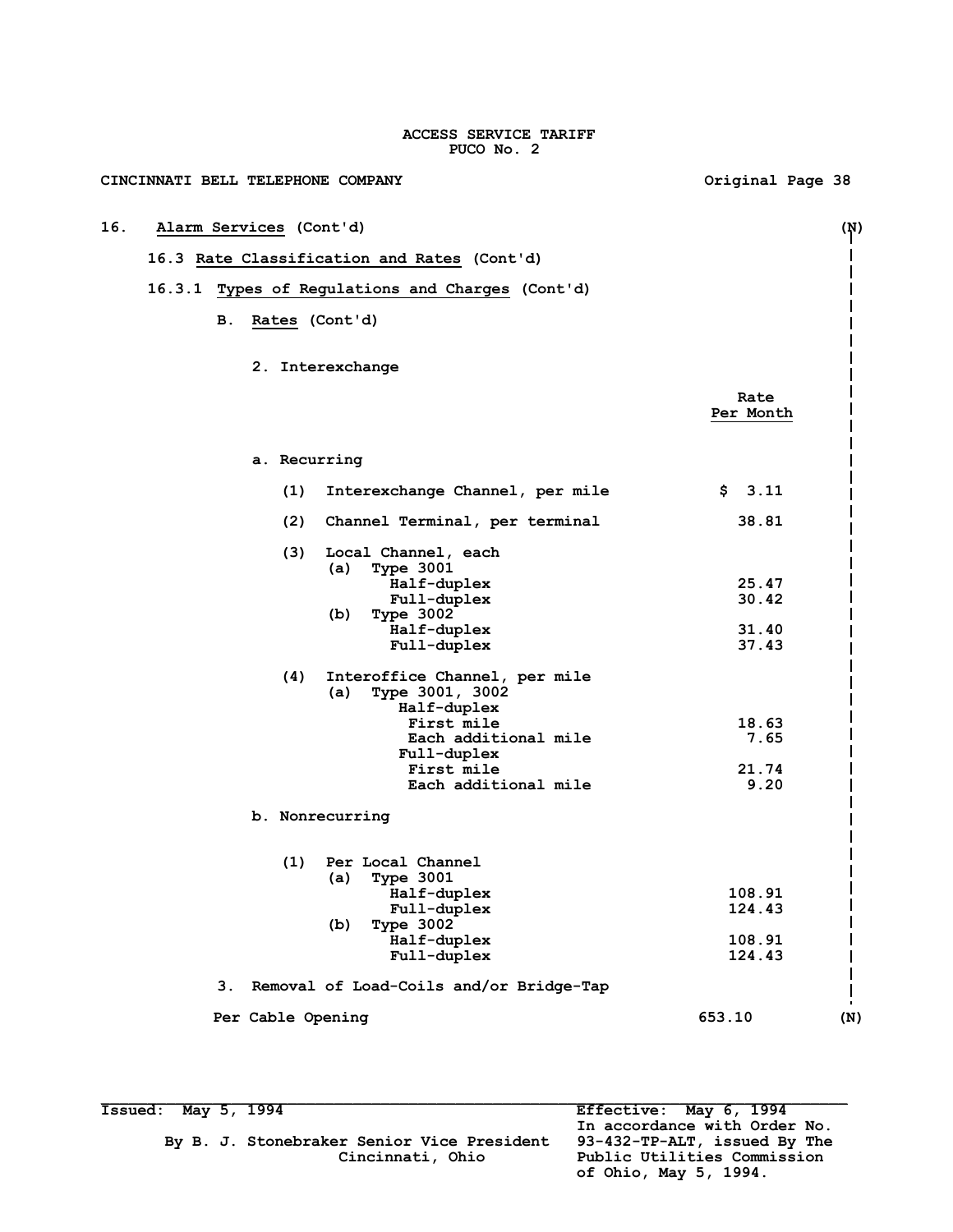| CINCINNATI BELL TELEPHONE COMPANY                                                                                                                                                                                                                                                                                                                                                                                                                                              | Original Page 39 |     |
|--------------------------------------------------------------------------------------------------------------------------------------------------------------------------------------------------------------------------------------------------------------------------------------------------------------------------------------------------------------------------------------------------------------------------------------------------------------------------------|------------------|-----|
| 16. Alarm Services (Cont'd)                                                                                                                                                                                                                                                                                                                                                                                                                                                    |                  | (N) |
| 16.3 Rate Classification and Rates (Cont'd)                                                                                                                                                                                                                                                                                                                                                                                                                                    |                  |     |
| 16.3.3 Conditioning                                                                                                                                                                                                                                                                                                                                                                                                                                                            |                  |     |
| Series 3000                                                                                                                                                                                                                                                                                                                                                                                                                                                                    |                  |     |
| 1.<br>Type and Description                                                                                                                                                                                                                                                                                                                                                                                                                                                     |                  |     |
| Conditioning for channels of voice grade is furnished as<br>follows:                                                                                                                                                                                                                                                                                                                                                                                                           |                  |     |
| Types C1 - the envelope delay distortion shall not exceed:<br>between 1000 and 2400 Hertz, a maximum<br>difference of 1000 microseconds.<br>the loss deviation with frequency (from 1000<br>Hertz reference) shall not exceed:<br>between 1000 and 2400 Hertz, -1db to +3db<br>between 300 and 3700 Hertz, -2db to +6db<br>(+means more loss)                                                                                                                                  |                  |     |
| Type C2 - the envelope delay distortion shall not exceed:<br>between 1000 and 2600 Hertz, a maximum<br>difference of 500 microseconds.<br>between 600 and 2600 Hertz, a maximum<br>difference of 1500 microseconds.<br>between 500 and 2800 Hertz, a maximum<br>difference of 3000 microseconds.<br>the loss deviation with frequency (from 1000<br>Hertz reference) shall not exceed:<br>between 500 and 2800 Hertz, -1db to +3db<br>between 300 and 3000 Hertz, -2db to +6db |                  |     |
| (+ means more loss)                                                                                                                                                                                                                                                                                                                                                                                                                                                            |                  | (N) |

**Issued: May 5, 1994 Effective: May 6, 1994**

*In accordance with Order No.*  **of Ohio, May 5, 1994.**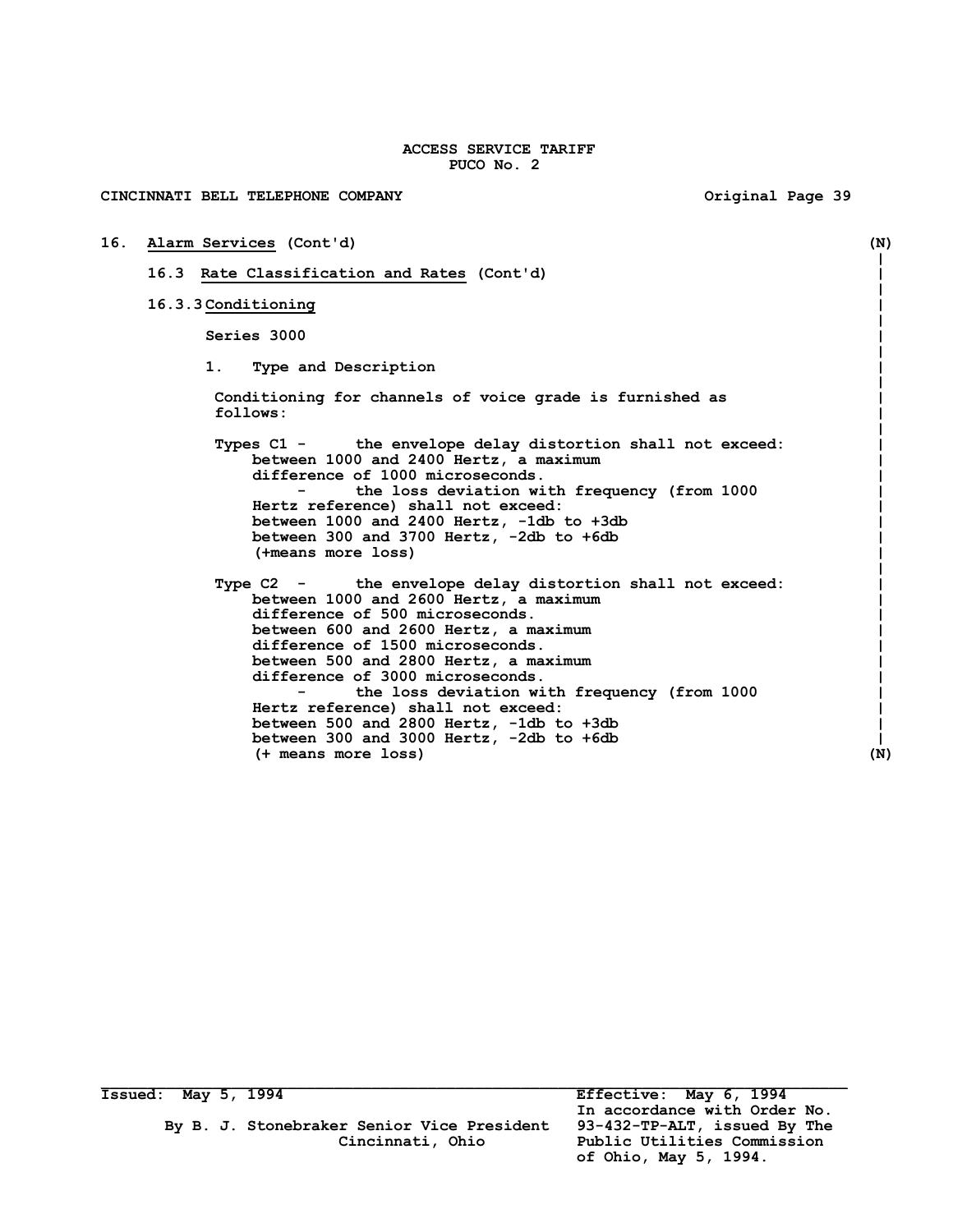### **CINCINNATI BELL TELEPHONE COMPANY Original Page 40**

- **16. Alarm Services (Cont'd) (N)**
	- **16.3 Rate Classification and Rates (Cont'd)**
	- **16.3.3 Conditioning (Cont'd)**
		- **1. Type and Description (Cont'd)**
			- **Type C4 - the envelope delay distortion shall not exceed: between 1000 and 2600 Hertz, a maximum difference of 300 microseconds. between 800 and 2800 Hertz, a maximum difference of 500 microseconds. between 600 and 3000 Hertz, a maximum difference of 1500 microseconds. between 500 and 3000 Hertz, a maximum difference of 3000 microseconds.**
				- **- the loss deviation with frequency (from 1000 Hertz reference) shall not exceed: between 500 and 3000 Hertz, -2db to +3db between 300 and 3200 Hertz, -2db to +6db (+ means more loss)**
			- **Type C6 - Audio Tone Protective Relaying Channel Conditioning**

**Audio Tone Protective Relaying Channel Conditioning for Type 3001 channels is furnished as follows:**

**These channels may be one-way, effective twowire for undirectional operation or two-way, effective four-wire for bidirectional operation and may be ordered in two-point or multipoint configurations terminating in either Telephone Company provided or customer provided equipment. The standard circuit net loss of a channel is 16 db at 1004 Hz. As an option, however a channel having a net loss of 8 db is available upon customer request subject to the stipulation that the loops in each receive leg of the normally available local loop (including loop loss from the serving central office, high voltage protection transformer loss, circuit termination loss) does not exceed 8 db.**

 **- the envelope delay distortion shall not exceed: 2000 microseconds between 800 and 2600 Hz. (N)**

**Issued: May 5, 1994 Effective: May 6, 1994**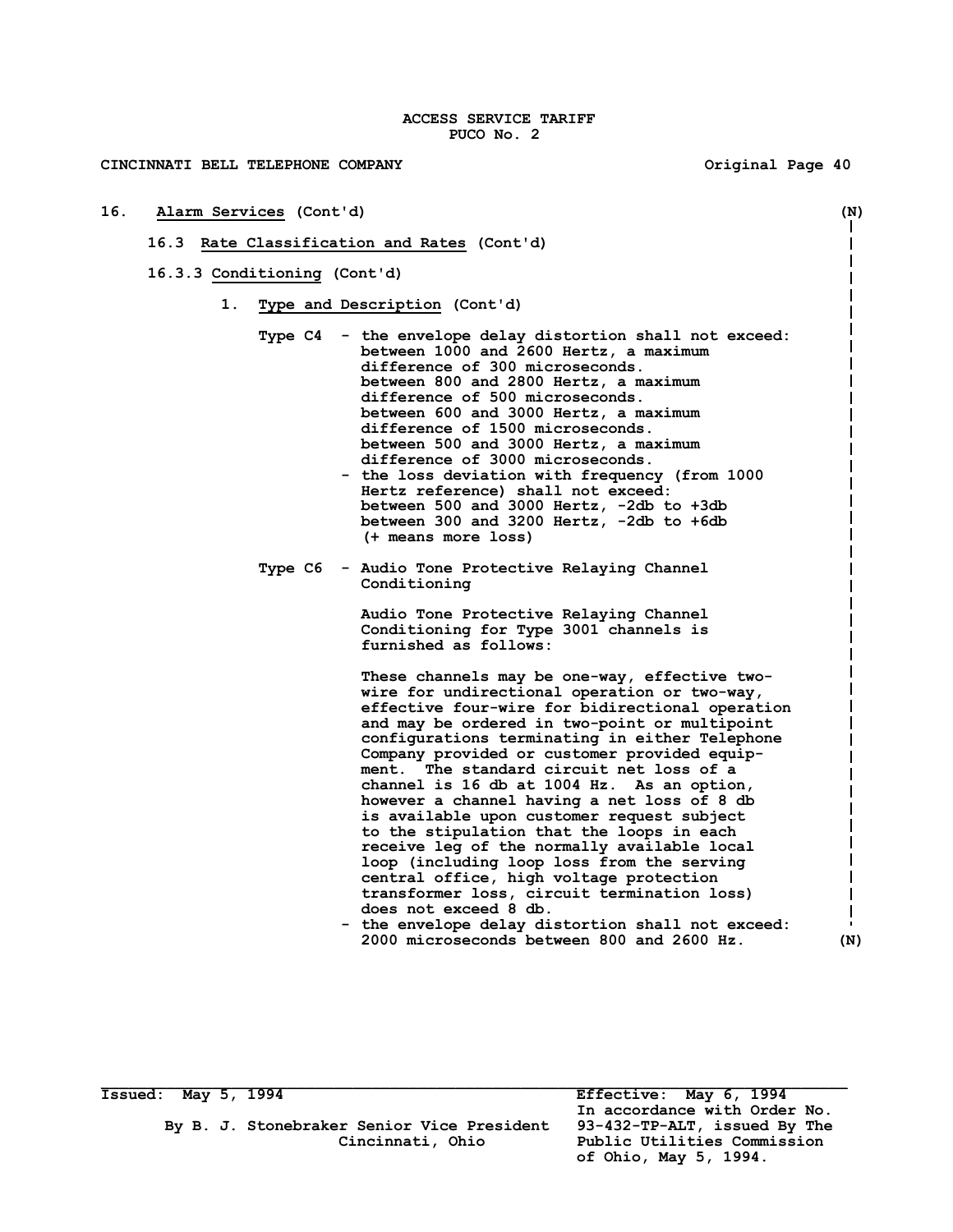**CINCINNATI BELL TELEPHONE COMPANY Original Page 41 16. Alarm Services (Cont'd) (N) 16.3 Rate Classification and Rates (Cont'd) 16.3.3 Conditioning (Cont'd) 1. Type and Description (Cont'd) Type C6 - Audio Tone Protective Relaying Channel Conditioning (Cont'd) - the loss deviation with frequency (from 1004 Hz reference) shall not exceed: between 300 - 3000 Hertz, -2db to +6db between 500 - 2800 Hertz, -1db to +3db - the resistance unbalance of the local channel cable pairs will be 1 percent or less. Type D1 - High Performance Data Conditioning High Performance Data Conditioning for Type 3002 Channel is furnished as follows: Type 01 - For a two-point channel not arranged for switching - Certain data transmission character istics necessary for high performance data transmission cannot be assured on all facilities generally available for data transmission. However, Type 3002 voice grade two-point channels may be specially arranged to provided for the following technical parameters at the request of the customer: - Signal to C-Notched Noise Ratio 28db - Nonlinear distortion: (a) signal to second order distortion 35db (b) signal to third order** distortion 40db (N)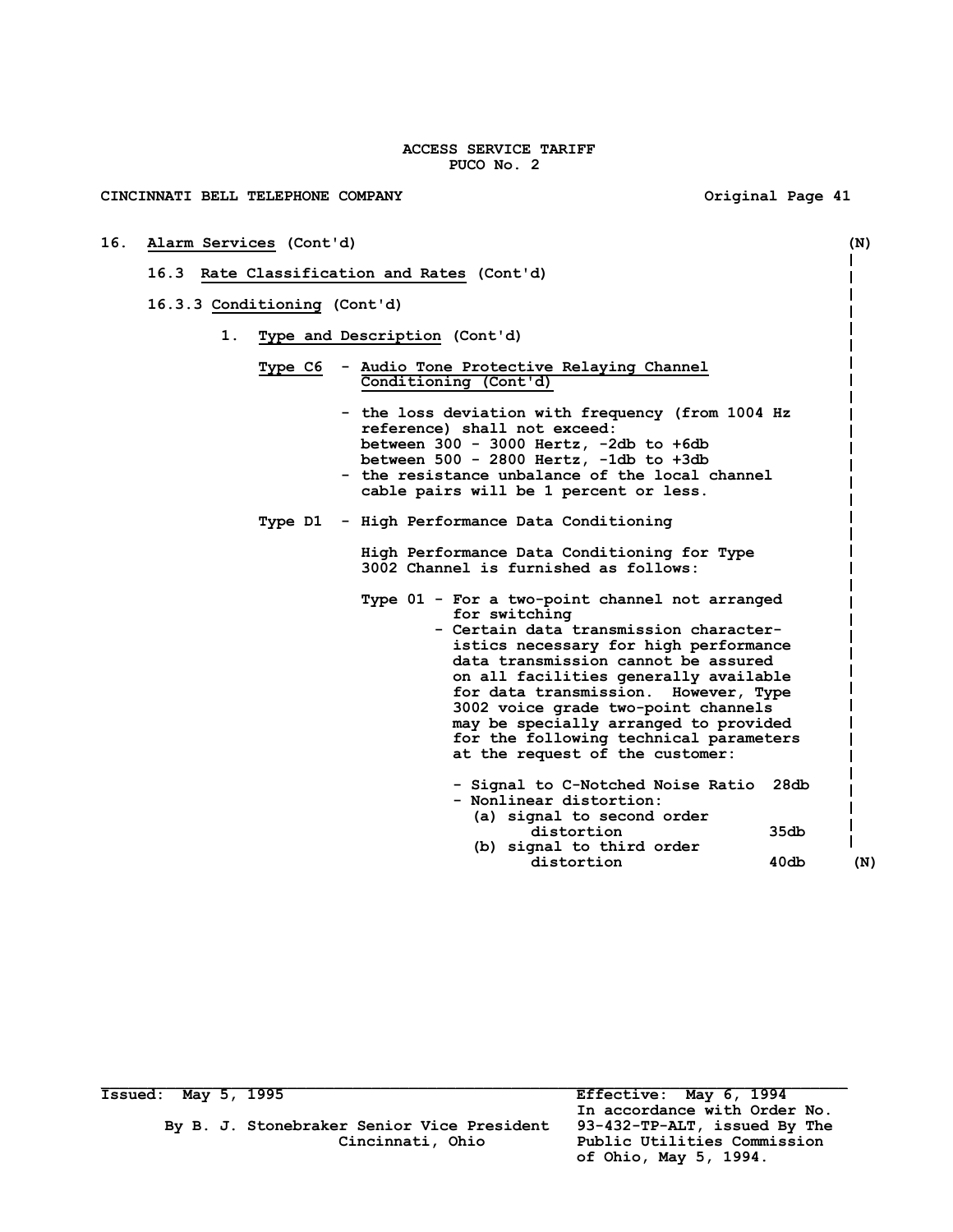**16. Alarm Services (Cont'd) (N)**

## CINCINNATI BELL TELEPHONE COMPANY **COMPANY** COMPANY **Original Page 42**

|    | 16.3.3 Conditioning (Cont'd)  |                      |                                                                                                                                                                                                                            |
|----|-------------------------------|----------------------|----------------------------------------------------------------------------------------------------------------------------------------------------------------------------------------------------------------------------|
| 1. | Type and Description (Cont'd) |                      |                                                                                                                                                                                                                            |
|    | Type D1                       |                      | - High Performance Data Conditioning (Cont'd)                                                                                                                                                                              |
|    |                               | Type $01 - (Cont'd)$ |                                                                                                                                                                                                                            |
|    |                               |                      | When the channel equipped with this<br>conditioning is utilized for voice<br>communications, the Telephone Company<br>does not undertake to represent that<br>the channel will be suitable for such<br>voice transmission. |
|    |                               |                      | When, at the request of the customer,<br>a channel is equipped with high<br>performance data conditioning in<br>accordance with the specifications<br>preceding, conditioning charges apply                                |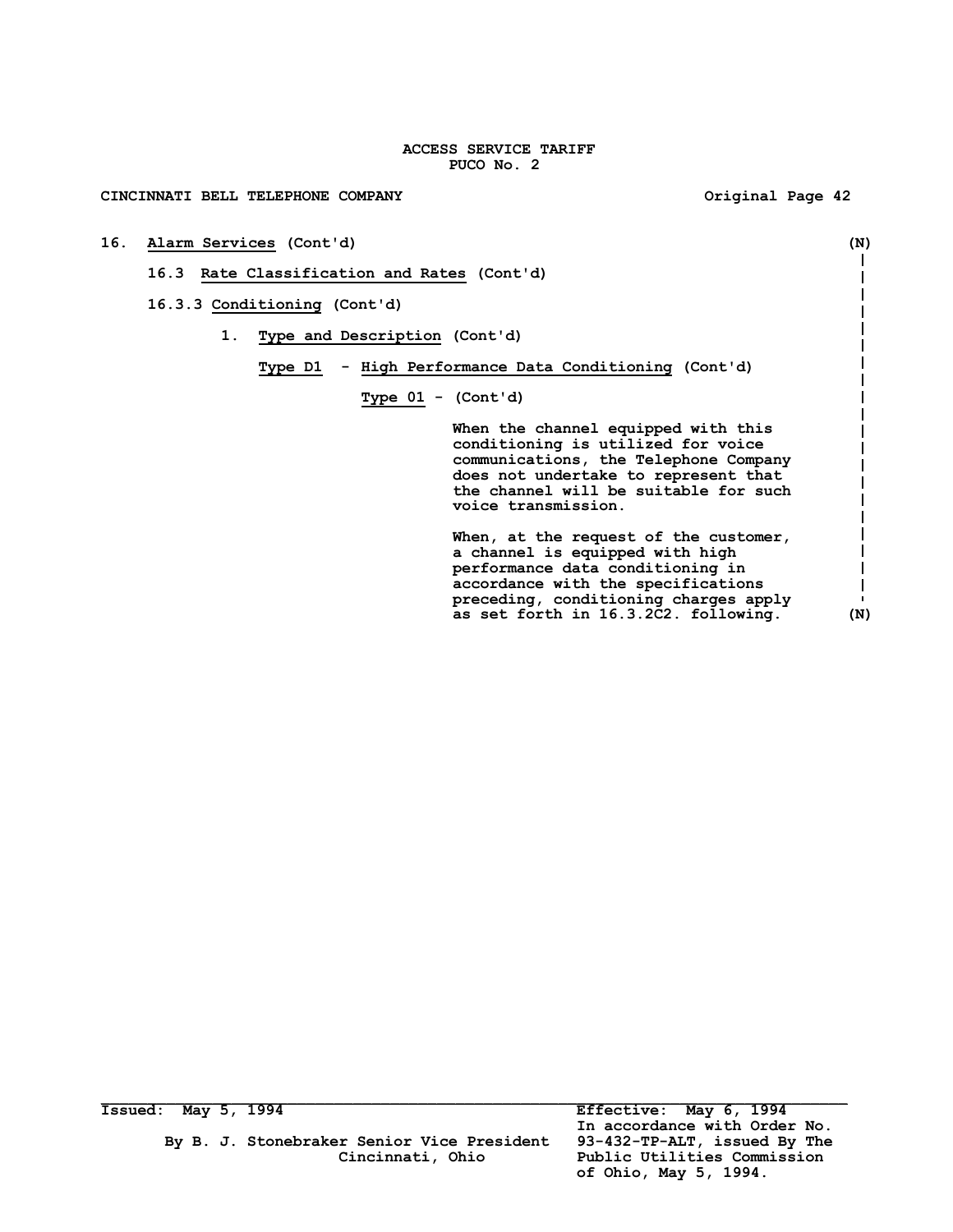| CINCINNATI BELL TELEPHONE COMPANY                                                                                                                          |                                                       | Original Page 43                         |     |  |  |  |  |
|------------------------------------------------------------------------------------------------------------------------------------------------------------|-------------------------------------------------------|------------------------------------------|-----|--|--|--|--|
| 16.<br>Alarm Services (Cont'd)                                                                                                                             |                                                       |                                          | (N) |  |  |  |  |
| 16.3 Rate Classification and Rates (Cont'd)                                                                                                                |                                                       |                                          |     |  |  |  |  |
| 16.3.3 Conditioning (Cont'd)                                                                                                                               |                                                       |                                          |     |  |  |  |  |
| 2. Rates (Series 3000)                                                                                                                                     |                                                       |                                          |     |  |  |  |  |
| charge                                                                                                                                                     | Type C1 conditioning is included in the basic channel |                                          |     |  |  |  |  |
|                                                                                                                                                            | Initial<br>Charge (1)                                 | Rate<br>Per Month                        |     |  |  |  |  |
| a. Type C2, per point<br>b. Type C4, per point<br>c. Type C6, per point<br>d. Type D1, per channel<br>On a two-point channel not<br>arranged for switching | \$54.45<br>\$54.45<br>\$54.45<br>\$108.91             | \$10.93<br>\$13.05<br>\$20.18<br>\$20.01 |     |  |  |  |  |
| (1) This Initial Charge applies only when conditioning is added or changed<br>subsequent to the initial installation of the associated channel.            |                                                       |                                          | (N) |  |  |  |  |